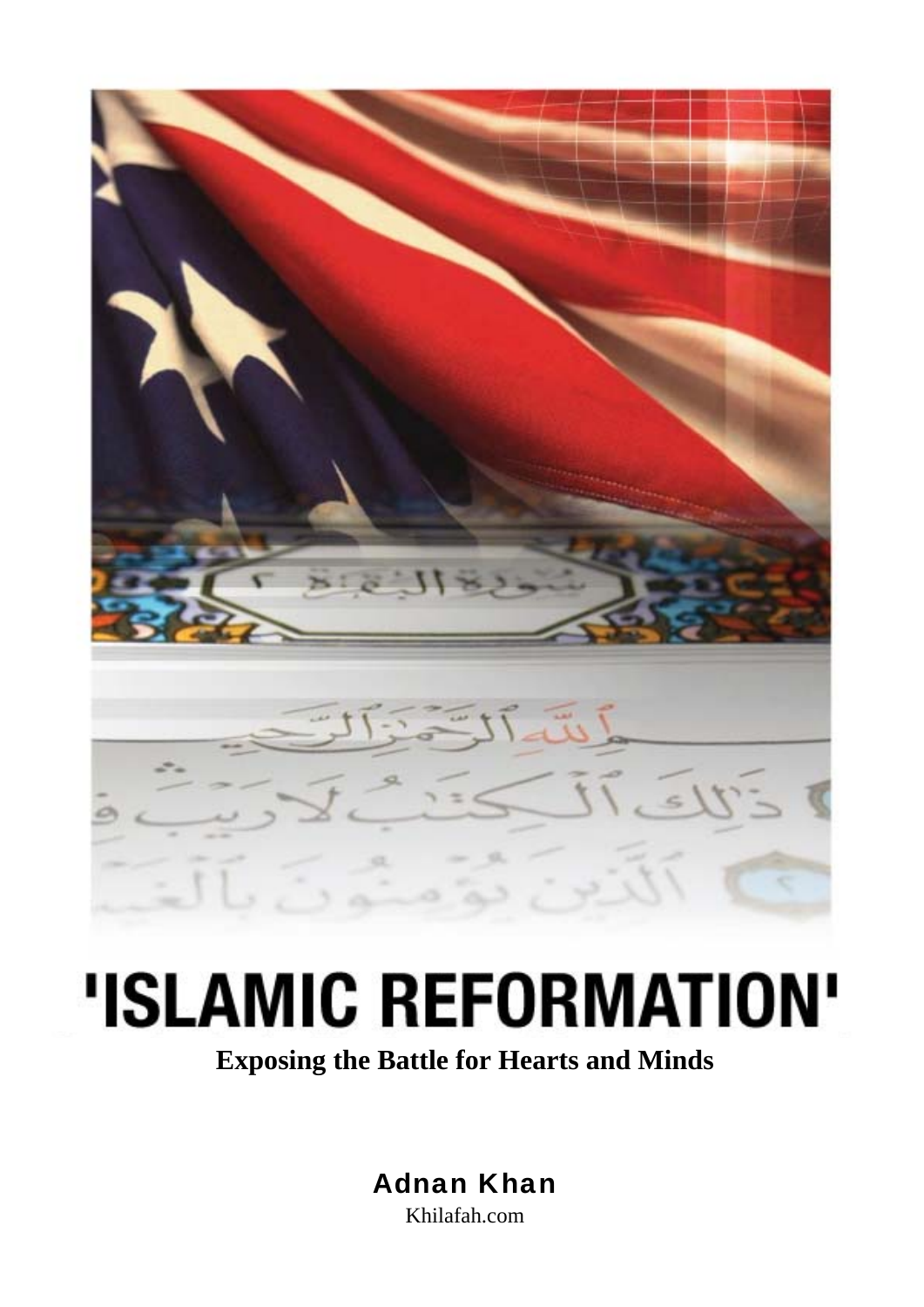The scholars of Islam are agreed that the *Qur'an* is only authentic in its original language Arabic. Since a perfect translation of the *Qur'an* is not possible, the term Translation of the Meaning of the Qur'an (TMQ) has been used throughout this book.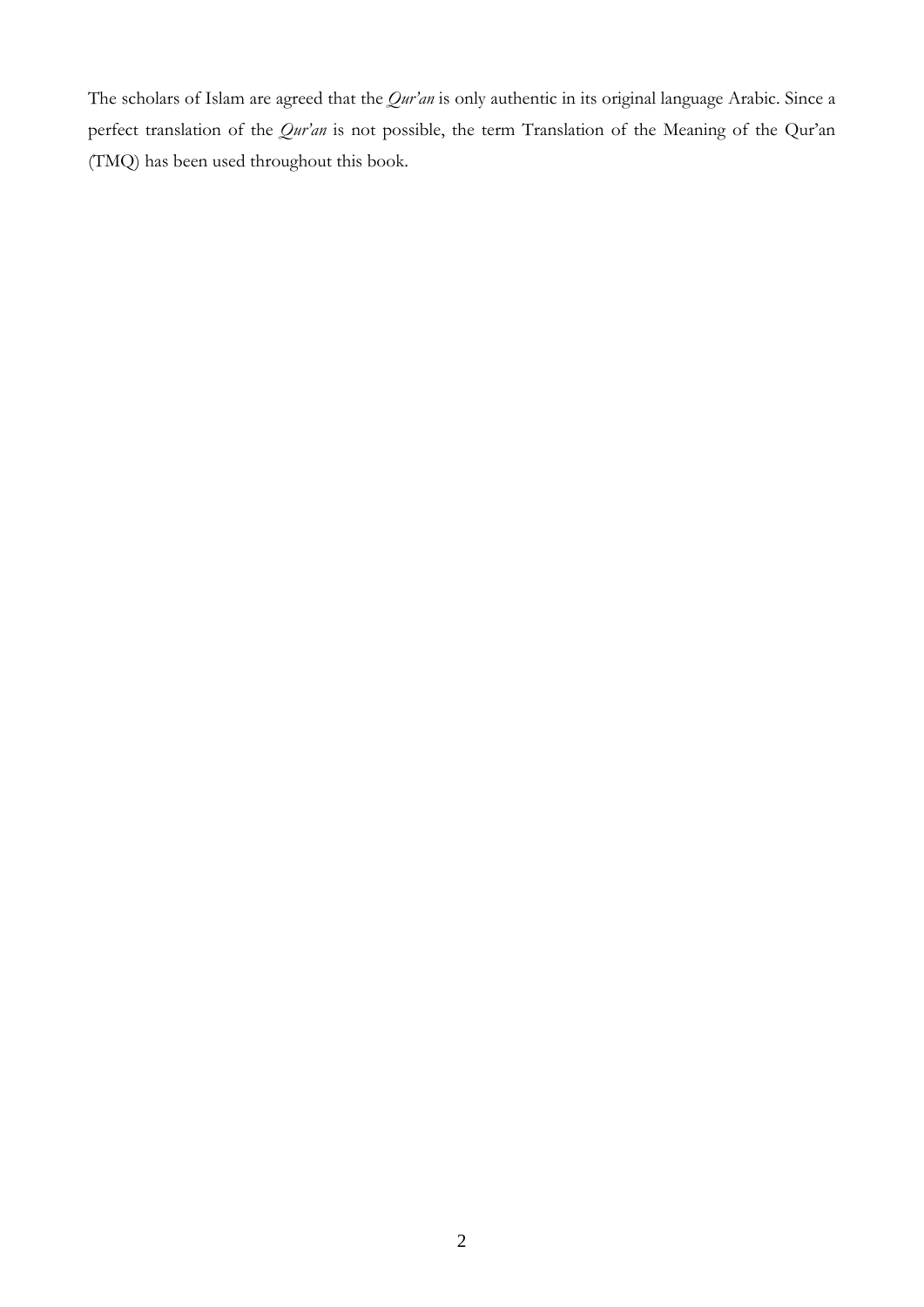# **CONTENTS**

| Introduction                                              | 4  |
|-----------------------------------------------------------|----|
| The battle for hearts and Minds                           | 7  |
| Understanding the battle for hearts and minds             | 14 |
| The fallacy of Western universalism                       | 21 |
| Islam is valid for all times and places                   | 27 |
| <i>Ijtihad</i> proves Islam's applicability               | 41 |
| Difference of opinion (Ikhtilaaf) proves Islam's Dynamism | 47 |
| Conclusion                                                | 60 |
| Bibliography                                              | 69 |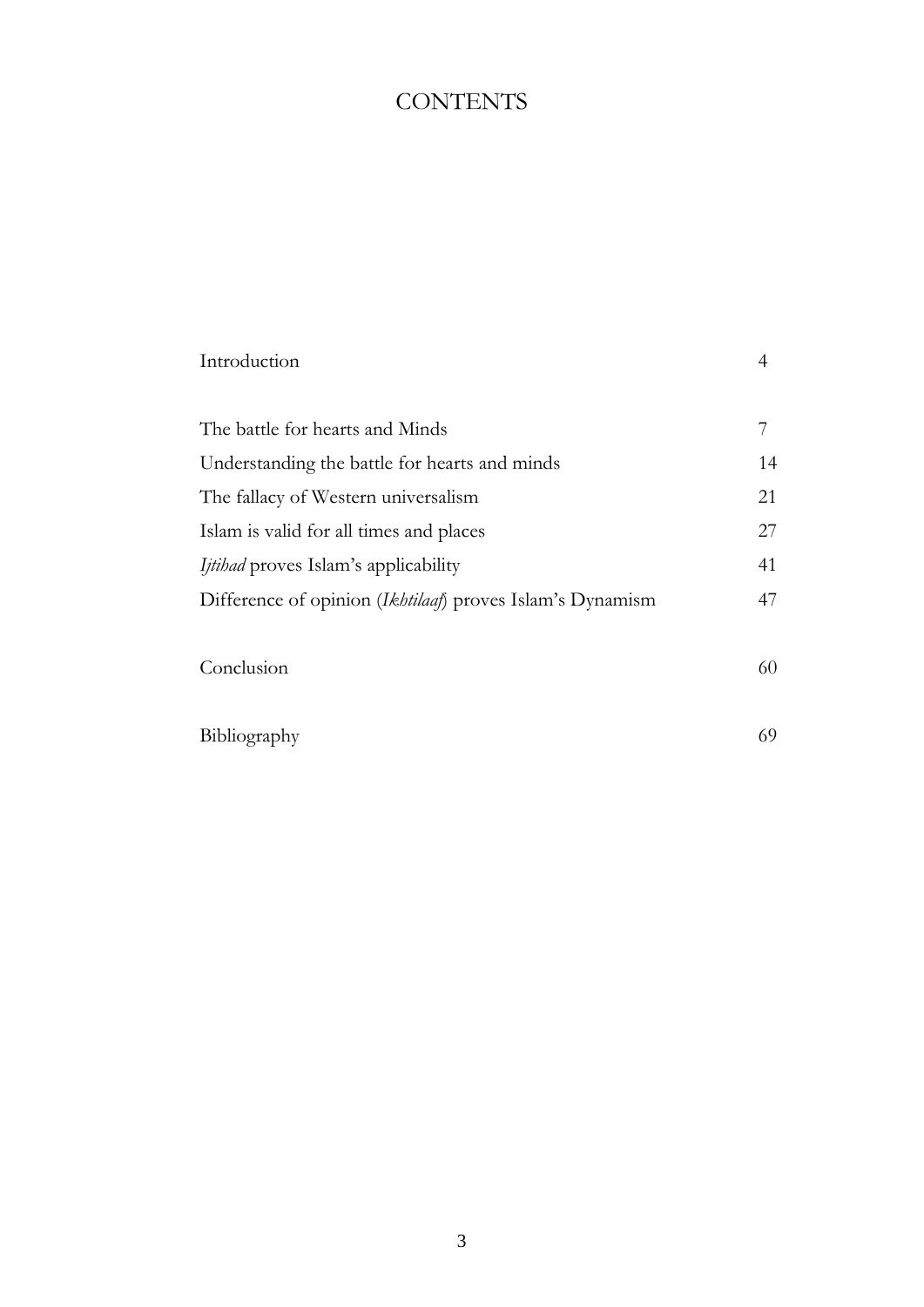# بِسْمِ اللهِ الرَّحْمنِ الرَّحِيمِ INTRODUCTION

The Italian Prime Minister, Silvio Berlusconi boasted after the events of 9/11:

"…we must be aware of the superiority of our civilisation, a system that has guaranteed well being, respect for human rights and - in contrast with Islamic countries - respect for religious and political rights, a system that has its values understanding of diversity and tolerance…The West will conquer peoples, like it conquered communism, even if it means a confrontation with another civilisation, the Islamic one, stuck where it was 1,400 years ago…"1

And in a 2007 report the RAND institute declared:

"The struggle underway throughout much of the Muslim world is essentially a war of ideas. Its outcome will determine the future direction of the Muslim world." *Building moderate Muslim Networks, RAND Institute* 

The concept of '*islah*' (reform) is a concept unknown to Muslims. It never existed throughout the history of the Islamic civilisation; it was never debated or even considered. A cursory glance at classical Islamic literature shows us that when the classical scholars laid the foundations of *usul*, and codified their Islamic rulings *(fiqh)* they were only looking to the comprehension of the Islamic rules in order to apply them. A similar situation occurred when the rules were laid down for the *hadith*, *tafseer* and the Arabic language. Scholars, thinkers and intellectuals throughout Islamic history spent much time understanding Allah's revelation – the *Qur'an* and applying the *ayaat* upon the realities and coined principals and disciplines in order to facilitate understanding. Hence the *Qur'an* remained the basis of study and all the disciplines that evolved were always based upon the *Qur'an.* Those who became smitten by Greek philosophy such as the Muslim philosophers and some from amongst the *Mut'azilah* were considered to have left the fold of Islam as the *Qur'an* ceased to be their basis of study. Thus for any Muslim attempting to deduce rules or understand what stance should be taken upon a particular issue the *Qur'an* is the basis of this study.

The first attempt at reforming Islam took place at the turn of the 19<sup>th</sup> century. By the turn of the century the *Ummah* had been in a lengthy period of decline where the global balance of power shifted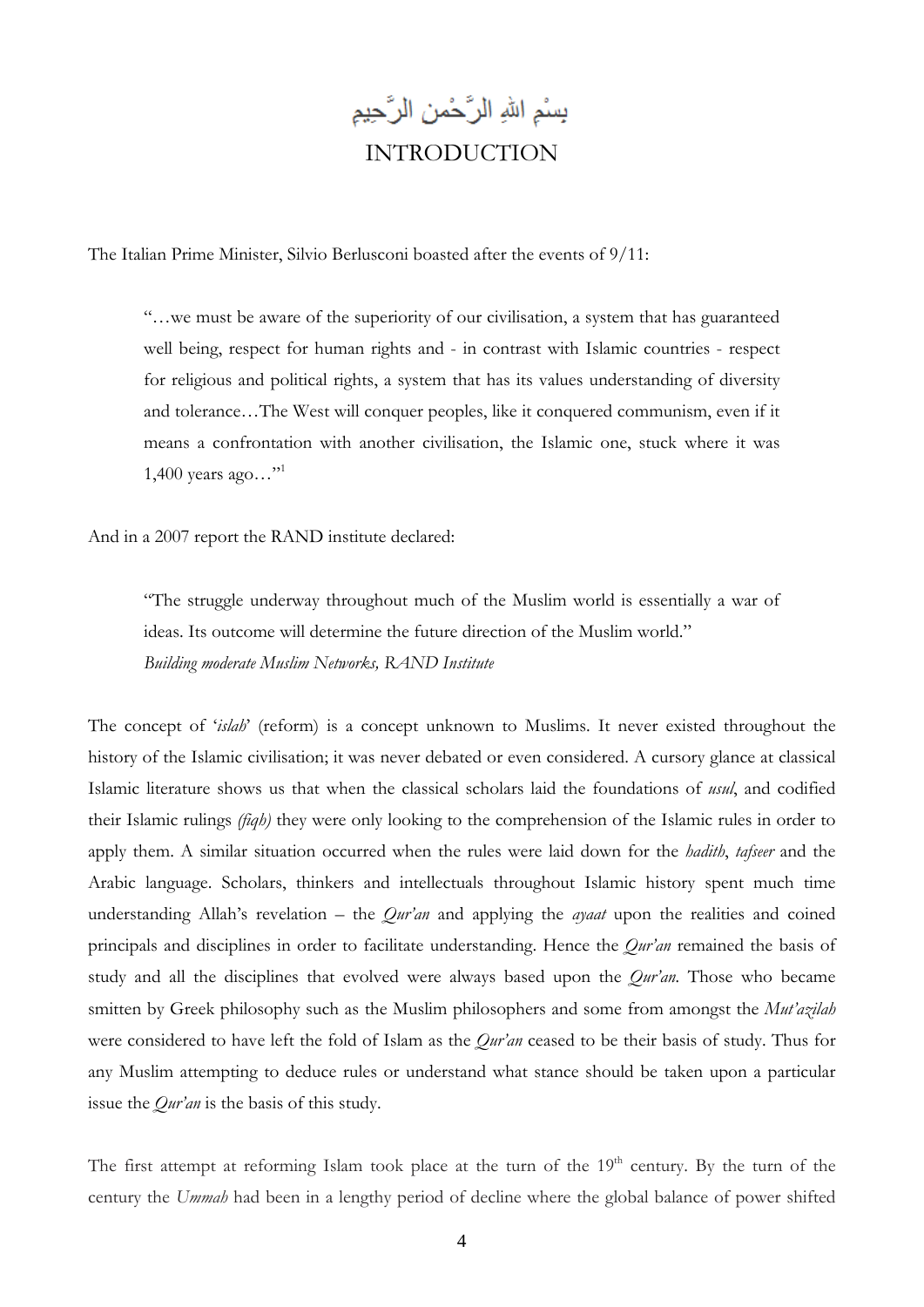from the Khilafah to Britain. Mounting problems engulfed the Khilafah whilst Western Europe was in the midst of the industrial revolution. The *Ummah* came to lose her pristine understanding of Islam, and in an attempt to reverse the decline engulfing the *Uthmani's* (Ottomans) some Muslims were sent to the West, and as a result became smitten by what they saw. Rifa'a Rafi' al-Tahtawi of Egypt (1801-1873), on his return from Paris, wrote a biographical book called *Takhlis al-ibriz ila talkhis Bariz* (The Extraction of Gold, or an Overview of Paris, 1834), praising their cleanliness, love of work, and above all social morality. He declared that we must mimic what is being done in Paris, advocating changes to the Islamic society from liberalising women to the systems of ruling. This thought, and others like it, marked the beginning of the reinventing trend in Islam.

Some even went as far as allowing foreign thoughts to be used as reference points alongside the *Qur'an*. Muhammad Abduh, the grand mufti of Egypt in 1899 is regarded as the founder of the so-called *neo*mutazilim thinking.<sup>2</sup> In his *tafseer* of the *Qur'an* he has the following to say:

"The abode of war (dar al-harb) is not a place for the establishment of the rules of Islam, therefore it is obligatory to make hijra unless there is an excuse or benefit for the Muslims due to which he will be safe from the fitna (test) on his deen. It is incumbent on the one who resides (in India) to serve the Muslims according to the best of his abilities and to strengthen the rules of Islam as much as he can. And there is no means of strengthening the influence of Islam and protecting the interests of the Muslims like the assuming of government posts especially if the government is lenient and fairly just between all nations and religions like the English government. It is well known that the laws of this country is closer to the Islamic Shari'ah more than others because it delegates most matters to the Ijtihad of judges. So whoever is qualified to be a judge in Islam and takes up a post in the judiciary in India with the correct aim and good intention, it is possible for him to do a great service for the Muslims." 3

Abduh's most prominent disciples were Rashid Rida and Ali abd al-Raziq. Both students went on to write about the abolition of the Khilafah in 1924 and further reforms they felt necessary to strengthen Islam.

Hence the first attempts at reforming Islam resulted in the abolition of the Khilafah and the end of nearly fourteen centuries of Islamic rule. However with less then a century passing from this historical event Muslims have returned to Islam and every day edge closer to the re-establishment of the Khilafah. It is for this reason that the West have once again initiated plans to change Islam, since any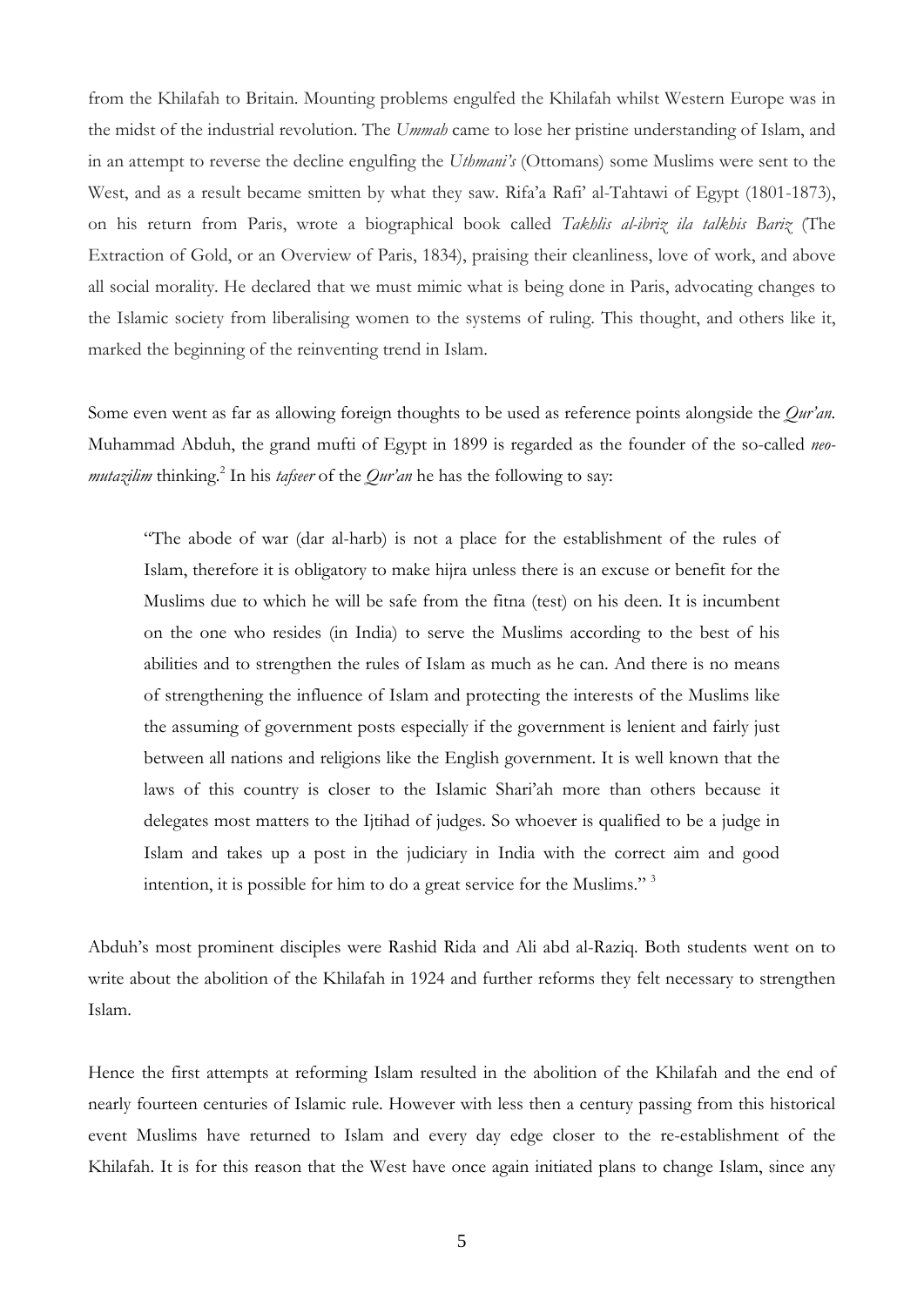revival of Islam will naturally end in the establishment of the Khilafah which represents an alternative system of governance that would then challenge the dominance of capitalism in the world.

The battle for hearts and minds is now fully underway. Former British Prime Minister Tony Blair outlined this after the 7/7 attacks in July 2005:

"It is not a clash of civilisations - all civilized people, Muslim or other, feel revulsion at it. But it is a global struggle. It is a battle of ideas and hearts and minds, both within Islam and outside."4

This battle is taking varying shapes and forms. A spectrum of various shades of modernist thought ranging from the extreme such as that of Irshad Manji to the more subtle such as Sheikh Ali Gomaa form part of this battle for hearts and minds. Amongst this spectrum are people from various backgrounds including academics, activists and traditional *Ulema*. All are in some shape or form, knowingly or unknowingly, propagating the reform of Islam in order to change Islam to fit with contemporary realities instead of working to change the reality in order to fit with Islam.

It is for this very reason this book has been written. To outline very clearly the attempts being undertaken to reform Islam and highlight the key styles and means being used. It outlines the specific arguments being used by the West and those smitten by the West. It looks at the events that have already occurred to reform Islam outlining the common approach taken by the West. It also outlines the correct method in defending Islam ensuring the responses do not inadvertently aid the agenda to reform Islam. It also outlines the method to go on the offensive rather than become defensive and accept the propaganda being levelled against Islam.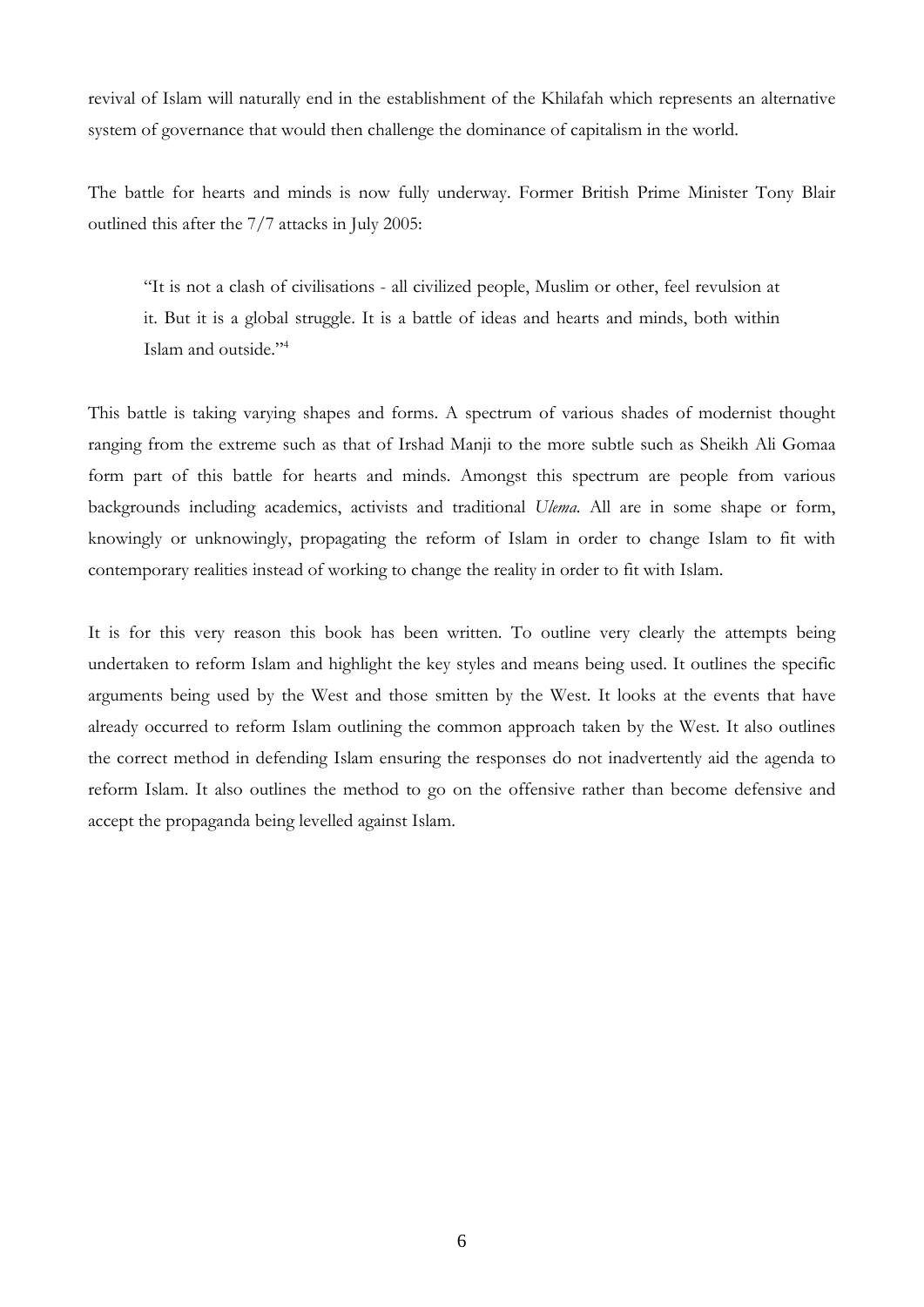# THE BATTLE FOR HEARTS AND MINDS

It was after the events of 9/11 that the hatred for Islam by many in the West was paraded openly. The wars in Afghanistan and Iraq proved for many thinkers that Capitalism gained no currency in the Muslim world. In fact stories of Iraqi's welcoming US troops were found to be lies concocted by the US spin machine. Clearly it is no coincidence that the areas that are ultimately targets of the so-called 'war on terror' are Islamic countries with Muslim majority populations that could provide a base for future Islamic governance. These are the same countries where strategic resources - most notably oil and natural gas are concentrated. It is also no coincidence that both the 2002 and 2006 versions of the Pentagon's Quadrennial Review demonized Muslims, Islamic countries and Islam, in various guises, as grave threats to US security. The highest US officials were convinced that America's greatest ideological challenge is what they call 'a highly politicized form of Islam' and that Washington and its allies cannot afford to stand by and watch Muslims realise their political destiny, the Khilafah.

Lord Curzon, the British Foreign Minister at the time of the Khilafah's demise in 1924 announced to the House of Commons:

"We must put an end to anything which brings about any Islamic unity between the sons of the Muslims. As we have already succeeded in finishing off the Caliphate, so we must ensure that there will never arise again unity for the Muslims, whether it be intellectual or cultural unity."

This encapsulated how the superpower of the day viewed Islam as a threat to its very existence.

The fall of Communism in 1990 brought Islam into a direct clash with Capitalism. The former secretary general of NATO Willie Claes stated:

"The Alliance has placed Islam as a target for its hostility in place of the Soviet Union."

This led to a new onslaught against Islam. America has realised that cultural colonialism has not worked against the Muslims and now what is required is direct military colonisation. Paul Wolfowitz said at a press conference in Singapore: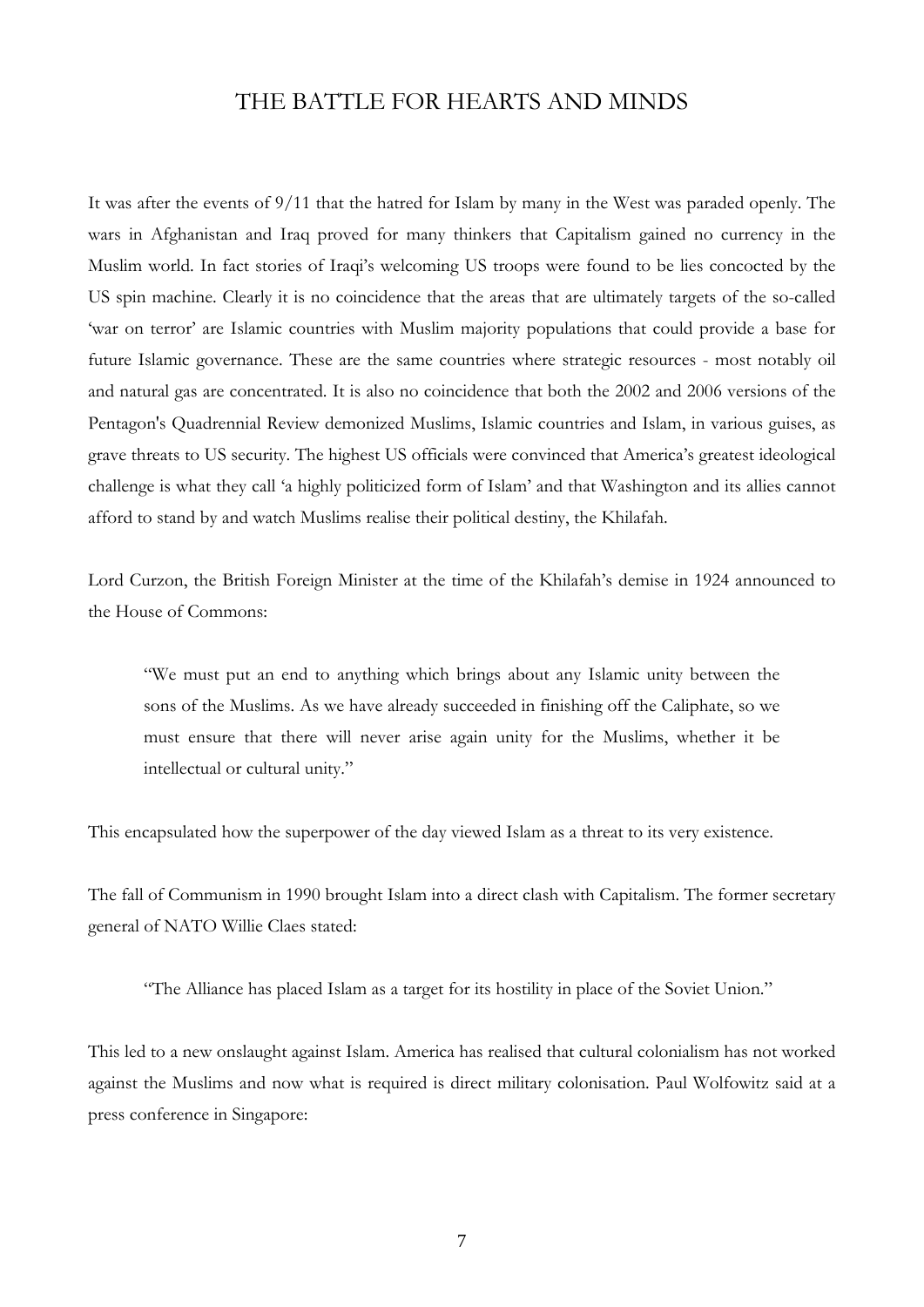"It's true that our war against terrorism is a war against evil people, but it is also ultimately a battle for ideals as well as a battle of minds."5

The US national intelligence council published its report following its 'global 2020' project, entitled 'mapping the global future.' The National Intelligence Council (NIC) is the American intelligence community's centre for mid-term and long-term strategic thinking. The report set out the likely scenario the world will face in 2020. It concluded that the appeal of Islam today is a call to return to the earlier roots of Islam where the Islamic civilisation was at the forefront of global change under the Khilafah. Portraying a fictional scenario *'of how a global movement fuelled by radical religious identity could emerge*,<sup>6</sup> the report revealed unequivocally that at the highest levels of US policy planning, preparation is being made for the emergence of the Khilafah. Other reports from US policy makers and think tanks across the world acknowledged there is a broad based ideological movement seeking the return of the Khilafah*.*

As a result senior policy makers including George W. Bush have 'warned' of the consequences of the Khilafah's re-establishment. Bush, in a speech to the American nation in October 2005 stated:

"The militants believe that controlling one country will rally the Muslim masses, enabling them to overthrow all moderate governments in the region, and establish a radical Islamic empire that spans from Spain to Indonesia."

On December 5th 2005, the then US Secretary of Defence, Donald Rumsfeld in remarks pertaining to the future of Iraq at John Hopkins University said:

"Iraq would serve as the base of a new Islamic Caliphate to extend throughout the Middle East and which would threaten the legitimate governments in Europe, Africa, and Asia. This is their plan. They have said so. We make a terrible mistake if we fail to listen and learn."

Tony Blair after 7/7 also referred to the need to confront an *"an evil ideology"* that included *"the establishment of effectively Taliban States and Shari'ah law in the Arab world en route to one Caliphate of all Muslim nations."* General David Petraeus, when asked about his priorities in the 'surge' operations in Iraq, in an interview with the Times published on June  $20<sup>th</sup> 2007$ , said: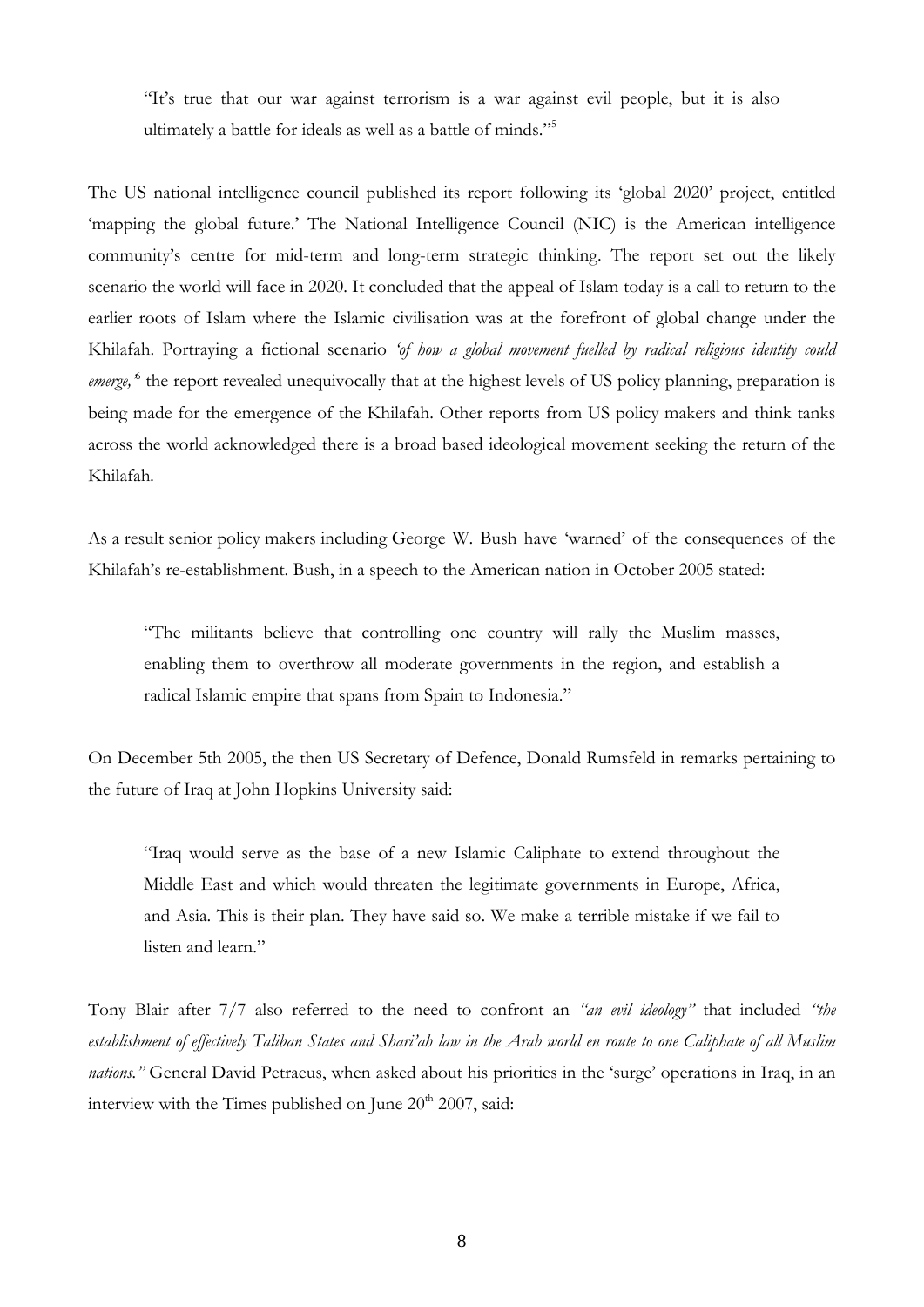"It is to disrupt al-Qaeda and its ability to conduct sensational attacks and to try to continue the cycle of violence, which they have been trying to do all along. In addition, they are attempting try establish a real al-Qaeda sanctuary in Iraq, a caliphate."

These statements amongst numerous other arguments are being forwarded in an attempt to discredit and divert efforts towards the re-establishment of the *Khilafah*, particularly through seeking to associate it exclusively with terrorism. The effort has also been extended to malign the goals of Islamic politics more generally.

Thus alongside physical occupation, placing troops at strategic locations around the world and creating revolutions which are western friendly, a battle to win the hearts and minds of Muslims across the world is being fought. A suite of McCarthyite labels such as 'extremist', 'radical', 'fanatic' and 'militant' have become common currency in order to bring Muslims on side under the banner of a cultural war. Their definitions are dangerously loose and ever-broadening and manipulate the fact that there is no consensus on the definition of terrorism to brand Muslims as more prone to violence.

A consensus now exists across the Western world that a battle for hearts and minds needs to be fought and won otherwise more and more Muslims will turn to radicalism (Islam). In January 2007, Tony Blair's successor Prime Minister Gordon Brown, mentioned in regards to the Iraq war and 'terrorism':

"But you will not win against extreme terrorist activities and particularly the propaganda activities, unless you have this battle of hearts and minds that is won. And that makes me think of the same cultural war that had to be fought against communism from the 1940s and 50s onwards, is in a sense the model for what we've got to do here."<sup>7</sup>

The RAND institute published a report, 'Building Moderate Muslim Networks,' making a similar argument that the experience gained from supporting movements against the Soviet Union should be used as a template for the West to support networks of 'moderate' Muslims in order to counter, what they argue are, the radical and dogmatic interpretations of Islam that are gaining ground in the Muslim world.

The result of this led the US to develop a new plan in the battle for heats and minds.

In July 2003, the government's leading players in winning the 'war of ideas' against terrorism gathered at the National Defence University in Washington DC. There were crisis managers from the White House, diplomats from the State Department, and Pentagon specialists in psychological operations.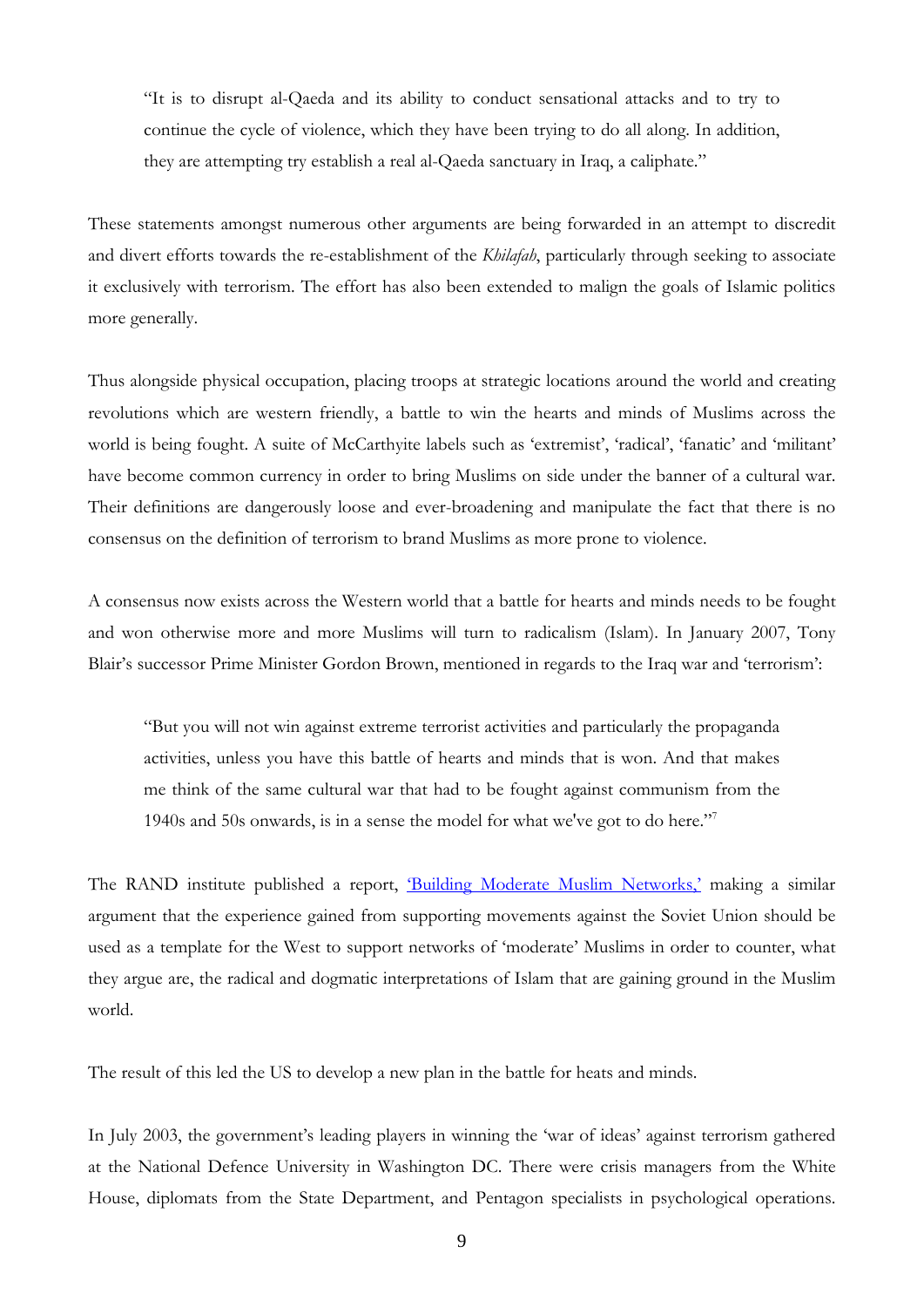Washington's quick victory over Saddam Hussein's army that spring had done little to quell surging anti-Americanism overseas. Polls showed Osama bin Laden a more trusted figure than George W. Bush across the Muslim world including within US allies like Indonesia and Jordan.

After repeated missteps since the 9/11 attacks, the US government embarked on a campaign of political warfare unmatched since the height of the Cold War. From military psychological-operations teams and CIA covert operatives to openly funded media and think tanks, Washington was prepared to plough tens of millions of dollars into a campaign to influence not only Muslim societies but Islam itself. America realised it can no longer sit on the sidelines as radicals and moderates fight over the future of the Muslim world. The result has been a growing effort to influence what officials describe as an Islamic reformation.

The previously undisclosed effort was identified in the course of a four-month US News investigation, based on more than 100 interviews and a review of a dozen internal reports and memorandums. The investigation disclosed the various battles that were being fought or going to be initiated.

The CIA was revitalizing programs of covert action that once helped win the Cold War, targeting Islamic media, religious leaders, and political parties. The agency is receiving 'an exponential increase in money, people, and assets' to help it influence Muslim societies. Among the tactics are, working with militants at odds with al Qaeda and waging secret campaigns to discredit the worst anti-American zealots. The tools with which to fight back are varied. To the CIA, they are covert operations involving political influence and propaganda. At the Pentagon, they are called 'psyops' or strategic-influence efforts. At the State Department, they are called public diplomacy. All seek to use information to influence, inform, and motivate America's friends and enemies abroad. Many are controversial, particularly in light of recent revelations that administration officials have peddled fake video news reports and paid columnists to boost public perceptions of policies in the US. But to those toiling on the front lines against terrorism, the war of ideas and the tools to fight it are essential. How those tools have come back into use, and what Washington is doing with them, is a story that begins half a century ago, in the heyday of Soviet communism.

The White House has approved a classified new strategy, titled "Muslim World Outreach," which is a national security interest in influencing what happens within Islam. Because America is so hated across the Muslim world, the plan calls for working through third parties, moderate Muslim nations, foundations, and reform groups to promote shared values of democracy, women's rights and tolerance. The US has already quietly funded Islamic radio and TV shows, coursework in Muslim schools, Muslim think-tanks, political workshops and other programs that promote moderate Islam. Radio *Sawa*, a pop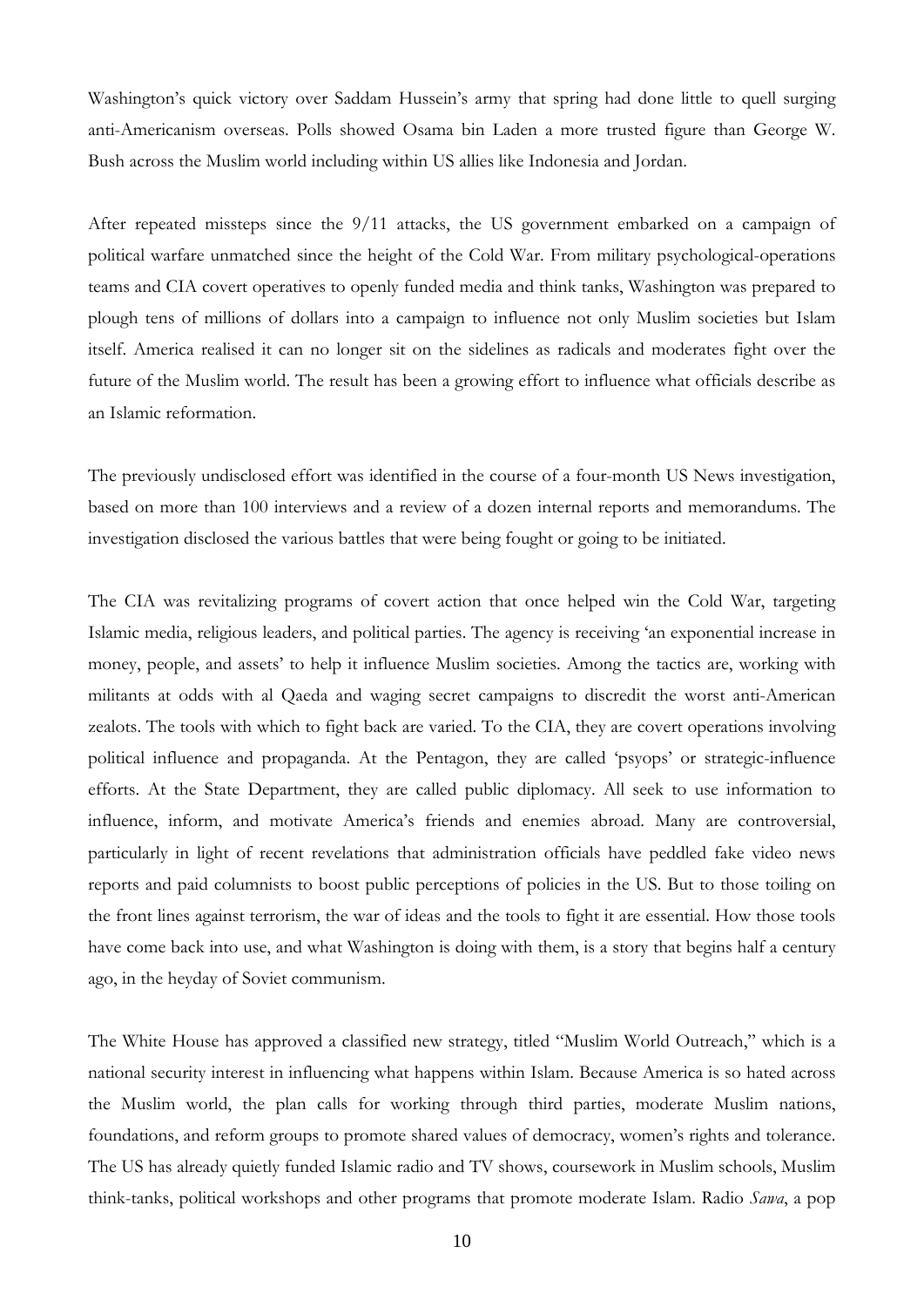music-news station and *Alhurra* a satellite-TV news network have both been exposed as part of the US plan. Zeyno Baran, a terrorism analyst at the Nixon Centre said:

"You provide money and help create the political space for moderate Muslims to organize, publish, broadcast, and translate their work." She also says "the dilemma for Americans is that the ideological challenge of our day comes in the form of a religion militant Islam, replete with its political manifestos, edicts, and armies."

On the eve of the US invasion of Iraq Deputy Defence Secretary Paul Wolfowitz said:

"We need an Islamic reformation, and I think there is real hope for one."

Daniel Pipes of the Philadelphia-based Middle East Forum (MEF), recently declared that the *"ultimate goal"* of the war on terrorism had to be Islam's modernisation, or, as he put it, *"religion-building."*

US aid is also finding its way to ensure US foreign policy aims are met. Working behind the scenes, State Department USAID now helps fund over 30 Muslim organizations across the Muslim world. Among the programmes are media productions, workshops for Islamic preachers, and curriculum reform for schools from rural academies to Islamic universities. One talk show on Islam and tolerance is relayed to radio stations in 40 cities and sends a weekly column to over a hundred newspapers. The grant list includes Islamic think-tanks that are fostering a body of scholarly research showing 'liberal' Islam's compatibility with democracy and human rights.

Another aspect of the strategy being pursued is to make peace with radical Muslim figures who eschew violence. At the top of the list is the Muslim Brotherhood, founded in 1928. Many brotherhood members, particularly in Egypt and Jordan, are at serious odds with al Qaeda. *"I can guarantee that if you go to some of the unlikely points of contact in the Islamic world, you will find greater reception than you thought,"* said Milt Bearden, whose 30-year CIA career included long service in the Muslim world. *"The Muslim Brotherhood is probably more a part of the solution than it is a part of the problem."* He confirmed that US intelligence officers have been meeting not only with sections of the Muslim Brotherhood but also with members of traditional Muslim movements in Pakistan; Cooperative clerics have helped dampen down *fatwa's*  calling for anti-American jihad and persuaded jailed militants to renounce violence.

A Key aspect of the struggle is to reform Islam itself. However reform is unlikely to come from the Muslim world but rather from outside the Arab world. One solution being pushed is offering backdoor US support to reformers tied to Sufism, considered a tolerant branch of Islam.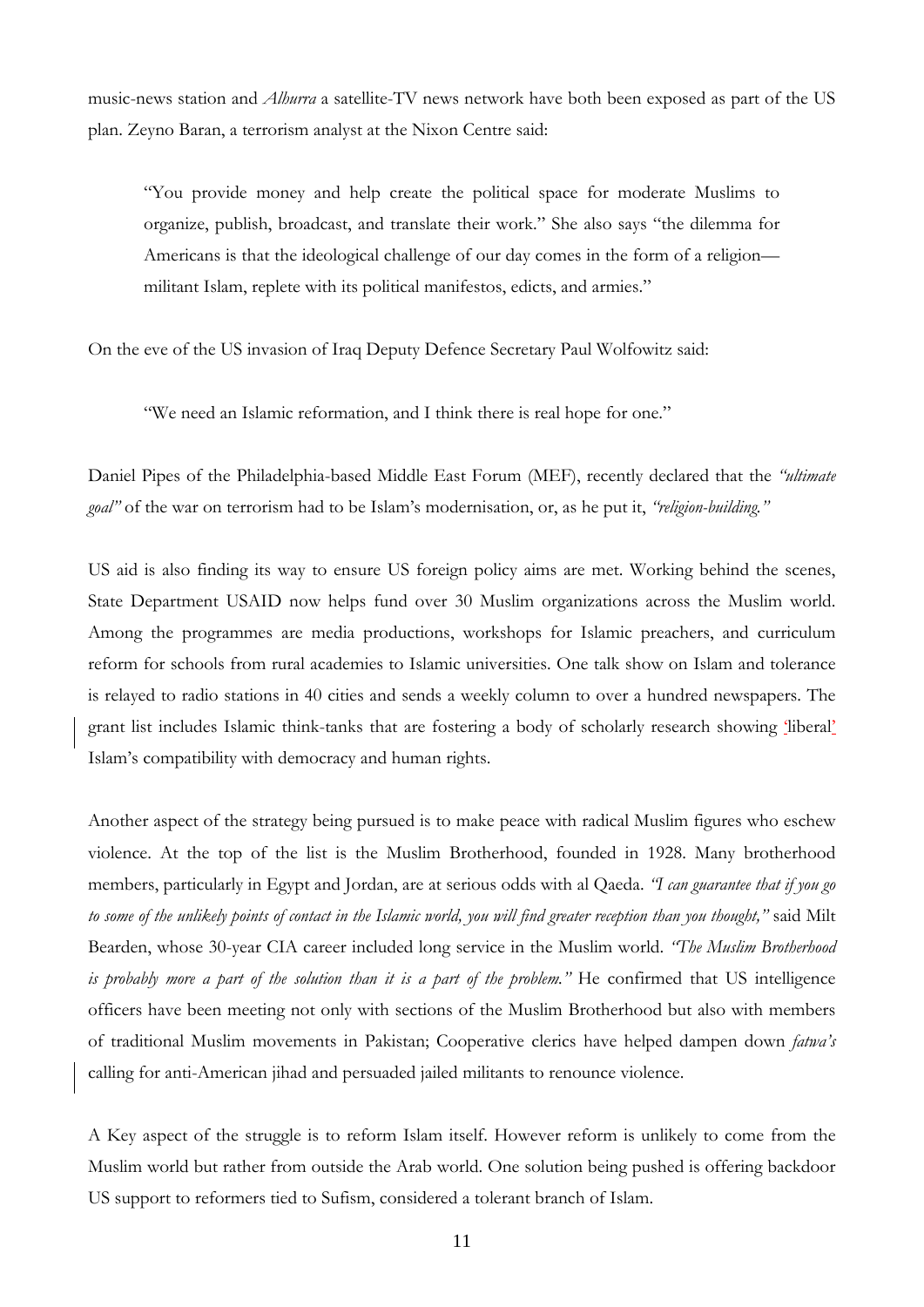The US is already funding Sufi Turkish religious leaders, leaders that oppose the State enforcement of Islamic law, believing that most Islamic regulations concern people's private lives and only a few on matters of governance. The State, they believe, should not enforce Islamic law, because religion is a private matter, and the requirements of any particular faith should not be imposed on an entire population. Fethullah Gülen asserts the compatibility of Islam and democracy and accepts the argument that the idea of republicanism is very much in accord with early Islamic concepts of *shura*. He holds that the Turkish interpretation and experience of Islam are different from those of others, especially the Arabs. He writes of an "Anatolian Islam" that is based on tolerance and that excludes harsh restrictions or fanaticism.<sup>8</sup>

Another aspect of the battle is the drive to develop a wedge between Muslims by dividing Muslims along lines of moderate and extremist. The RAND report 'civil democratic Islam' divided the *Ummah* into four camps; fundamentalists, traditionalists, modernists and secularists. The aim here is to work with the various moderate groups whilst isolating those that believe Islam is the solution. This includes the likes of the *Nahdlatul Ulama* an Institute for Islamic and Social Studies (LKiS) who hold that instead of creating specifically Islamic schools, Muslims should ensure that all institutions are infused with values of social justice and tolerance. The "i" in LKiS (which stands for Islam) is deliberately written in lower case to underscore that LKiS is against the type of Islamism that emphasizes Islam's superiority over other religions. LKiS is currently involved in human-rights training in *pesantren*,<sup>9</sup> the Indonesian Islamic boarding schools.

The US has also sponsored Euro Islam Projects including a student initiative sponsored by the pro– European Union Students' Forum AEGEE. The group sponsors workshops, student exchanges, lecture events, and publications aimed at defining and promoting a specifically European, modern Islam that retains an Islamic character yet is open to the surrounding society

Help has also been extended to modernists and secularists such as Bassam Tibi, who has a frequent presence on the European lecture circuit. As the founder of the Arab Organization for Human Rights and a member of several organizations that promote Muslim-Jewish and Muslim-Christian-Jewish dialogue. He is strongly supportive of the integration of Muslim minorities into mainstream European society and opposed to parallel legal, cultural and social systems. His outspoken belief is that immigrants should accept the values of the dominant Western culture (the *Leitkultur*) instead of attempting to subvert or change it. He also opposes what is called *Parallelgesellschaft* (Parallel Security). In this regard Tibi differs persistently and insistently with the Islamist premise that Islam is necessarily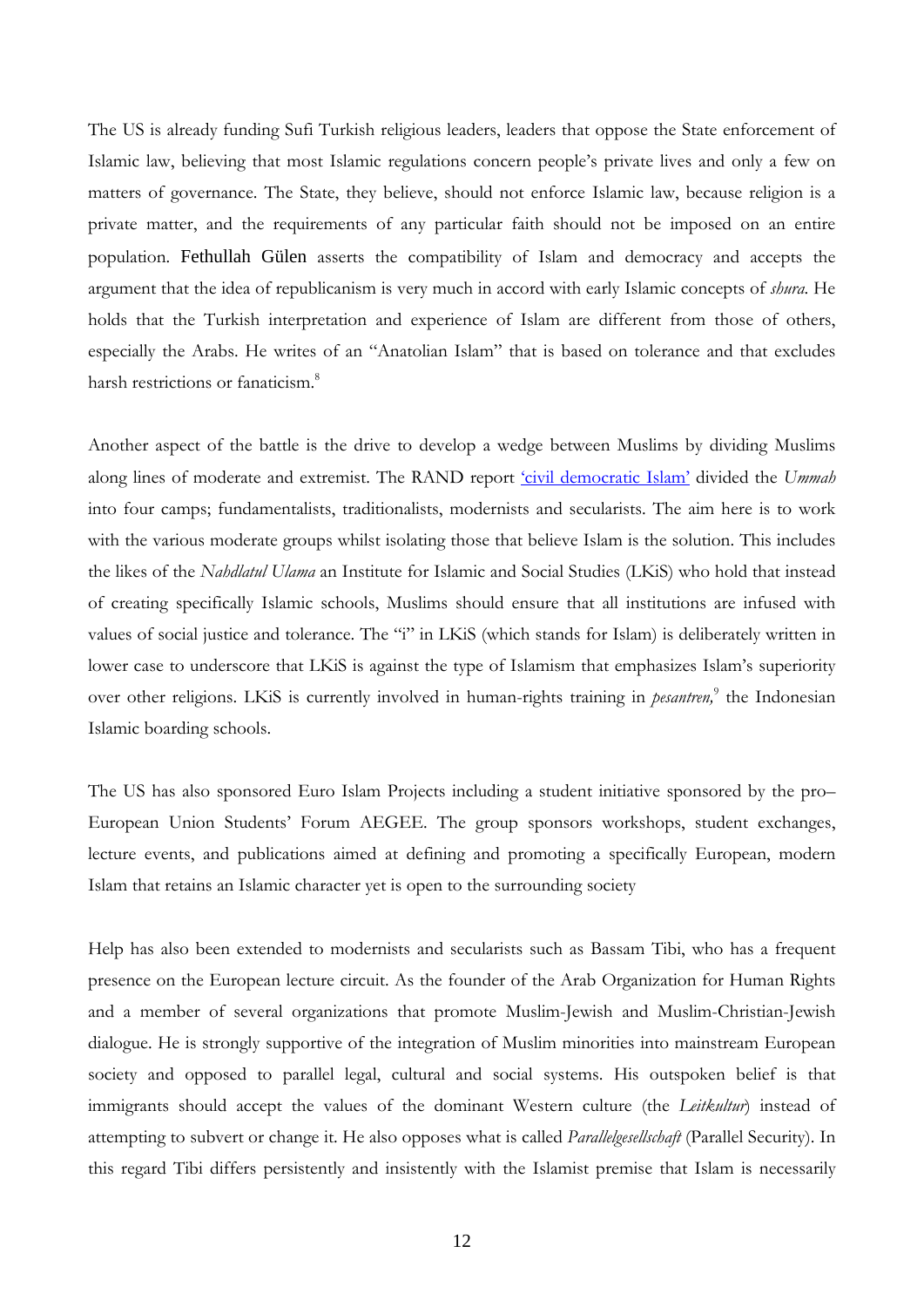entwined with the public space and with politics; he opposes any inroads of Islamic law in Europe, arguing that *"the relationship between shari'ah and human rights is like that between fire and water."*<sup>10</sup>

The US Defence Department recognized in its Quadrennial Defence Review Report, that the United States is involved in a war that is *"both a battle of arms and a battle of ideas,"* in which ultimate victory can only be won *"when extremist ideologies are discredited in the eyes of their host populations and tacit supporters."*<sup>11</sup>

The National Security Strategy document of September 2002 elucidated a refined conception of security that emphasizes the consequences of internal conditions of other States particularly the lack of democracy. This theme was to be reinforced over the course of the next several years, from the 9/11 Commission Report to, perhaps most dramatically, President Bush's second inaugural address. From its prominence in a series of high-profile documents and speeches, the President's "Freedom Agenda" can be considered a US "grand strategy" in the Global War on Terrorism. The agenda identifies social sectors that would constitute the building blocks of the proposed reformation of Islam giving priority to liberal and secular Muslim academics and intellectuals, young moderate religious scholars, community activists, Women's groups engaged in gender equality campaigns and moderate journalists and writers.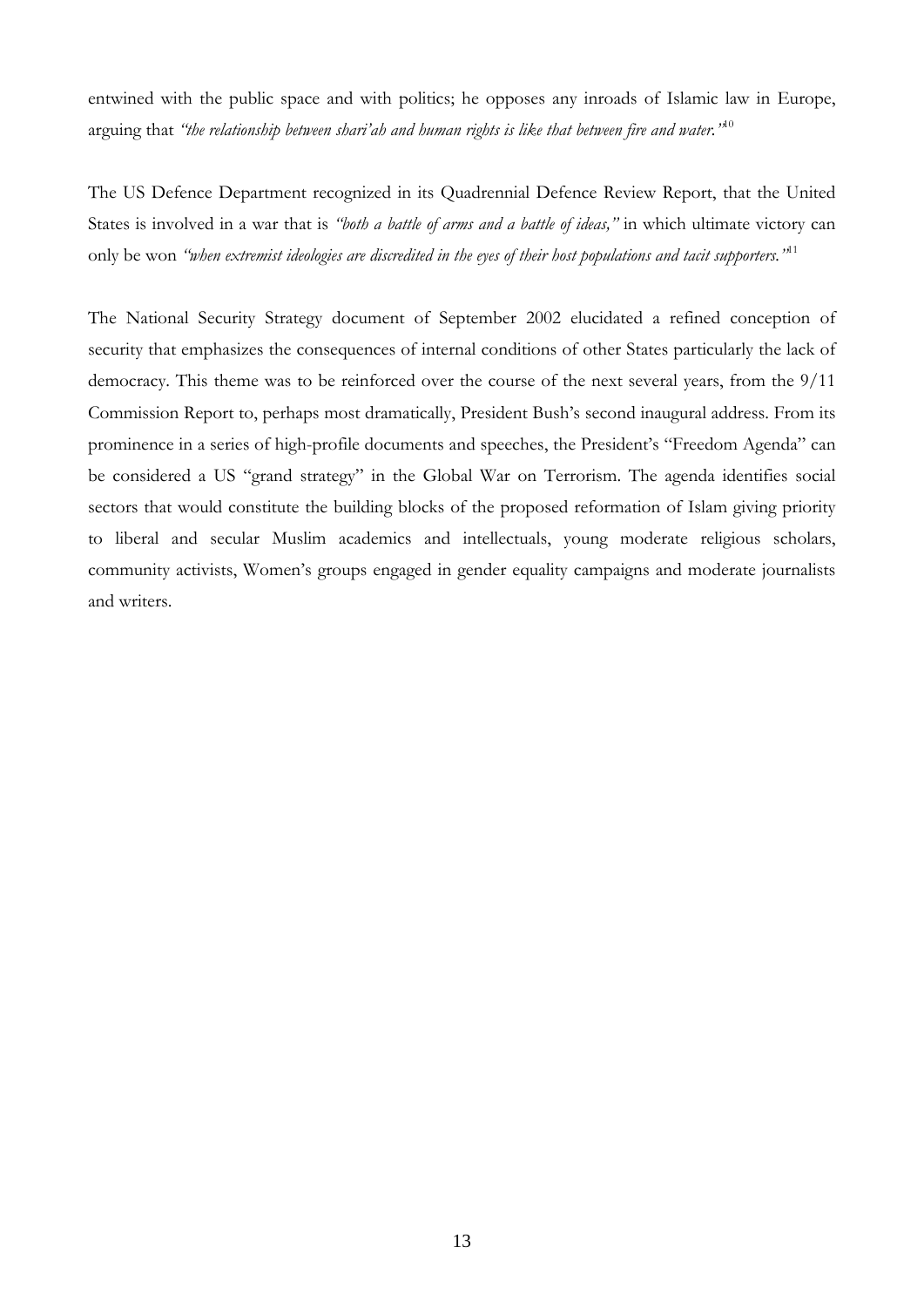# UNDERSTANDING THE BATTLE FOR HEARTS AND MINDS

The battle for hearts and minds is primarily being developed and fought in the West; this is because the authoritarian atmosphere in the Muslim world has ensured such discussions generally cannot occur. Also such a discussion is needed in the West to create a particular trend between Muslims and non-Muslims. The money and resources needed for potential conflicts in the Muslim world require justification to the people of the West. Hence disdain is being created for Islam; lies are being peddled against Islam that justify prolonged military presence in the Muslim world. Such propaganda will then be exported to the Muslim world. A number of events have been used to justify to Western audiences that Islam is the new Communism that needs to be fought and destroyed. This propaganda is aimed at radicalising Western audiences against Islam as well as developing the type of resilience required for a 'long war'.

In December 2003 the Stasi commission proposed the banning of religious symbols in schools including the Hijab for the protection of secularism in France. The Stasi commission was set up by the French president to research into the strength of secularism in France and propose policies to protect it. The proposal to ban religious symbols in schools was primarily aimed at Muslims, as the Muslims represented the largest minority in public schools. Such a proposal shocked all Muslims in Europe and caused much controversy and debate. The attacks on Islam, women and the woman's dress received ferocious vilification by the media and MP's across Europe. The image was portrayed that Muslims are separatist in Europe who do not integrate and adherence to the Hijab stands in the way if Muslims want to be considered part of Europe. The failure of France to convince Muslims of secularism and stamp out blatant racism and discrimination was blamed upon the existence of Islam.

In May 2004 Shabina Begum a student from Luton, UK, appealed in court when she was not allowed to wear the *jilbaab* in school. The claim was made on the grounds that the school had interfered with her right to manifest her religion and her right to education (both rights enshrined in the European Convention on Human Rights). Shabina Begum lost the case in the High Court, but later won on appeal to the Court of Appeal. The school appealed against this decision, and the case was heard by the Judicial Committee of the House of Lords who eventually ruled in favour of the school. The whole case caused much controversy and discussion in the UK due to the fact that the *jilbaab* manifestly represented Islam. Whilst child obesity, teenage pregnancies and knife crime occupied most news reporting in the UK many Muslims felt pressured to criticize Shabina Begum for taking her case to court as many non-Muslims felt this was an abuse of the freedoms afforded to citizens. Many Muslims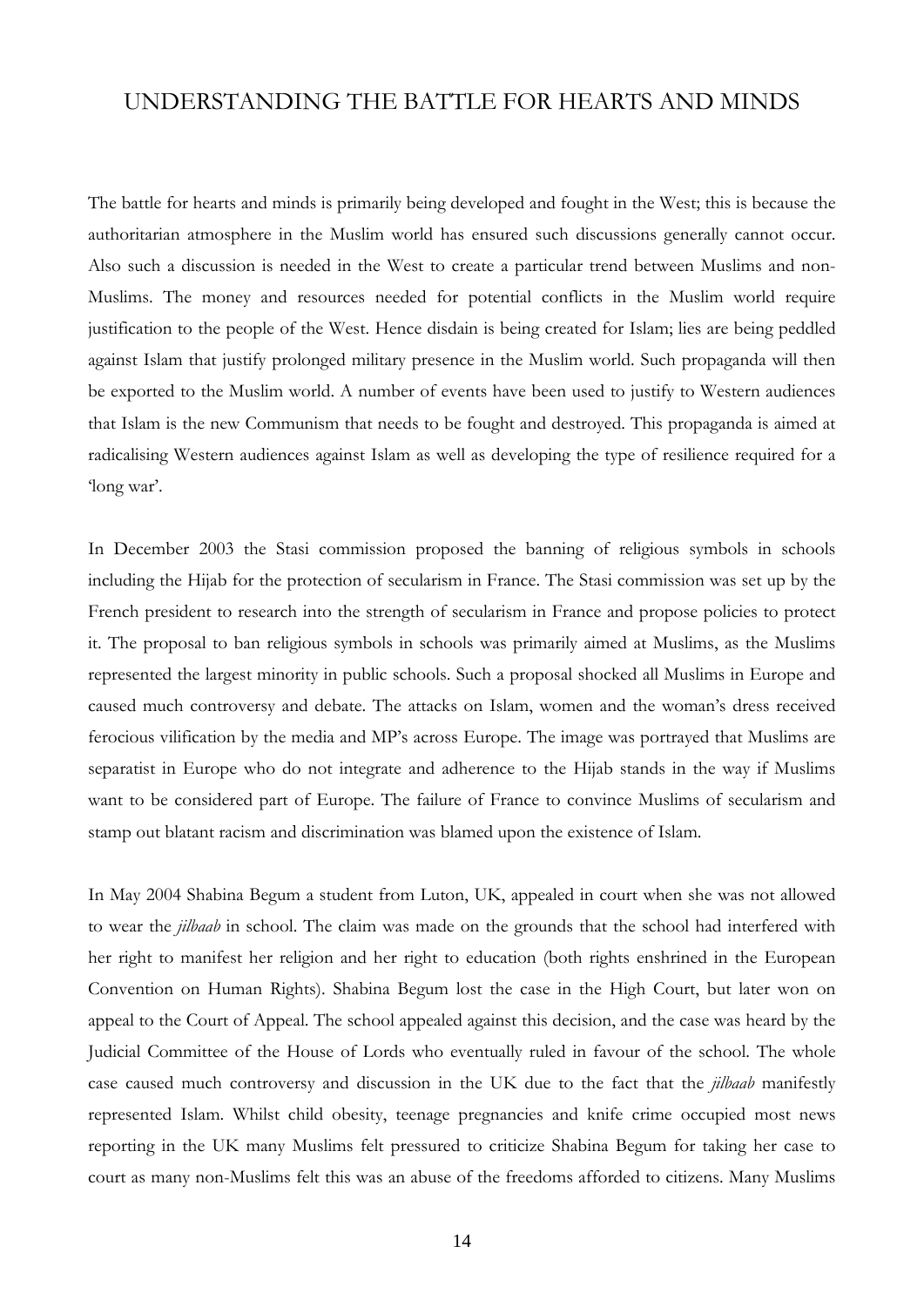in the UK argued modesty was the Islamic dress rather then the *jilbaab*. This event illustrated for many non-Muslims that the needs of Muslims cannot co-exist with liberal Britain thus Islam needs to be changed.

In 2005 Amina Wadud professor of Islamic studies at Virginia Commonwealth University lead the controversial Jummah prayer in New York which consisted of both men and women in the *jamaat* (congregation). Amina Wadud published a book in 1999 the *"Qur'an and Woman: Rereading the Sacred Text from a Woman's Perspective,"* which was the first feminist translation of the *Qur'an*. This incident led to much discussion on how Islam does not cater for women and projected the image that Islam oppresses women.

In September 2005 the Danish newspaper Jyllands-Posten published pictures of the Prophet Muhammad (SAW) which led to demonstrations across the world, some protests turning violent. Many thinkers in the West argued that Capitalism allows the freedom to insult and Muslims should accept this as this is a Western tradition. Liberals argued Muslims demand a special position, insisting on special consideration for Islam. Flemming Rose Jyllands-Posten Culture editor was very open with his agenda he said *"his paper was not singling out Islam for attack, but was drawing Muslims into a secular fold."*12 This controversy resulted in world-wide protests where some became violent, however the issue was successfully blamed on Muslims for feeling insulted and Muslims were criticized for violent demonstrations. Many Muslims feeling the pressure, responded by condemning the actions of those demonstrating and condemning the imams who lead them and ostracizing them from being their representatives. This issue was successfully used to prove to Europe that Muslims wanted special status for Islam in secular societies.

In October 2006 Jack Straw, the UK's former foreign secretary, in an interview sparked controversy by commenting that he felt uneasy speaking to women who wear the *Niqab* (face veil). This incident was quickly used by the government and changed from a debate where an MP made offensive remarks about Islamic dress to '*women who wear veils over their face make community relations harder.'*<sup>13</sup> The then Prime Minister Tony Blair described the *niqab* as a *'mark of separation'*14 and thus debate began in the UK on why Muslims insist on wearing Islamic dress and the reasons for not integrating. One leading organisation commented that it understood Mr Straw's discomfort, and once again Islam was labelled as the problem causing further tensions between the Muslim community and the host country.

In February 2008 Rowan Williams, the Archbishop of Canterbury in the UK gave a speech in which he mentioned that the adoption of *Shari'ah* law *'seems unavoidable.'* Williams was later forced to comment further to defend himself as the media frenzy grew and the open questioning of Muslim loyalty was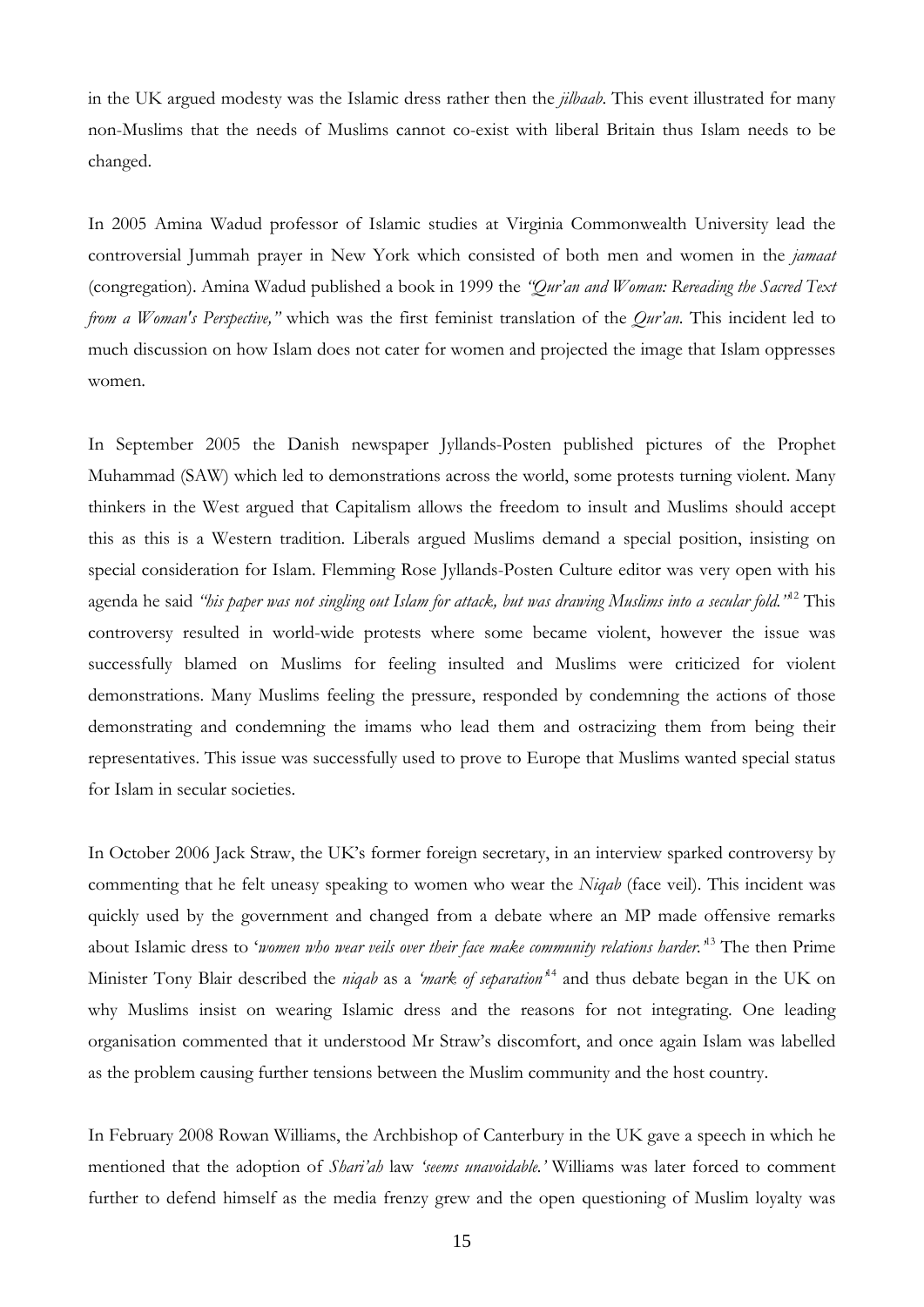brought into question. Many argued that the *Shari'ah* is barbaric and made very clear there is only one law for every citizen in Britain hence Muslims must show where their loyalty stands. The fact that a Christian bishop raised the discussion mattered little to Britain and the hatred for an essential element of Islam was paraded openly. This attack on Islam led to some Muslims condemning the Bishop as the UK supposedly has only one law, however many Muslims argued *Shari'ah* was only for the Muslim world and that there are many interpretations of *Shari'ah*.

The West has managed to draw upon many resources to attack Islam and facilitate the call for it to be reformed. Cherie Blair made her views very clear in a press conference in 2001:

"We all know that the Taliban is a regime that denies all its citizens even the most basic of human rights and for women that has been particularly acute. Things that women in our country take for granted, just to be able to enjoy life publicly with our families, to dress as we please. All of these things are forbidden. In Afghanistan if you wear nail polish, you could have your nails torn out. Well, that may seem a trivial example, but it is an example, nonetheless, of the oppression of women, and nothing more I think symbolises the oppression of women than the burkha which is a very visible sign of the role of women in Afghanistan and we had some interesting discussions about what it is like to wear a burkha and how difficult it makes just ordinary, everyday living…"15

Melanie Phillips has long called for the reformation of Islam. In 2002 she said:

"But the problem is that it (Islam) does not just oppose libertinism. Having never had a 'reformation' which would have forced it to make an accommodation with modernity, it is fundamentally intolerant and illiberal. As a result, it directly conflicts with western values in areas such as the treatment of women, freedom of speech, the separation of private and public values, and tolerance of homosexuality. These are all liberal fundamentals and are not negotiable."16

And Salman Rushdie has long called for a reformation:

"What is needed is a move beyond tradition, nothing less than a reform movement to bring the core concepts of Islam into the modern age, a Muslim [Islamic] Reformation to combat not only the jihadist ideologues but also the dusty, stifling seminaries of the traditionalists, throwing open the windows to let in much-needed fresh air. It is high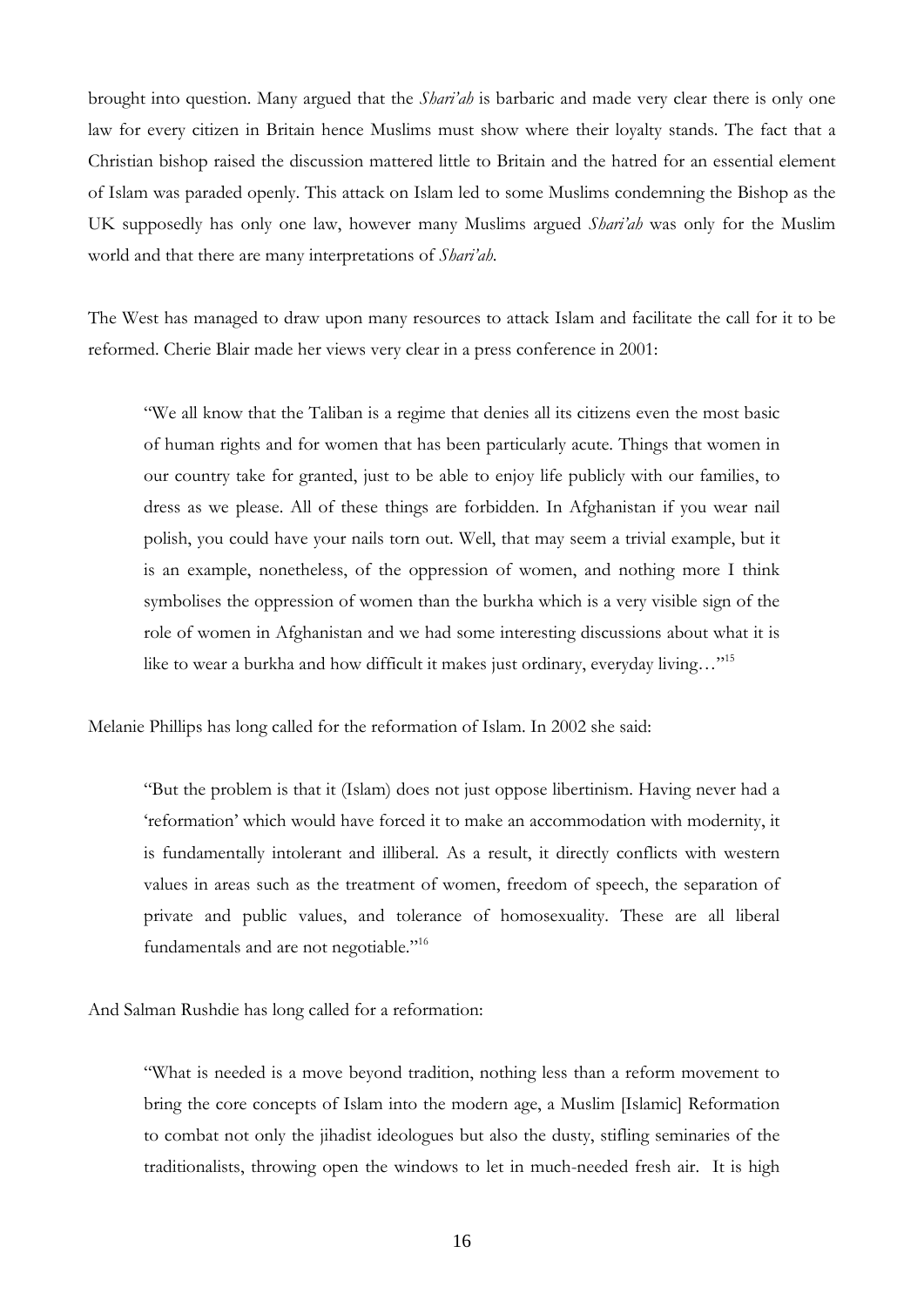time; for starters, that Muslims were able to study the revelation of their religion as an event inside history, not supernaturally above it."<sup>17</sup>

Academics, journalists and politicians have on every opportunity called for Islam's reformation. This atmosphere has led many opportunists to take advantage of this climate for their own short term gains. All of this collectively has led to a climate of fear pushing Muslims in Europe into a defensive posture and feeling uncomfortable in explaining Islam's stance on the various incidents. Some Muslims have unfortunately twisted Islam to make it more palatable to the West which has aided the call for a reformation.

Many Muslims who have been smitten by the West have for many years been calling for the abandonment of some aspects of Islam thus fulfilling the West's agenda. With minority relations drastically deteriorating since the bombings of Madrid and London, Europe abandoned policies which recognised Islam such as multiculturalism and began advocating the adoption of secular liberal values for minorities to co-exist in Europe. Coupled with anti-Hijab legislation across Europe, Muslims in Europe are being forced to change Islam as Islam is seen as backward and not compatible with secularism.

Tariq Ramadhan, regarded as a leading Islamic academic in the West, has long advocated reform and has been on the boards of many government programmes looking at the presentation of Islam in the West. The problem, according to Ramadhan, is with theologians who make rulings on certain subjects without having the worldly experience to do and, in the process mix traditional values with religion. Although his statements are usually unclear and ambiguous, there is no doubt that his views have been regarded by Westerners as a call for internal reform. In his 1999 publication he advocated that the geopolitical concepts of *dar ul-Islam* and *dar ul-kufr* were outdated and that *"Muslims are obliged to be loyal citizens and to influence the polity in constructive ways. Their goal should be to be in Europe but at home. To be a Muslim in Europe ideally means to interact with the whole of society. Ultimately, a European Islam should emerge, much as there already exists an African or Asian Islam."*<sup>18</sup> Ramadan in 2005 even called for a re-evaluation of Islam's punishment system.19

The intensity of the attacks on Islam led to some developing the *fiqh* of Minorities, which is a particular methodology where the Islamic rule can be changed due to the mere reason of residing in the West. Much study and money by think tanks went into this project as this approach makes the particular reality faced, or the environment, the source of legislation. As a consequence certain rules will be neglected and this approach has led to the contradiction of established rules from the *Qur'an* and *Sunnah*. This *fiqh* has spawned a European Islam.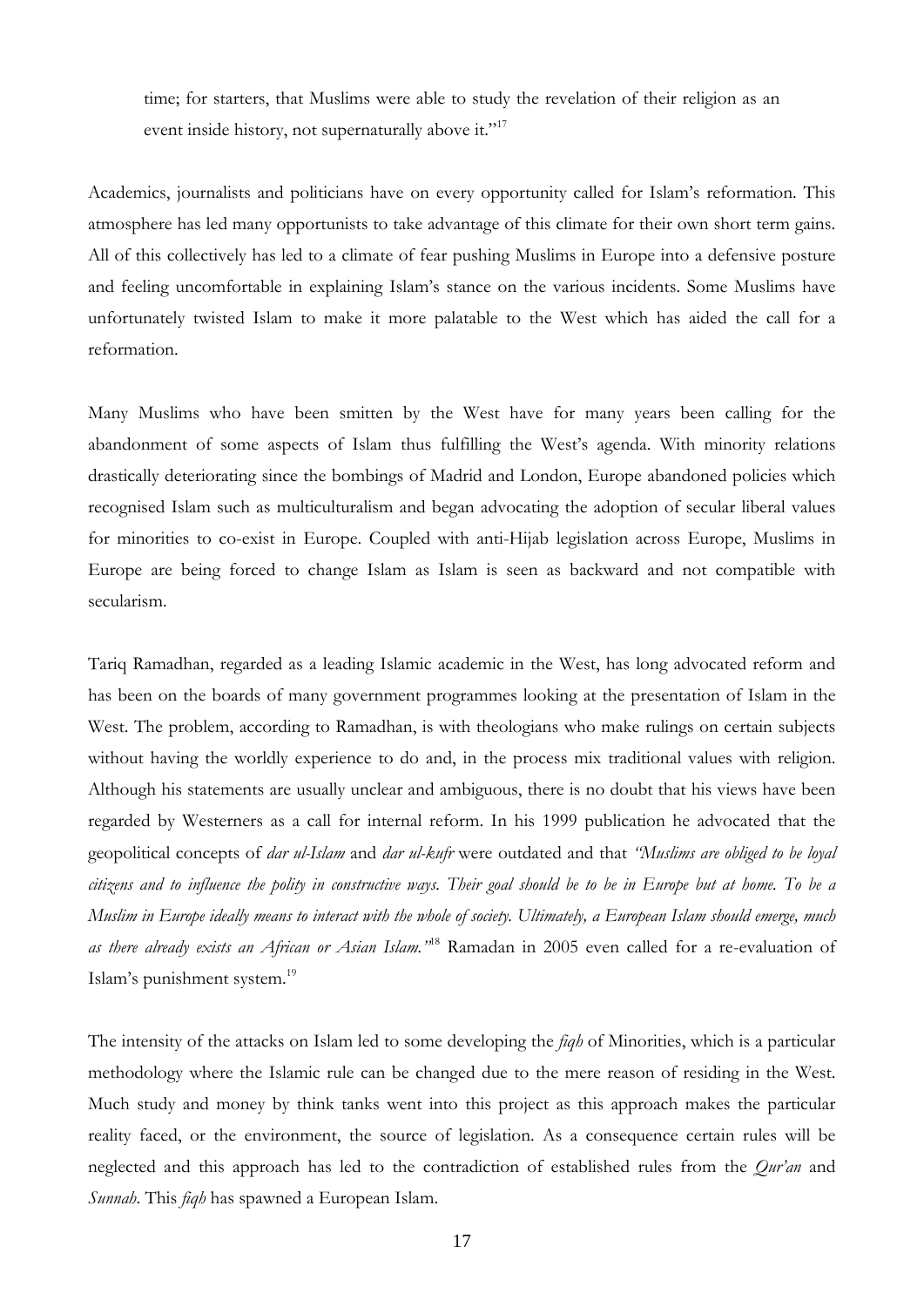Under the guise of intellectualism and re-opening the doors of *Ijtihad* many Muslim thinkers have justified many acts considered conclusively *haraam* in Islam. Such thinkers have completely misused terminology in order to justify the unjustifiable. For example, Irshad Manji openly supports homosexuality a well known prohibited act according to the *Qur'an* and *Sunnah*. She even proudly posted a photo of herself with gay and lesbian Palestinians in Jerusalem on her website.

Hence under the onslaught from the West and under pressure to make Islam palatable many Muslims and those who claimed to be Muslims, have changed Islam, aiding the West's call for reform. Scholars in the Muslim world have also not been spared in this effort. Such individuals are regularly invited to represent Muslims on government projects, conferences and even develop policies and legislation. Cambridge University organised one such event on 4<sup>th</sup> June 2007 on 'Islam and Muslims in the world today.' The grand Mufti of Egypt, Ali Gomaa, alongside many 'moderate' Muslims were invited to discuss how Islam can be changed to meet the needs of the West. Ali Gomaa responded by outlining how Islam had no political system:

"Many assume that an Islamic government must be a caliphate, and that the caliph must rule in a set and specific way. There is no basis for this vision within the Islamic tradition. The caliphate is one political solution that Muslims adopted during a certain historical period, but this does not mean that it is the only possible choice for Muslims when it comes to deciding how they should be governed. The experience that Egypt went through can be taken as an example of this. The period of development begun by Muhammad Ali Pasha and continued by the Khedive Ismail was an attempt to build a modern state. This meant a reformulation of Islamic law. This process led Egypt to become a liberal state run by a system of democracy without any objections from Muslim scholars. Muslims are free to choose whichever system of government they deem most appropriate for them."<sup>20</sup>

The Grand Mufti went even further when he mentioned one could apostatise from Islam:

"The essential question before us is can a person who is Muslim choose a religion other than Islam? The answer is yes, they can, because the Qur'an says, "Unto you your religion, and unto me my religion," (TMQ 109:6).<sup>21</sup>

When he was pressed on reversing such a stance his spokesman, Sheikh Ibrahim Negm, affirmed: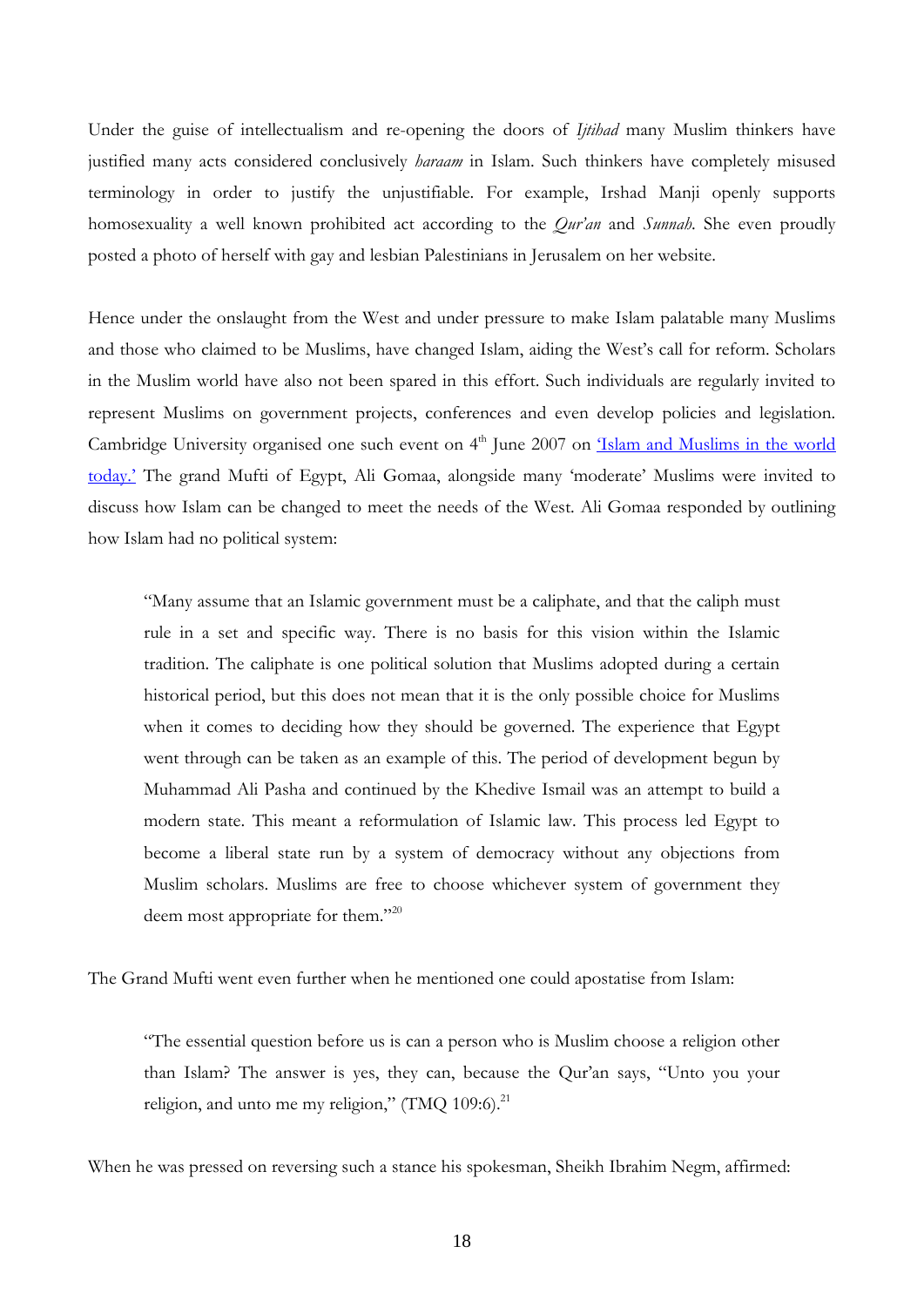"The mufti wrote this in a Western context," "Religion is a personal matter. People everywhere, including Egypt, are converting from one religion to another all the time and that is their business." "If a westerner, who has converted to Islam, for example, does not find satisfaction in Islam, then he is legally permitted to convert back. He is committing a major religious sin, however."<sup>22</sup>

Hence under certain circumstances, such as living in the West, it is permitted to abandon Islam according to Ali Gomaa.

Some have even gone as far as to change the core tenets of Islam. Muhammad Nour Dughan a member of the scientific council of Istanbul University issued a fatwa in October 2007 reducing the five daily prayers to three. His justification was that Islamic law allows for the possibility of praying three times a day in cases of sickness or travel. He extended this option allowing Muslims to pray three times a day, especially when they are heavily committed with work or personal issues. The Turkish debate echoes a similar one that took place in Egypt where the fatwa also drew some support.

Essentially the call for an Islamic reformation is saying to Muslims all over the world that the *Qur'an* is a product of its time and place which reflects Muhammad's (SAW) own experiences. The *Qur'an* is a historical document, which is now outdated and needs to be re-interpreted to suit the new conditions of successive new ages. Thus Islam is outdated and in its current form has no place in the world, thus it needs to be reformed, re-interpreted and changed to fulfil the conditions of the 21<sup>st</sup> century. Such an interpretation requires the *Qur'an* to be more in line with Western liberal standards. Only then will it be termed modern. Hence the call for Islamic reformation is a call for the re-interpretation of the Islamic texts to accord with the West.

A host of arguments have been presented justifying the re-interpretation of Islam. These can be summarised as:

- Islam can change from time and place, primarily because Imam Shafi did so with his *fiqh*
- The claim that the *shari'ah* has remained silent on new issues, and that the existing methodology of Islam is incapable of dealing with these issues.
- The claim that the *Muqasid*  aims of the *shari'ah* is to bring benefit to the people, so the *shari'ah* is where the benefit is.
- The Islamic world view of *Dar ul-Islam* and *Dar ul-kufr* needs changing as they are products of jurists, and not from the Islamic sources and are geopolitical terms only relevant to the time in which they were formulated.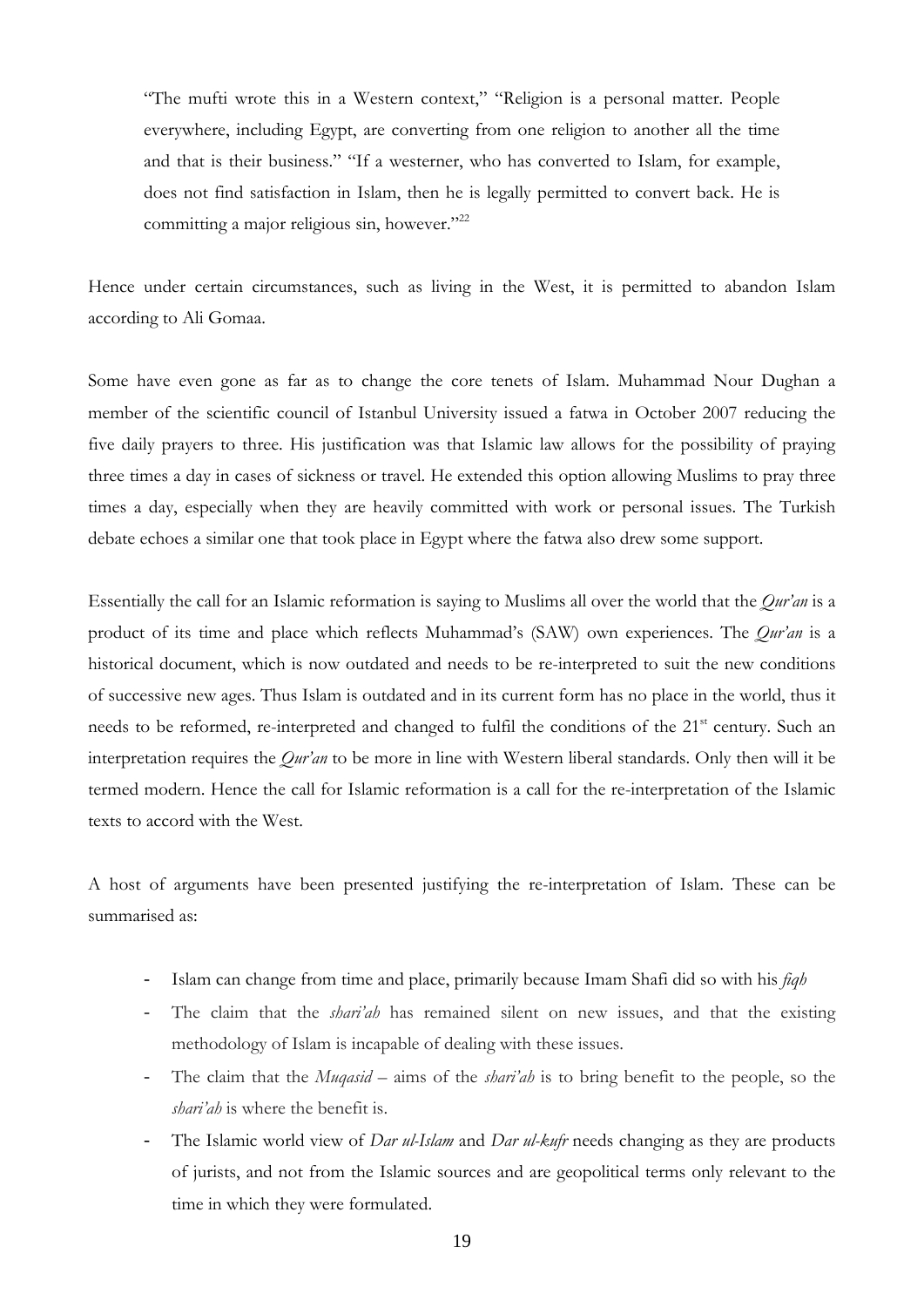- Using the *ahadith* as a source needs to be re-evaluated as they cannot be authentically proven.
- *Ijtihad* is Islam's tool of critical evaluation which allows varying opinion within Islam and this is the way forward to make Islam relevant.
- Difference of opinion *(uloom al Ikhtilaaf)* allows for liberal interpretations

This debate and the subsequent response from Muslim scholars has left Muslims in a state of confusion. Does Islam need updating? Is it natural that Islam modernises in order to survive? The subsequent chapters will focus and review some of these arguments outlining their details and refuting their intellectual foundations.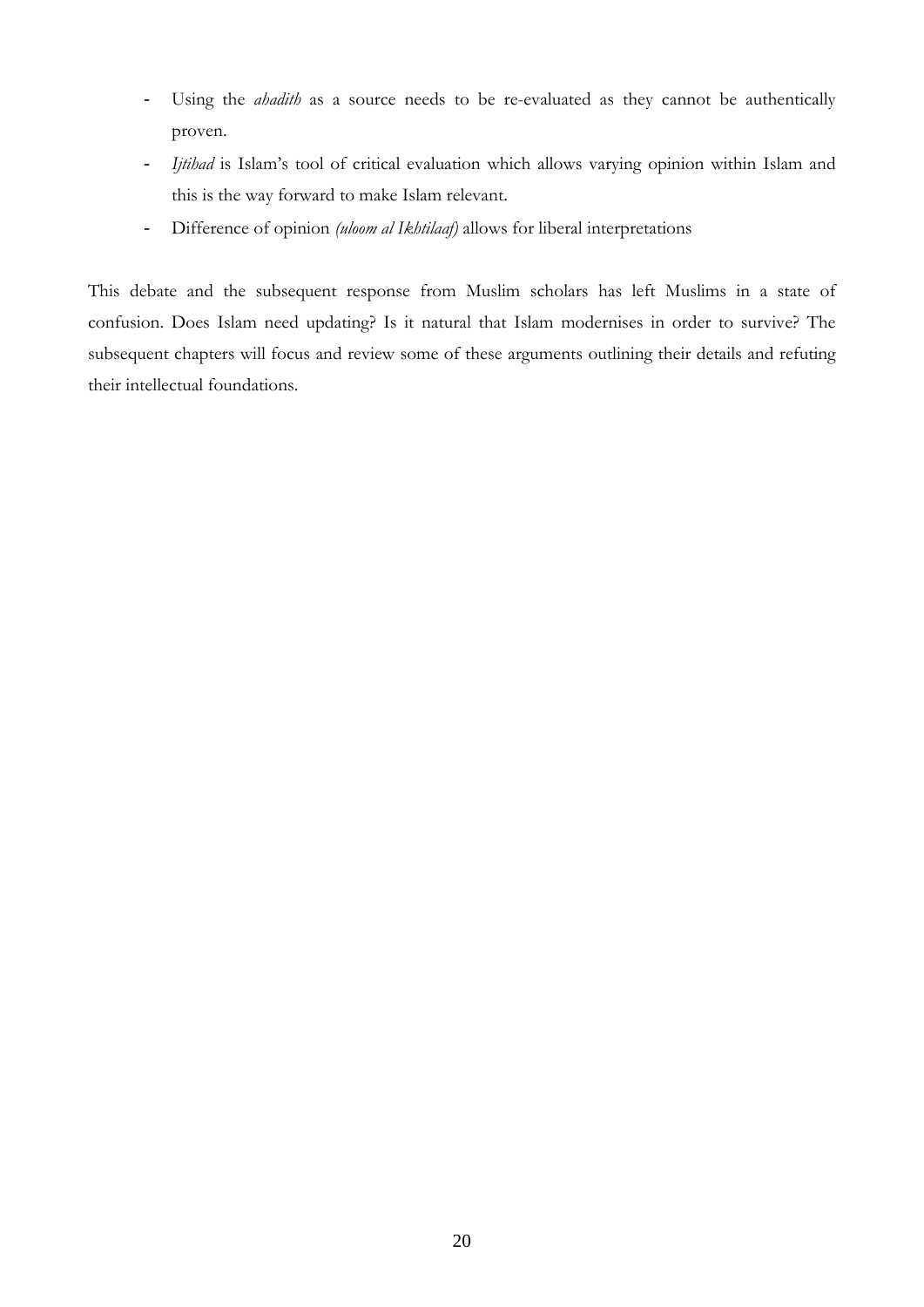# THE FALLACY OF WESTERN UNIVERSALISM

The claim that Islam is backward and has no place in the world today is often built upon the premise that none of the Muslim countries have produced anything in terms of scientific research or technological development. It is often claimed that progress in science and technology occurred in the West when it rid itself of the authority of the Church and separated religion from life. Today this claim has become the criterion to study any alternative thought. Thus when Muslims are questioned about their views on homosexuality or apostasy the question essentially being asked is: do you believe in the universal views on such issues delineated by secularism? Many Muslims have fallen into the trap. Often through sincerely trying to defend Islam, of presenting Islam as agreeing with secular liberalism, this being the default standard by which all thoughts are measured.

An example of this was when a leading Muslim leader in the UK was asked, *should Muslim women have to wear the veil, niqab or burqa?* He answered *"No one should be compelled to wear either the hijab (headscarf), the niqab (face-veil) or the burqa (full body covering). [But] Islam calls upon both men and women to dress modestly."*<sup>23</sup> The question essentially being asked is: do Muslim women have the freedom **NOT** to cover? Here the Islamic rule was presented in order to agree with freedom of expression, a Western ideal. This is one of the founding arguments of Islamic reformation that Islam is at odds with the universal values of Liberalism which render it outdated and deserving of reform similar to what happened to the reformation of the Christian church.

The historical process the West underwent is considered the history of the world and termed modernity, whilst all alternative thoughts are primitive if they do not match Western Liberalism (Capitalism). There are however some fundamental differences between the history of the West and the struggle with the Church, relative to Islam and its history that clouds the judgment when ascertaining the validity of Islam. In order to understand this we need to understand the history of the West.

The initial adoption of Christianity by the Roman Empire was not based on the legitimacy of Christianity or on its ability to deal holistically with humanity's affairs. Rather, Christianity was adopted by Constantine in 325 CE simply to preserve the Empire by building a common mentality and loyalty among citizens. Christianity offered blind loyalty to the secular emperors based on the understanding that society could have two separate authorities; one temporal, the other spiritual, and that both authorities could coexist harmoniously. This understanding came from the saying attributed to Jesus (AS):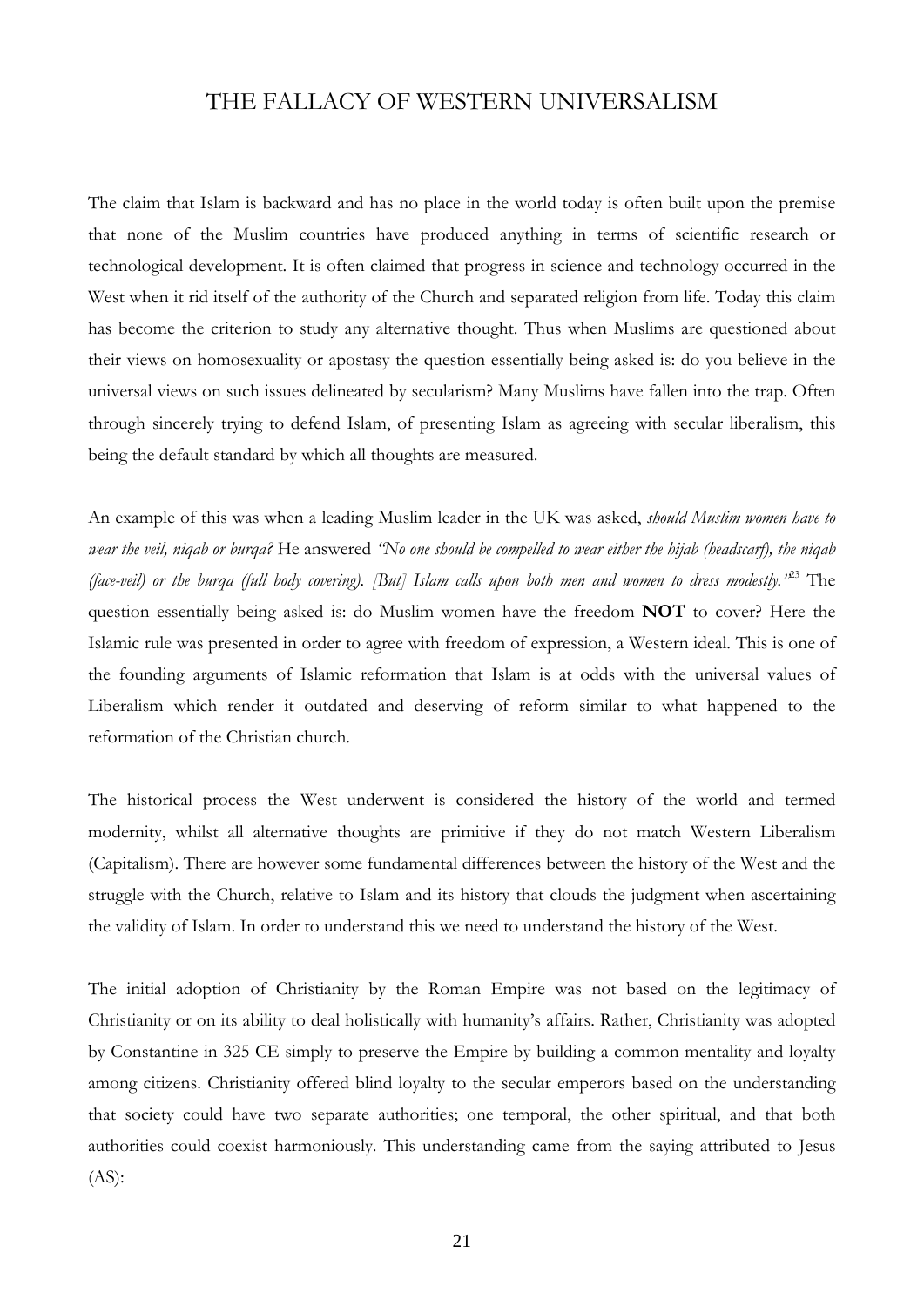#### **"Render unto Caesar what is Caesar's and unto God what is God's."**

The Bible - NKJ Version (Luke 20:25)

Despite this, Christianity could not sustain or preserve the Empire and the demise of the Romans as a force meant the Church was able to dominate much of Europe. The domination of the Church meant that all affairs of life had to conform to the dogma of the Church. This caused countless problems given that the Bible, which the Church used as its authoritative text, dealt with only very limited matters. The scope of the Bible, as the Church would be the first to admit, does not and cannot stretch to being used wholly and exclusively to govern a nation or civilisation. Even determined advocates of the Bible fully accept it cannot be the primary source for the derivation of detailed rules, prescripts and guidance on every issue humanity faces till the Last Day. It did give some specific rules related to the Jews in their worships and their foodstuffs. It gave general moral principles for Christians and set norms for their prayers and communal worship. It did not give detailed regulation and direction on economy, accession to ruling, foreign policy, transactions, leasing of land, contracts, representation, judiciary, criminal punishments, the structure, accountability and functioning of government etc.

This meant there was a huge gap in the political landscape and this was an area of constant conflict of interests between kings, feudal barons and priests. During Europe's dark ages it was the priests who dominated life and when they passed judgement all had to submit, even Kings. Yet the judgements of priests were an arbitrary and inconsistent exercise of their authority owing to the lack of comprehensive legislative texts to base their rules upon. It was this essentially random practice that laid the seeds of direct confrontation between the Church and society. With the passage of time scientific discoveries were made that were at odds with the teachings of the Church. To preserve its authority, the Church took harsh steps against the emergence of such new ideas. Scientists were branded as heretics, infidels and Satan's. In 1633 CE, Galileo was forced to renounce his belief and writings that supported the Copernican theory of heliocentrism that claimed the Earth circumvented the Sun. Instead, the Church adamantly maintained the flawed theory of geocentricism, which stated that the Sun circumvented the Earth. Other thinkers, such as Bruno, suffered even worse treatment at the hands of the Church. Bruno was imprisoned for 8 years while questioning proceeded on charges of blasphemy, immoral conduct, and heresy. Bruno was eventually burned at the stake.

Also, plenty of evidence exists indicating that hundreds of thousands of women, alleged to be witches were brutally tortured, burnt and drowned. The response to this oppression from the people, especially the scientists, thinkers and philosophers was equally strong. Many began to highlight the contradictions of the Church and reformers such as Martin Luther and John Calvin called for nothing less than the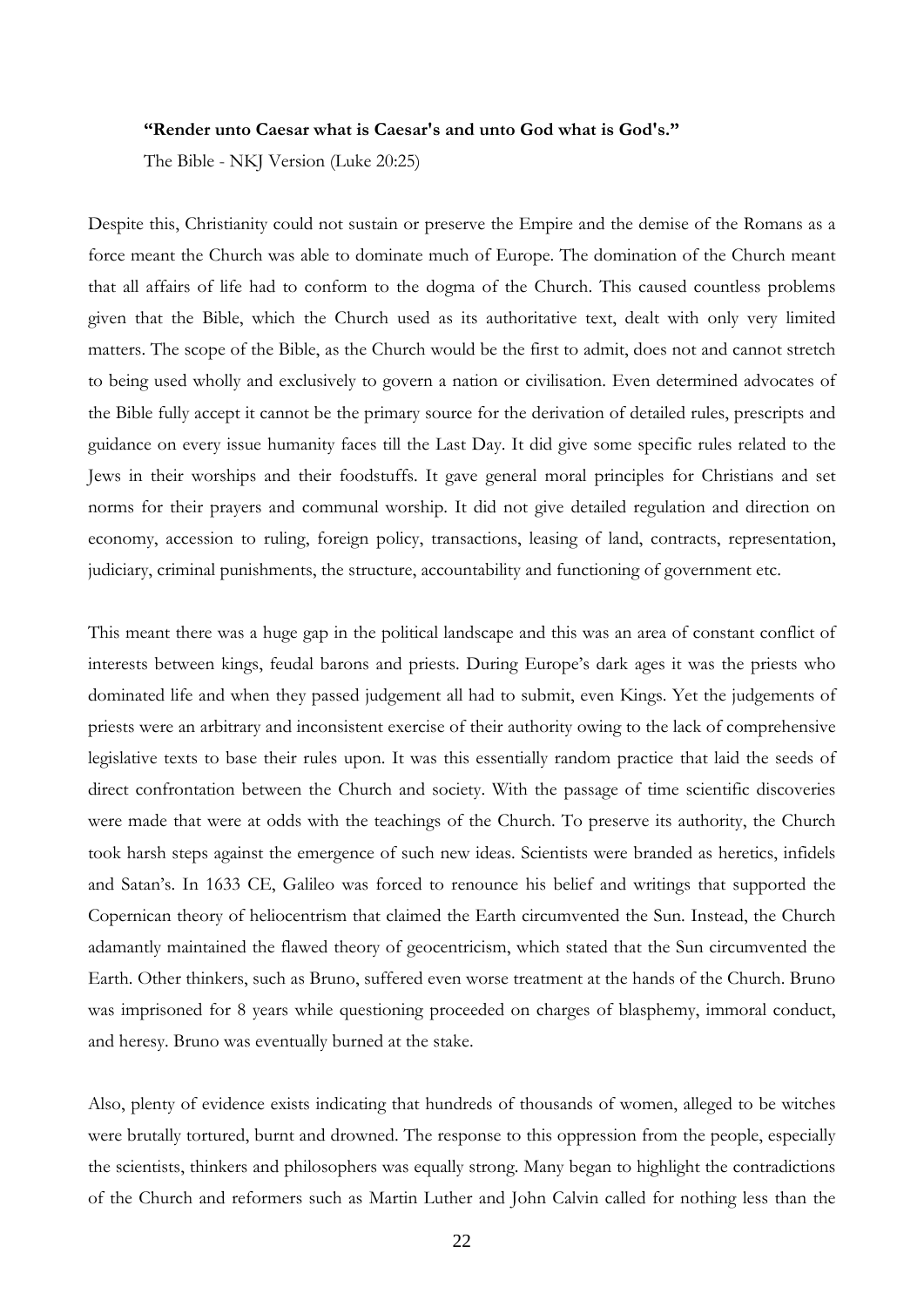complete separation of the Church from the State. Desperate measures were taken by the Church to deflect the people's criticism, frustration and anger but these measures failed to halt the flames of change that had galvanised the masses. The Church realised that it could no longer remain dominant without reform. The eventual outcome of the struggle for power between the Church, on the one hand, and the scientists, thinkers and philosophers, on the other, was the complete separation of the Church from State. This compromise solution limited the authority of the Church to preserving morals in society and conducting rituals. It left the administration of worldly affairs to the State itself. The Reformation led to the Enlightenment period that bred secularism as a worldview and finally removed the arbitrary authority of the Christian Church. This formed the basis of the Capitalist ideology and sparked the industrial revolution in Europe.

This state of affairs led to an intense intellectual revolution in Europe. European philosophers, writers and intellectuals made considerable efforts for comprehensive change in European ideas with the aim of uniting Europeans under secular liberal democratic thought i.e. Capitalism. Many movements were established and played a great part in the emergence of new opinions about life. One of the most significant events that occurred was the change of the political and legislative systems to the nation state. The spectre of a despotic monarchy gradually disappeared to be replaced by republican systems based on representative rule and national sovereignty. This had the effect of triggering the awakening of Europe from its slumber. The industrial revolution was the centre of the European scene. There were numerous scientific discoveries and inventions springing from Europe. These factors all boosted Europe's intellectual and material progress. This material and scientific progress resulted in Europe finally riding itself of its medieval culture.

When Europe rid itself of the Christian Church, science and technology came to flourish. Today, advocates of secularism claim Islam needs to go through a reformation process similar to the West whereby Muslims redefine and confine Islam to individual worship rather then a political creed i.e. do away with *Shari'ah, Khilafah*, *jihad*, *hudood* (punishments) and adopt allegedly universal values of secularism, freedom, democracy, Human Rights, pluralism and the rule of law. The unfounded claim is that only with such reform can Muslims progress and make a transformation just as the West has done. This understanding is flawed due to two reasons:

Liberal thinkers saw Christianity as folklore as well as being part of their cultural heritage. This led them to deny miracles, revelation, prophets and other religious beliefs. This was because for them the Christian creed, which all these ideas and beliefs were based upon, was diametrically opposed to rationality.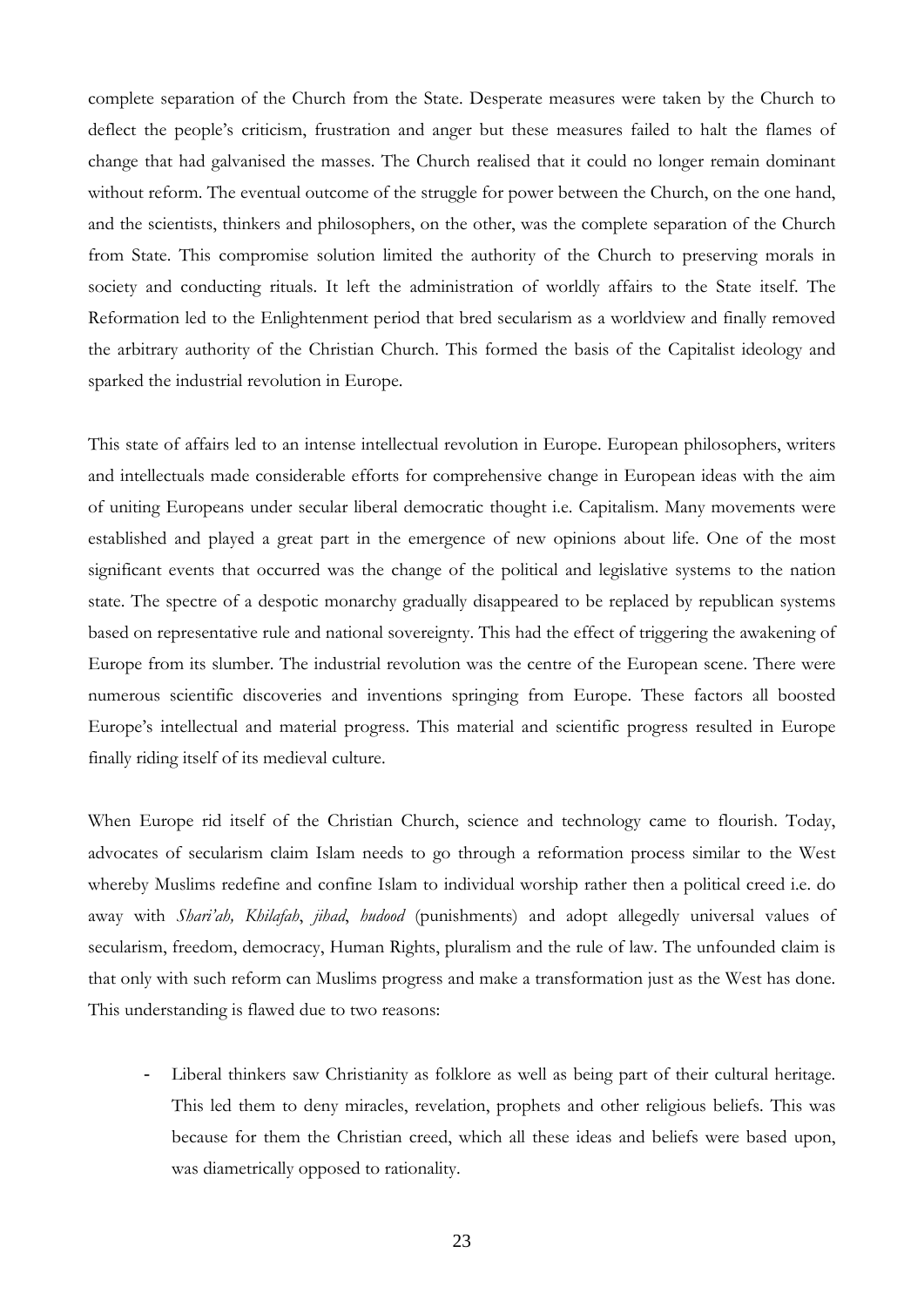- For Western thinkers the Church and enlightened thought cannot meet. Martin Luther the famous Christian reformer said, *"Among Christians the rule is not to argue or investigate, not to be a smart aleck or a rationalistic know-it-all; but to hear, believe, and persevere in the Word of God, through which alone we obtain whatever knowledge we have of God and divine things. We are not to determine out of ourselves what we must believe about him, but to hear and learn it from him."* (LW. 13.237; Q. in Wood, 120). This means Christianity is not based on intellectual thought, rather even if the scripture contradicts the clear mind, the scripture must always take precedence.

Defining all religions like Christianity and Islam as in the dark ages is a disservice to critical debate. It deflects any potential debate on secular liberal values and demonstrates clear insincerity in discussing which way humanity should move forward.

The history and struggle of the West was an event that occurred in Europe and was not the only event taking place in the world. When secularists study Islam, they view it through the lens of their history, which was their struggle to remove the authority of the church. For them Islam is no different to the church - irrational, medieval etc, and therefore it needs a reformation, just as the Christian Church went through. Only then can Islam be considered to have met the criteria for modernity.

Thus for the West 'modernity' carries specific connotations of the Enlightenment mission, defined as emancipation from self-imposed infancy i.e. from religion. This mission resulted in the development of secularism and the banishing of the Church, its teachings and its dogma to the private sphere. This was in addition to human rights, equality and freedom. Soon this historical process was termed 'modernism'. For secularists, the adoption of secular liberal values is termed modern and anything not compatible with such values is backward and no different to the medieval Church.

What is being discussed here is an alternative ideology and an alternative way of organising life's affairs to the current secular model. There exists some fundamental differences between the two models - the secular and Islamic models are not the same. They do not overlap as they do not stem from the same fundamental ideas. They will therefore have entirely different impressions on how society should look. These differences lead to each viewing the other as a potential challenger to its superiority. Since secularism and Islam do not agree at the basis it is wholly inappropriate to judge this alternative using the secular model as a benchmark. Doing so would inevitably lead to the elimination of any methodology not in agreement with secularism before the discourse even commenced. No debate on secularism would ever take place!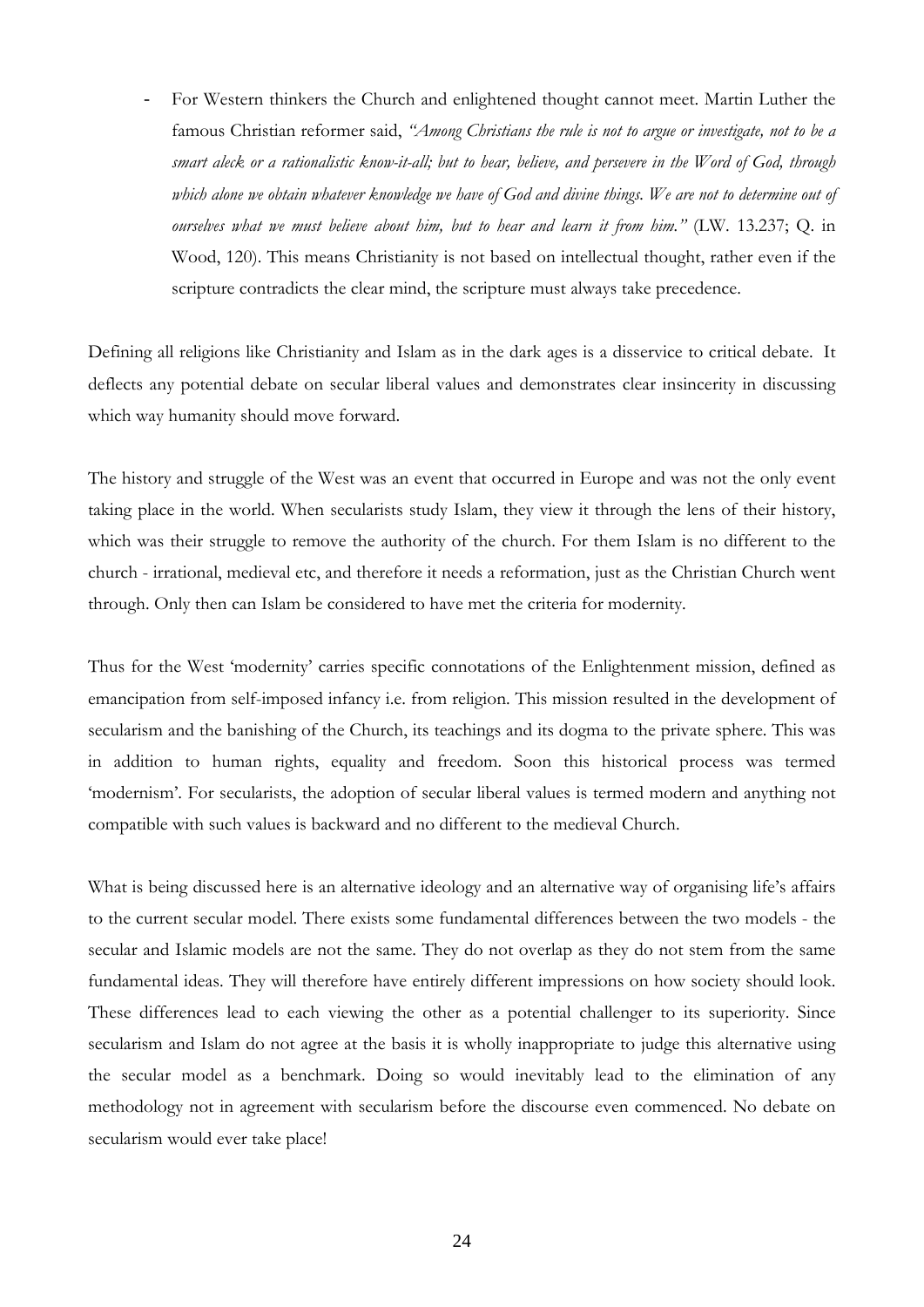If Islam is an alternative way to organise life it will inevitably have solutions which are the complete opposite to the secular model. However a non-agreement with the secular basis is not proof in itself to render a thought invalid. Consider the following:

- Would we consider the development of China wrong because it was not entirely built upon the free market model, even though it's on course to become the largest economy on the planet within 30 years?
- Would it be wrong for Indian companies to offer free medical alternatives to its poor because Capitalism abhors state intervention in the economy?
- Would it be correct for one to say the UK's fiscal policy is wrong because it does not have Islamic taxation incorporated into them?
- Would we consider state handouts to the poor wrong because Capitalism advocates leaving the wellbeing of citizens to the market?

What must also be agreed is that time alone is not enough to render a thought invalid; this is because ideas are never time specific. The revival of ancient Greek philosophy, art and culture was termed a renaissance in 16<sup>th</sup> Century Europe. Most of the legislation we find today across Western Europe has their traditions in writings three millennia old, which are still considered valid today. For example:

- The US Bill of Rights, passed in 1791, reflects the guarantee of due process which was taken from the Magna Carta in 1215.
- Western scholars and jurists study the thoughts of Aristotle, Plato, Machiavelli, Locke and Nietzsche with no qualms that these people lived a long time ago.
- Modern civil law was developed upon the theory of liability which has its origins in Roman law
- Common law, which is the principle of deciding cases by reference to previous judicial decisions has its origins in the Middle Ages in Roman law and influenced by Norman Saxon custom. Today it remains a source of legislation for the UK, US and Canada.

From this perspective democracy would definitely be backward and primitive due to its ancient origins. So the fact Islam emerged in seventh century Arabia is not an argument to suggest modern inapplicability.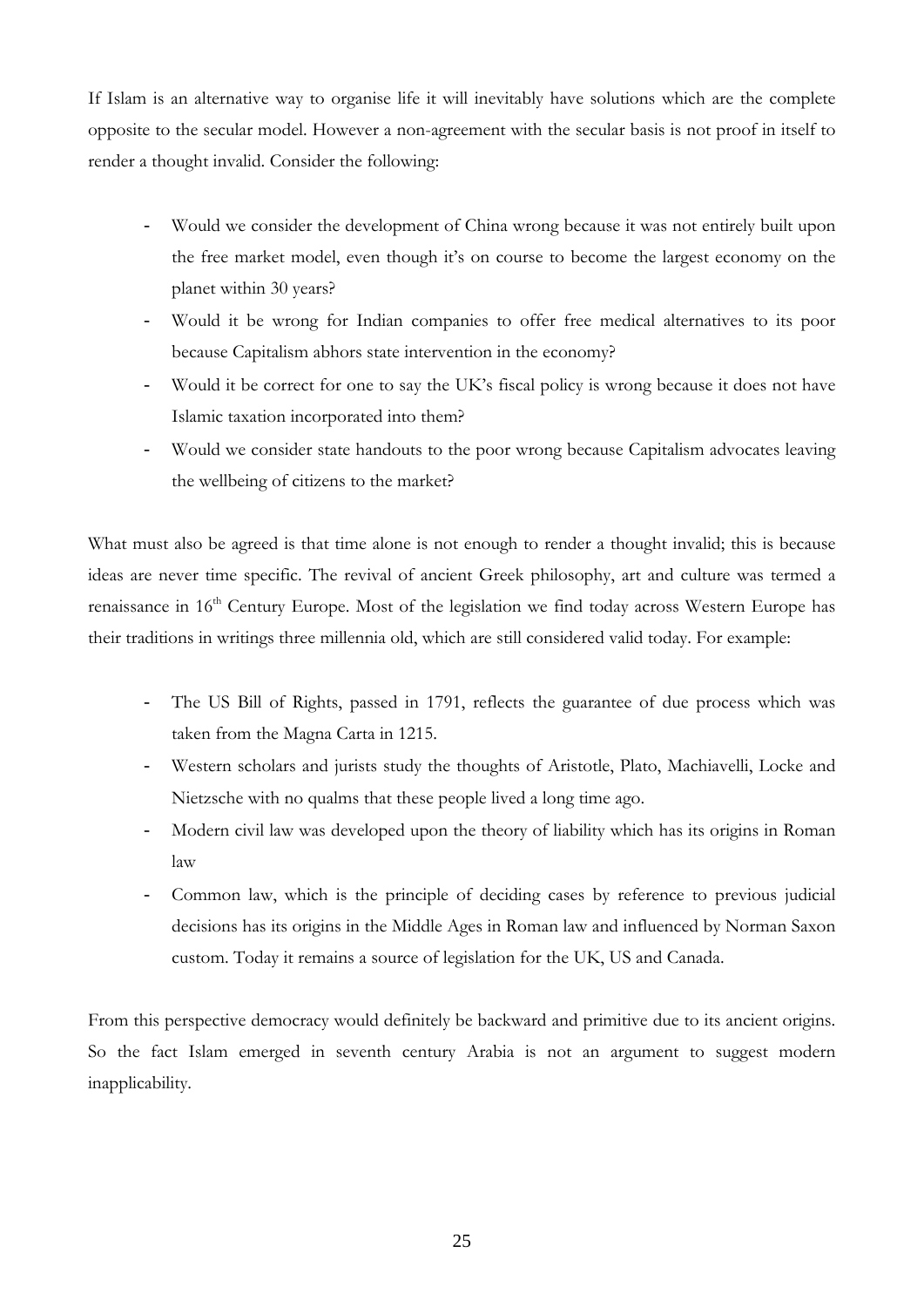Capitalism's universality in reality is a Western specific ideology, an event which cannot be used to measure alternative thoughts as it is not a neutral measure. So it would be incorrect to place Islam on the West's political spectrum as this is a Western construct which follows their historical process.

The terms 'left' or 'right' derive from the seating positions in the National Assembly arising out of the 1789 French Revolution. The revolutionary groups sat on the Left and the conservative groups sat on the Right. These terms have come to be used relatively to compare between different factions and attitudes to state intervention. However wherever one sits on the political spectrum secularism forms their basis. So although there may have been numerous groups or sects in the history of Islam such as the *mu'tazilah*, *jabriyah*, *khawarij, qa'dariyah, itnah ashari*, the *ashari*, and *ahul Sunnah*, Islam formed their basis and it would be incorrect to speak about a Muslim left or term certain radicals as the Muslim right. This would only aid the integration of Islam with Capitalism thus aiding the reformation of Islam. The RAND report 'civil democratic Islam' proposed this method of reforming Islam by segmenting the Muslim into moderates, fundamentalists and liberals. Thus interpreting Islam from a Western perspective is in reality aiding the call for an Islamic reformation.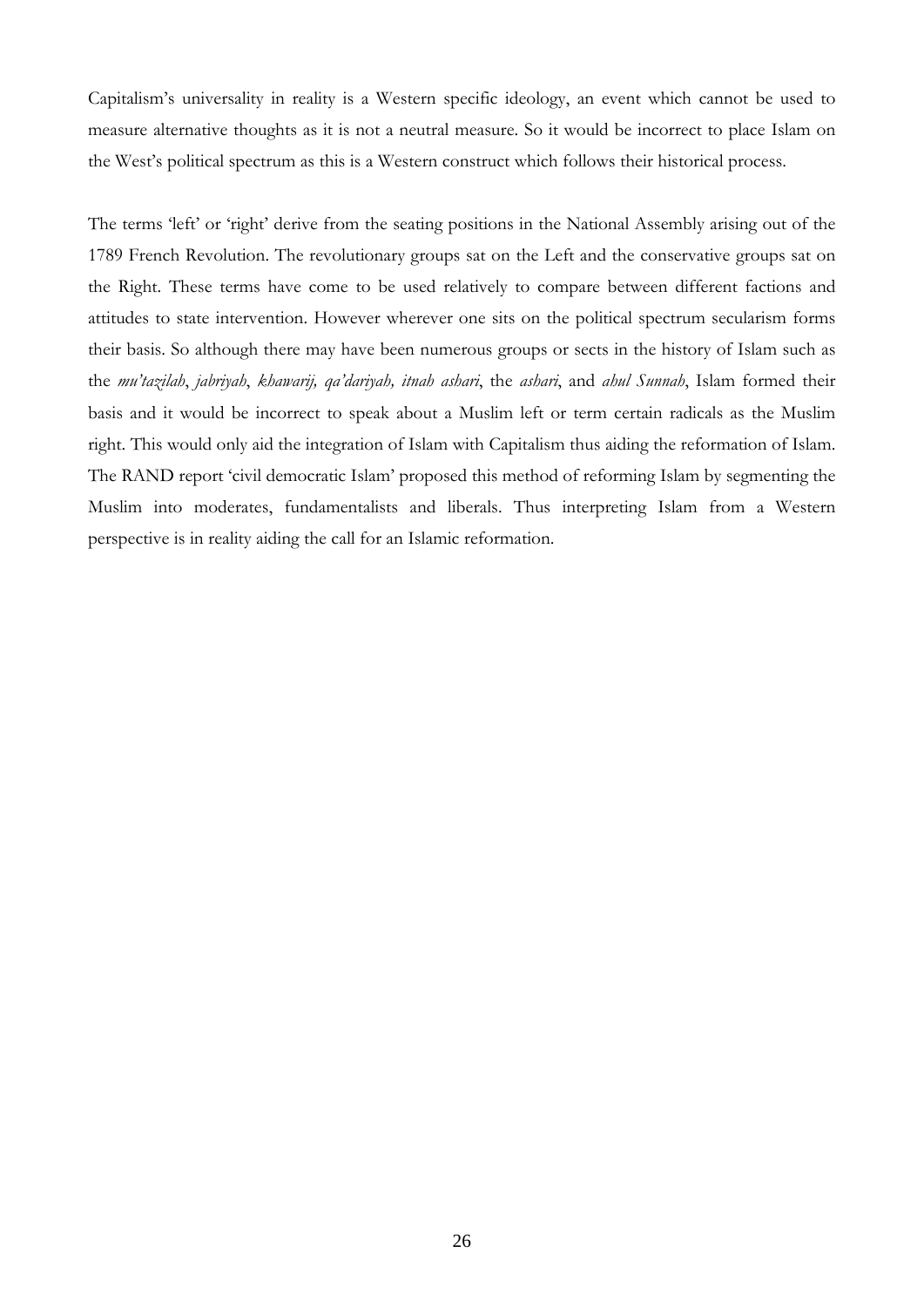# ISLAM IS VALID FOR ALL TIMES AND PLACES

The call for reform fundamentally rests on the argument that Islam is not valid for all times and places, so new ideas need to be inserted into Islam and old ideas from the Islamic sources require changing and updating. A number of so called Islamic arguments are used such as Imam Shafi changing his fiqh when he travelled between Iraq and Egypt and various other instances at the time of the Prophet (saw). Essentially the argument for reform is that Islam is unable to deal with all the issues that humanity faces due to the Islamic sources being a product of history. What needs to be explored is: does Islam have the ability to deal with all issues comprehensively for all times and ages? If this is the case then the discussion of changing Islam becomes irrelevant.

This discussion however needs to be put in its correct context in order to be productive. The discussion is not on the standard of living in the Muslim world or in terms of scientific or technological elevation. Neither is the discussion about the fact that the *Shari'ah* needs to correspond to opinions advocated by Capitalists or even that progress is solely whatever corresponds to Western legislation. Whilst the situation in the Muslim world is clearly declined, it is imperative we understand from the outset the difference between a Muslim country and an Islamic one. No countries are Islamic at present since none of them implement Islam. Rather some apply a few rules of Islam but never in any of the major policies of the country. The examination of Muslim countries that leads to some of them being labelled Islamic is incorrect. Using these pseudo-Islamic States to determine whether Islam itself is compatible with the modern age would also be incorrect.

The crux of the argument is whether Islam is modern rather than if it concurs with modernity. For something to be modern it needs to be applicable for all times and ages rather then just agree with secular liberal values. Islam is not part of modernity in this sense since its values, intellectual basis and viewpoint of life differ from the secular basis. Therefore the Islamic legislation - the *Shari'ah* and the basis on which it is established needs to be studied in order to ascertain whether Islam is suitable to solve the problems of every age and remain consistent with its own unique basis, without deviation. Only then can the validity of Islam as being modern be measured fairly.

What is required is that the correct questions are asked such as:

Is Islamic legislation fit to be a field of thought such that it is possible to deduce rules for all types of relationships from its evidences, be they economic or social relationships?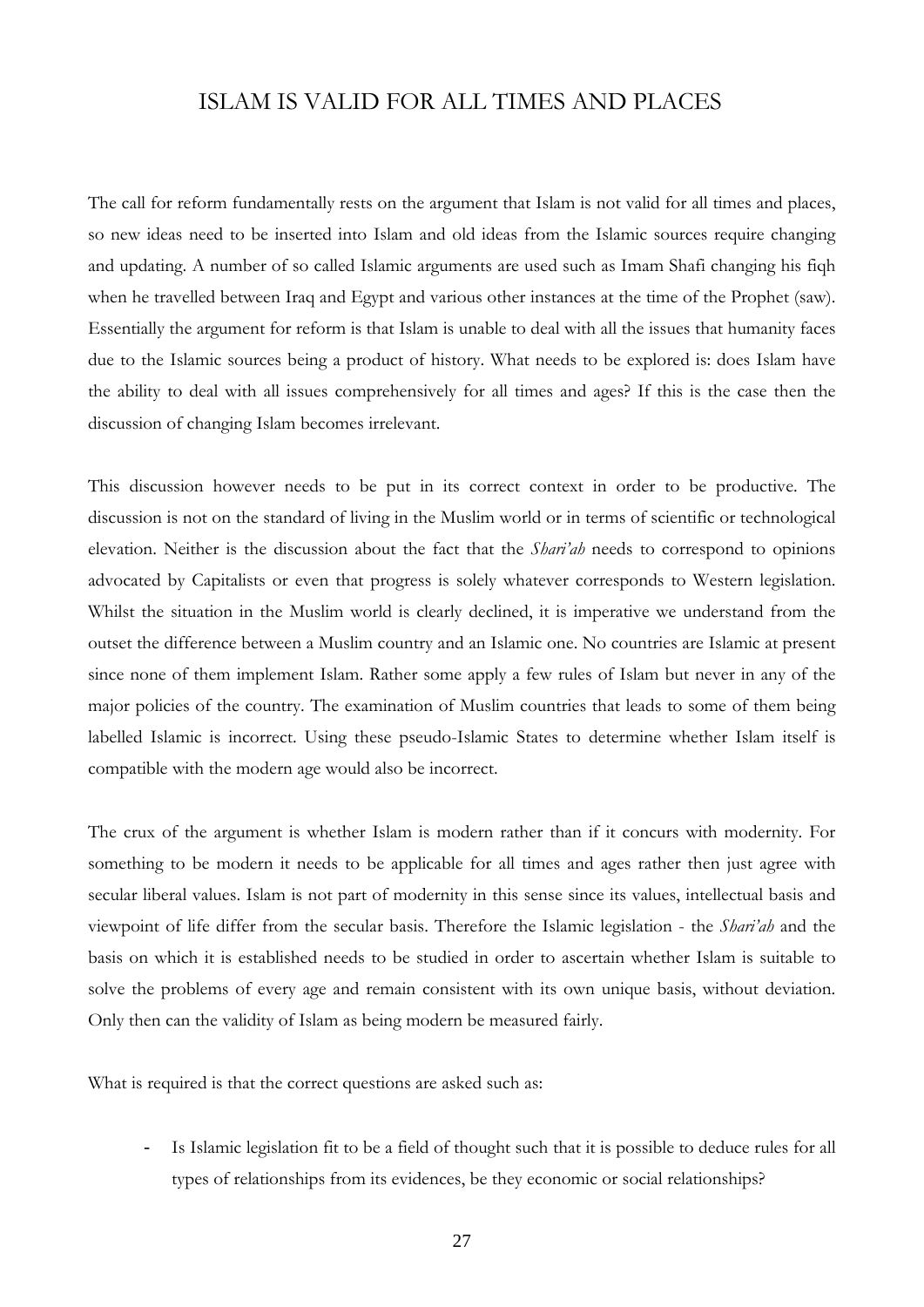- Does Islamic legislation have a wide spectrum of generalisations so that it is possible for its finite number of sources to encompass new and diverse issues?
- Can collective principles and general thoughts be deduced?
- Does Islam have the capacity to deal with the differences between people from different backgrounds, customs, nationalities and ideas creating cohesive and stable communities?

To prove the validity of Islam as being modern, new issues need to be examined and the Islamic texts studied in order to determine the possibility of deducing solutions, rules and principles from these texts for any issue that arises. This is the only productive basis of discussion and we should proceed in such a manner.

For legislation to be suitable for all ages, peoples and generations it should have the ability to offer solutions for any problems human beings face in any time and in any country. There should be no deviation from the intellectual basis of the legislation. If such deviation exited then this would demonstrate that the initial basis is not fit to derive legislation from.

An example of such an inconsistency is what occurred in English jurisprudence in the nineteenth century. Contract theory from Civil Law was defined as an agreement between two individuals that generates liability. This meant that a contract was between two (or more) people including an offer and acceptance. However, this understanding was eroded by the building of contracts solely upon the solidarity of a group (e.g. including Co-operatives, Partnerships and Public Limited Companies (PLCs) rather than the will of the individuals involved. The theory of liability deviated further with the introduction of the Solitary Will when stock markets came into existence. The Solitary Will is where an individual agrees to the written constitution of a company by purchasing its shares with no formal offer from anyone. This came to be termed as the Individual Will whereby shares could be exchanged very quickly without the need for two people to continuously come together and have a formal offer and acceptance. An example of this is the take-over bid of the world's richest football club, Manchester United FC by Malcolm Glazier. He imposed his will on the company (i.e. he brought shares) and even though other shareholders were against such an action it was a valid form of acquiring ownership from a jurisprudential angle even though there was only one person in the contract (acceptance but no offer). Both these examples are in clear contradiction to the initial Theory of Liability that did not permit such a contract. The initial basis had to be abandoned in the face of new developments thereby establishing its inadequacy.

Sociologists and psychologists such as Weber, Durkheim and Freud after studying empirical evidences could never reach solid consensus on what the human problems were. During their respective times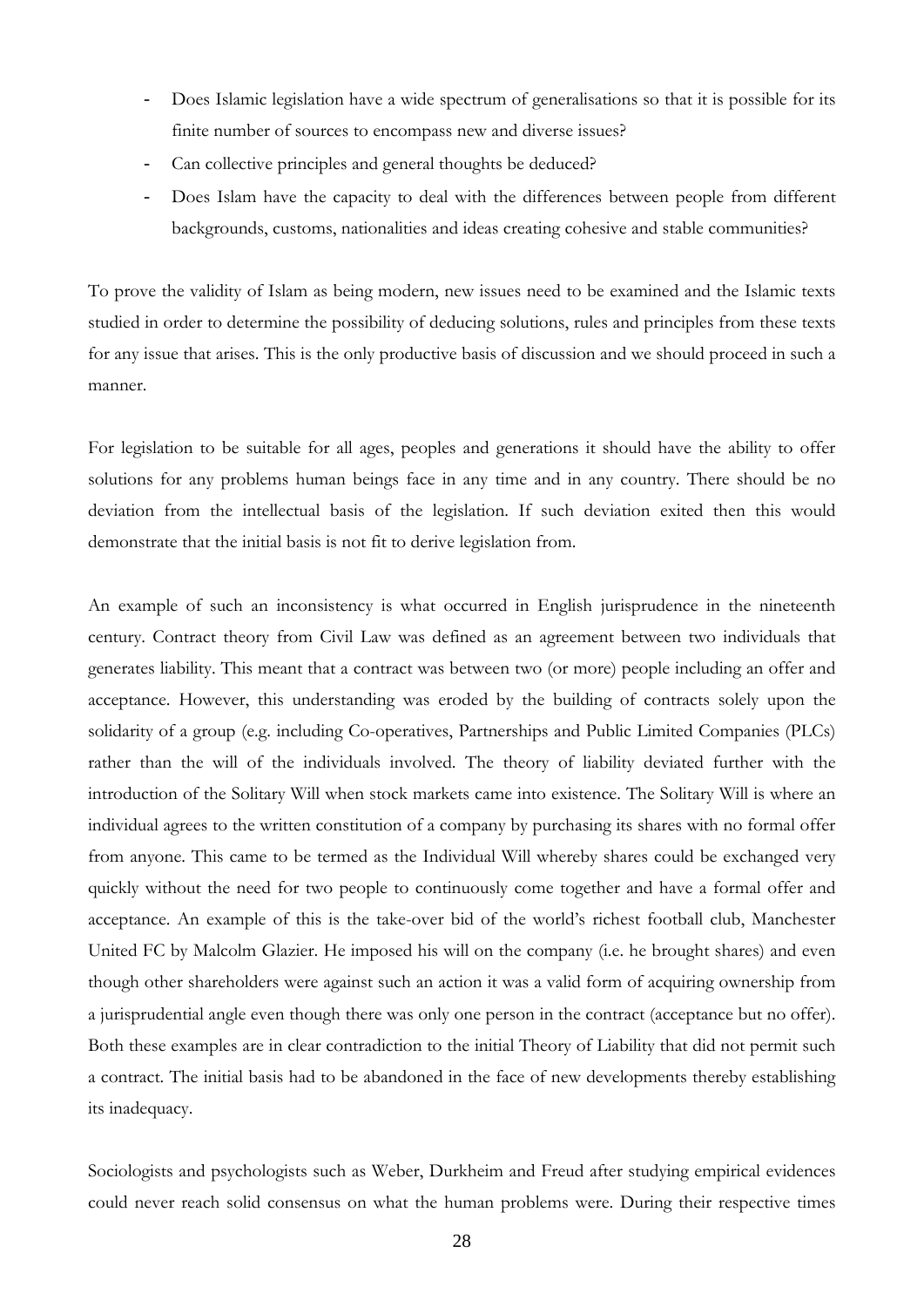they concluded these problems were far ranging from fear, earning of wealth, procreation, survival and worship etc. Some of these problems are instincts that we know already exist whilst others are still to be found and require incorporation into the body of study when discovered. This was their attempt at looking at the reality of humans in order to define the human problem. The context of this discussion is looking at the reality of the human being; therefore we are looking at the human being regardless of time and place as there is no difference between humans today compared to fourteen centuries ago as well as to the human twenty centuries into the future. Human needs and instincts remain the same regardless of external factors. These instincts are an unalterable reality that has existed since the time of the first man, Adam (AS) i.e. this has always been the case. We can see that men and women find themselves attracted to the opposite sex and that they have maternal and paternal desires. People throughout the ages have always worshipped something, be it the Creator or something else such as a philosopher, a pop star, a ruler, a superhero, fire, a volcano or a planet. This again is an unalterable part of the human make-up that has never changed no matter whether the mode of transport was the camel or a plane. No one can claim to have two brains, four livers, or three hearts. Likewise they cannot claim to possess instincts other than procreation, survival and reverence. The fundamental point remains therefore that no matter what epoch or region is considered, humans are fundamentally the same, with the same instincts, needs and desires, irrespective of any other considerations.

Islam views the human being as composed of instincts and needs continually facing problems in how to satisfy them. This means the human problems are the same and never actually change. This is because what changes throughout time are the manifestations of instincts and not the instinct themselves. So we will not invent new instincts or a fourth instinct but rather they will remain as these three until the end of time, although over the course of one's life the manifestation may change. So one may change their religion, change which gender they feel attracted to or even decide there are certain commodities they will not buy due to their effect on the environment but one will still worship something, become sexually agitated and seek some form of possession.

What needs to be understood is that the Islamic texts came to address men and women as human beings, not just as individuals living in the seventh century Arabian Desert. The Islamic texts did not address humanity in relation to a particular time or place, but rather addressed humanity whether we were living a century ago, today, or in a 100 years time. The simple issue remains that a human living today is the same human who lived 1400 years ago and will continue to be the same human in another 1400 years time. Some verses in the *Qur'an* elaborate on this reality:

#### **"You will not find in the creation of Allah any alteration."** (TMQ Al-*Fatir*: 43)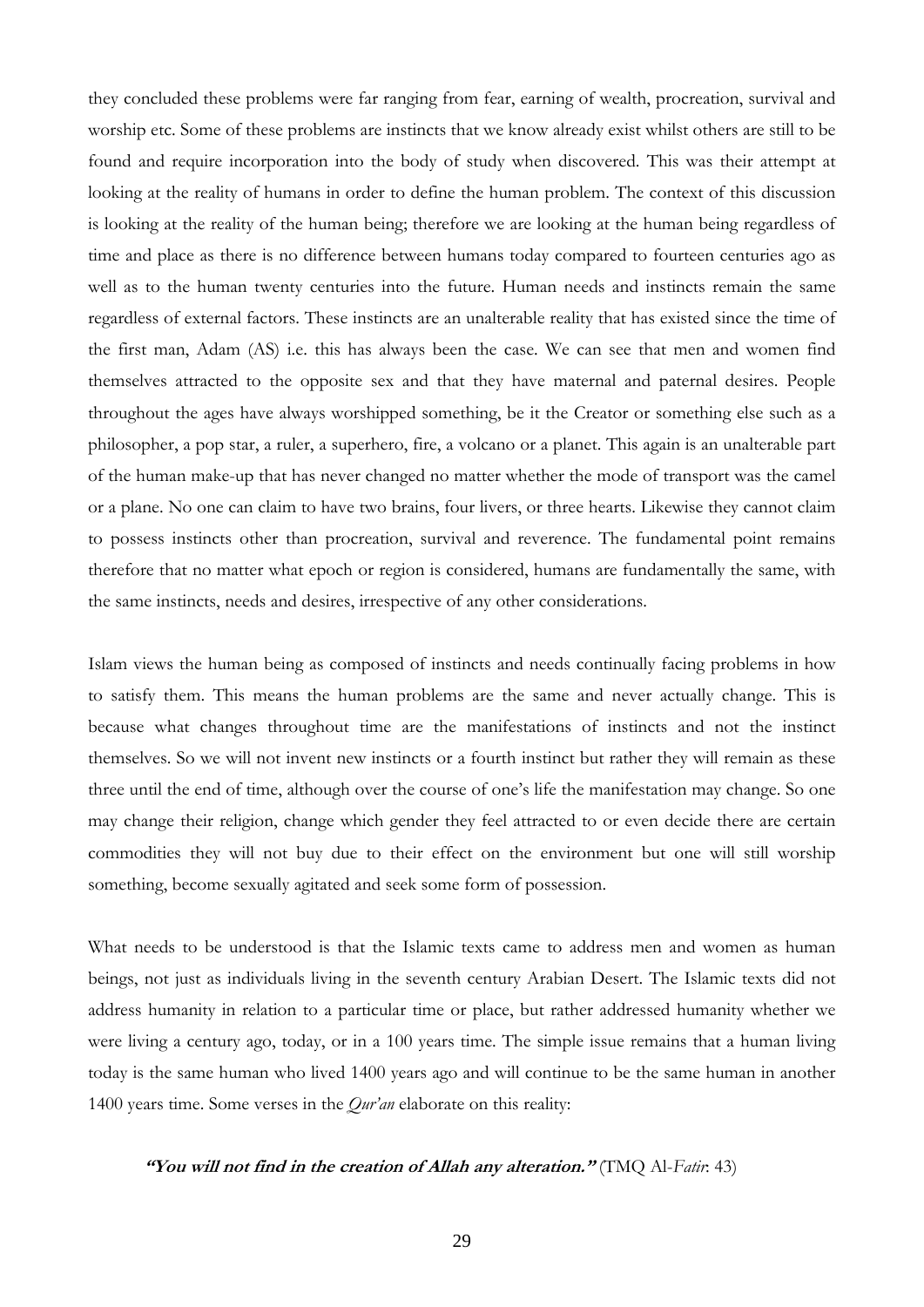The human whom Allah (SWT) addressed 1400 years ago when it was said:

#### **"Allah has permitted trade and forbidden usury."** (TMQ Al-*Baqarah*: 275)

is no different to a human addressed by the same speech today. One can see that the human whom Allah (SWT) addressed more than 1000 years ago when it was said:

**"Kill not your children for fear of want: We shall provide sustenance for them as well as for you: verily the killing of them is a great sin."** (TMQ Al-*Israa*: 31]

is no different to humanity today. And indeed when the Messenger Muhammad (SAW) said:

"The son of Adam has no better right than that he would have a house wherein he may live and a piece of cloth whereby he may hide his nakedness and a piece of bread and some water" (Tirmidhi)

he (saw) was of course not only referring to the needs of the Bedouins of Arabia.

So if we haven't changed and the Islamic texts that address us haven't changed, then what is so different today? Clearly the world is radically different from the one where Islam emerged and progressed in. The lifestyles of people nowadays are different to those of a century ago. However, what is clear is the nature of the problems that humanity faces have not changed. They are the same problems that have existed from the very creation of humanity, life and the universe. What have changed are the tools humans use to solve these problems. A few examples follow to illustrate this point.

In the past people would live in huts and today we have skyscrapers, but we still need houses and roofs over our heads. In the past Muhammad (SAW) sent messengers to other rulers on horseback whereas today a message could be sent via e-mail, IM, fax or SMS. Muhammad (SAW) and his companions fought many battles using horses, bows and arrows whereas today wars are still fought, but using 'Smart' technology, cruise missiles and satellite intelligence. In the past Muslims learnt astronomy so they could locate the *Qibla* wherever they went whereas today an electronic watch will do the same.

The fundamental point illustrated through these examples is that humans, with respect to their needs, are the same and the problems that they face have not changed. Any change that we perceive is merely a change in the tools or the devices that humans use when solving their problems.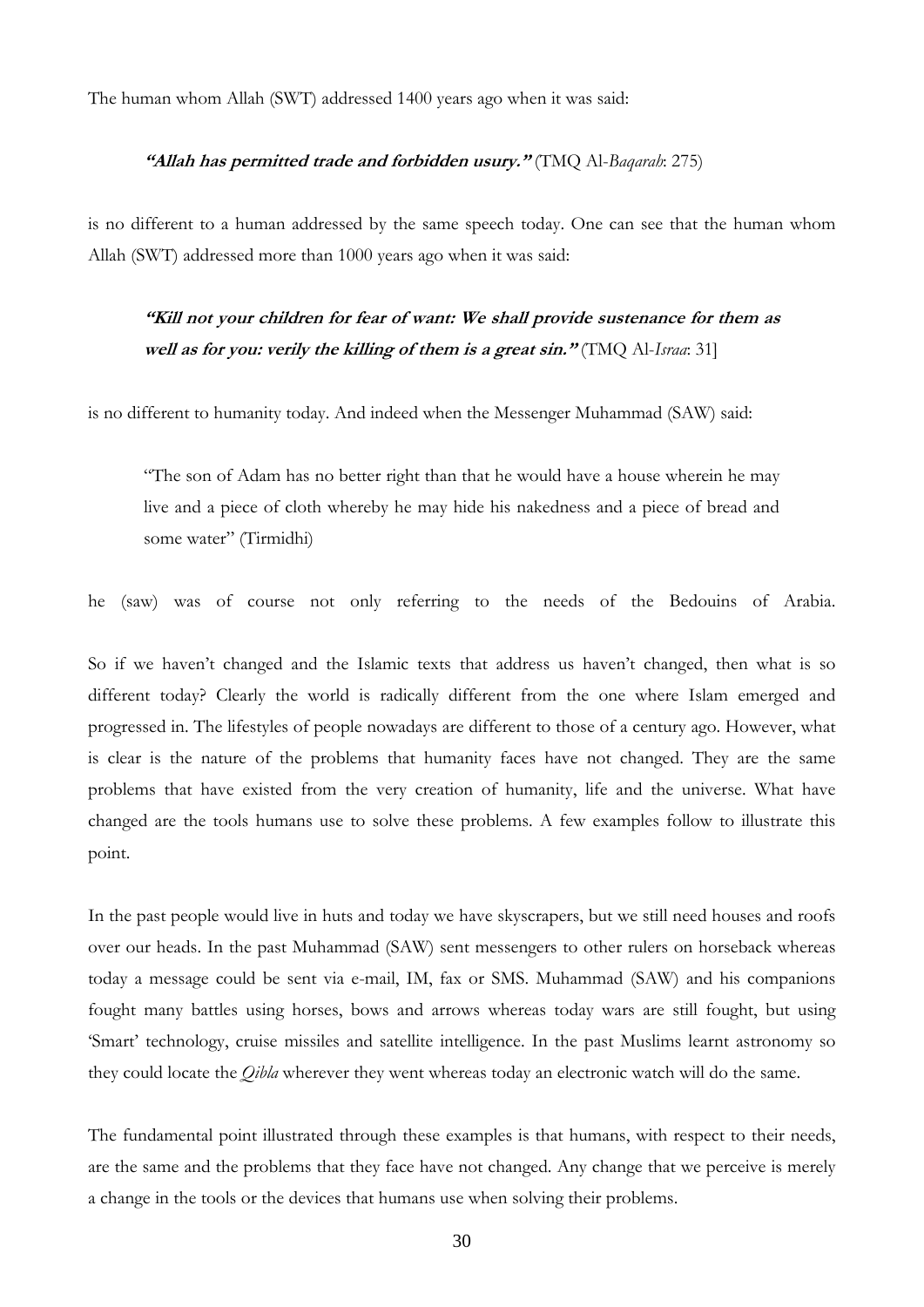The obvious point which follows on from this is that since the Islamic texts deal with humans and their problems, and not the tools that are used to solve their problems, the Islamic *Shari'ah* is as relevant to humanity today as it was when it elevated the people of Arabia. As a result one cannot claim Islam needs to be reformed or modernised to fit with modern life or adapt to modern life.

With regards to specific solutions to problems it needs to be understood firstly that Islamic legislation does not proceed upon the route taken by western legislation. It does not make freedom the subject of discussion, whether in affirming or negating it. Rather Islam makes the actions of human beings the fundamental subject of discussion. Islamic legislation has come to give guidance regarding the actions of human beings. It did not come to recognise or reject freedom. It does not look at humans from the angle of undertaking or not undertaking actions on the basis of freedom. Instead, Islam considers that actions are a result of humans wanting to satisfy their instincts and needs; therefore it's necessary to know their rules.

The *Shari'ah* can address an issue in a general manner which means the rule comes with a general meaning of defined description like:

#### **"…and Allah has permitted trade"** (TMQ Al-*Baqara*: 275).

Here the purchase or sale has not been restricted to a certain amount. The *Shari'ah* can also come in a specific manner where it can only be applied upon a reality and nothing more. Thus the verse for trade:

#### **"Allah permitted trade and forbade riba (interest)"** (TMQ Al *Baqara*: 275)

is originally of general import where all types of trade and transactions have been permitted but transactions involving interest have specific evidences which restrict the general rule, therefore they do not fall under the general rule. Otherwise Islamic legislation would just be full of lists of fruit, vegetables and other items with the appropriate ruling next to them explaining allowed or not allowed. If something is not allowed it would be mentioned in name or description, and that what is allowed would be mentioned generally rather then listing all the permissible things. Thus Islam permitted the exchange of fruit, cars, chocolate as well as clothes. All these things fall under the original general ruling of trade, however the trade in certain goods such as pork, alcohol and drugs has specific evidences that exempt them from the general rule of permissibility.

#### **Economics**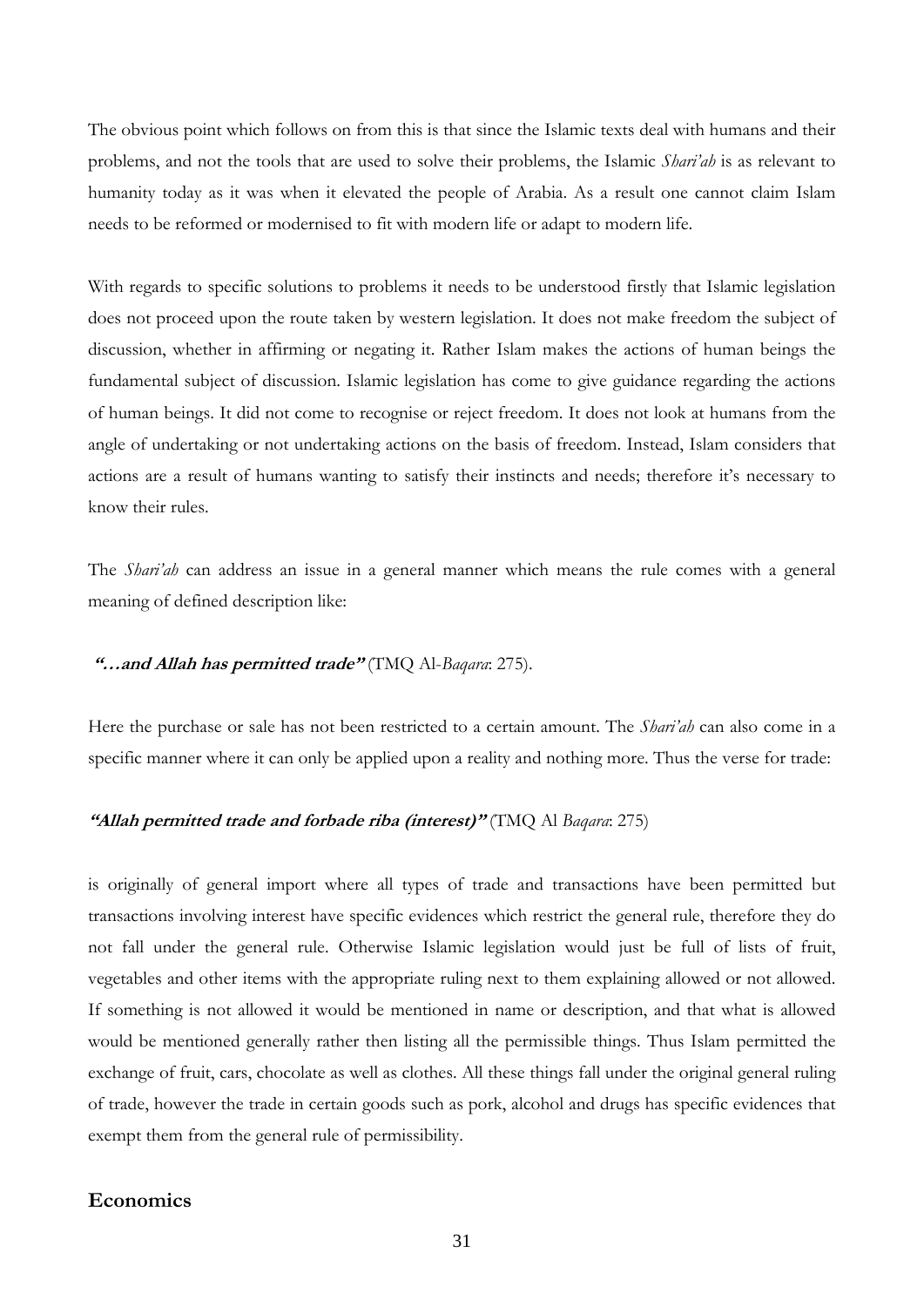With respect to the survival instinct, men and women will undertake a number of actions to survive. These range from the buying of food, taking ownership of property, selling goods, investment, agriculture, taking loans, exchanging currency, taking up employment and giving work, setting up a company, importing and exporting abroad, disposing of assets etc. In this regard, Islam made a distinction between the economic system and economic science i.e. it views them as two separate issues. This is because there is a fundamental difference between the method of production of goods and services (economic science) from the manner of their distribution (economic system).

The production of goods and services follow no particular viewpoint in life. A steel mill is neither Capitalist, Islamic nor Communist, therefore it is universal. Questions as to how processes can be made more technological, how machinery and robots can improve productivity and how inventions can improve the process of manufacturing do not follow any specific viewpoint in life.

This means basic facts on productivity; marketing and manufacturing (economic science) remain the same irrespective of belief or location. This is similar to scientific facts. These are the same whether in China or the US because they are not influenced by any belief. They are questions based upon the reality i.e. understanding the reality at hand leads one to a conclusion. So the fact inflation occurs when there is too much money chasing too fewer goods does not change if one is a Christian or if an atheist becomes Muslim or if one move's from China to the US. This is no different to the fact that wood burns whatever your religion or whether you are in the UK or the North Pole.

The manner of distribution of resources, how goods and services should be given to the public, whether they should go to the rich or the orphans, aristocracy or the landlords etc. is not a discussion upon the reality i.e. understanding the reality at hand does not lead one to a conclusion. That which defines how to distribute the wealth, how to possess it, and how to spend or dispose of it (economic system) can never be taken from the reality as the reality does not explain this. The goods and what they are made of do not manifest themselves with answers of who they should go to. There is no indication simply from looking purely at the goods and services themselves of any way of deciding how they should be distributed. Therefore the answer must emanate from something external to the reality i.e. a belief system or ideology.

Islam does not view the human as an economic unit and then look to find the most economically viable solution thus viewing all problems, whether from marriage to pensions to drugs to education, from the angle of the economic effect and cost. Neither does Islam view the human the way the Communists did which is that people are simply matter, just one aspect of nature, nothing more. Islam views the human as being composed of organic needs as well as instincts, all of which requires answers on how to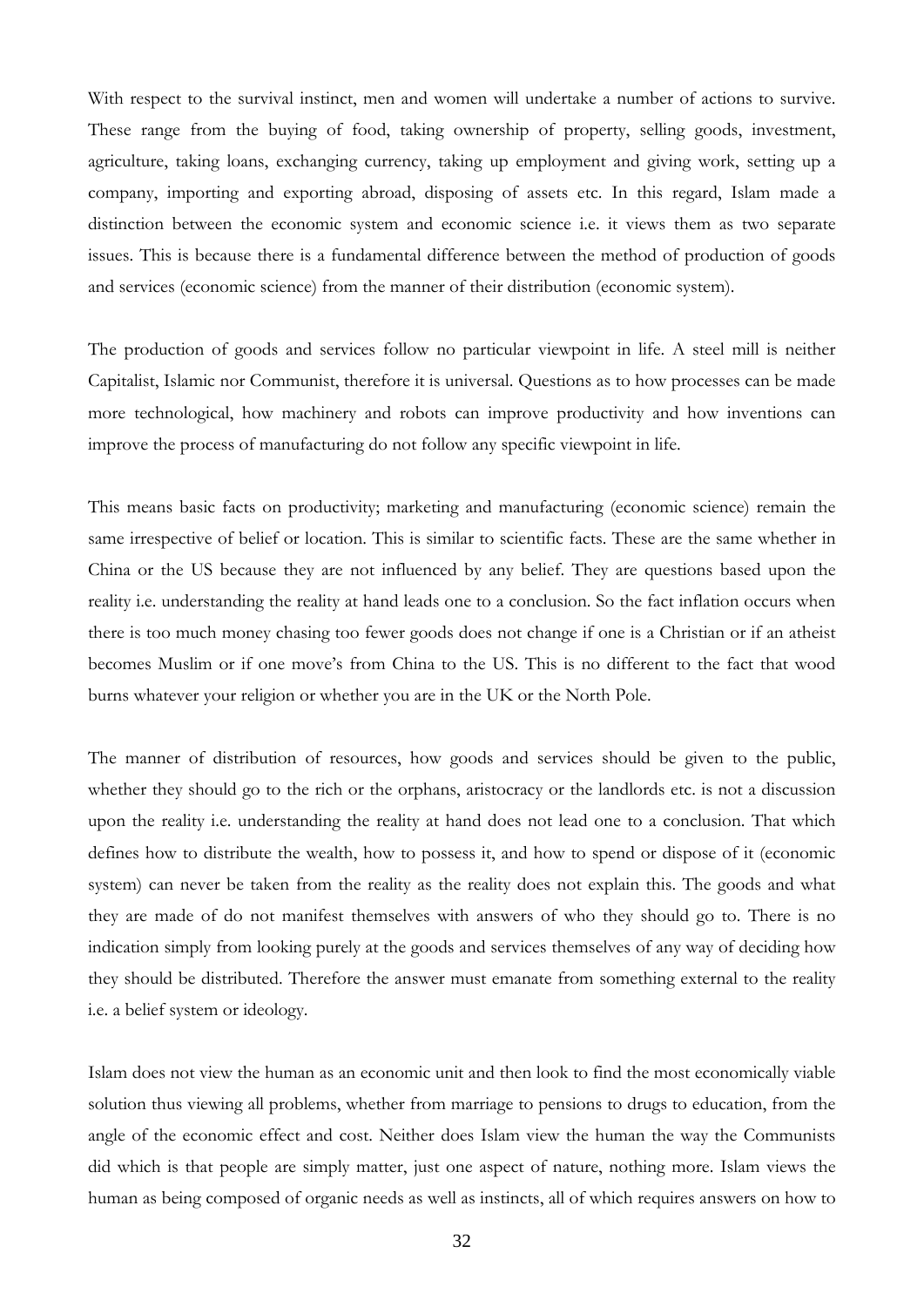satisfy them. So Islam organised these instincts and needs in a way that ensures their satisfaction such as the needs of the stomach and the need to reproduce and others. However, this organisation is not arranged in Islam by satisfying some of them at the expense of others, nor by suppressing some of them, setting others loose, or setting all of them loose. Instead, Islam has co-ordinated the satisfaction of all of them in a way to ensure comfort, preventing conflicts and a lapse to a primitive level through the anarchism of instincts.

Via its own economic system, Islam laid down rules for the means to acquire wealth and commodities, how they can be utilised and their manner of disposal. It certainly did not make freedom of ownership the basis of the economic system or even the Marxist principal of 'from each according to his ability, to each according to his needs'. It did not define the basic problem as 'unlimited wants, limited resources'. Islam viewed the resources to be ample enough to completely satisfy the basic needs of all. Therefore, amongst a host of other detailed rules, one will find the *Shari'ah* aims to secure the satisfaction of all basic needs (food, clothing and housing) completely for every citizen of the Islamic State.

Islam defined the manner by which humans acquire wealth to prevent a minority of the populace from controlling the majority of the wealth so that the majority of people are not deprived of satisfying some of their needs. Via *Qiyas* (Analogical deduction) the following verse in the *Qur'an* ensures this situation never arises:

# **"That it (i.e. the nations wealth) does not become a commodity between the rich among you."** (TMQ Al-Hashr: 7)

This verse was discussing the issue of the rich receiving wealth and addressed the Khalifah to ensure the wealth is not distributed in a manner where it remains amongst the rich alone.

The Islamic economic system is built upon three principles:

- 1. Ownership
- 2. Disposal of ownership
- 3. The distribution of wealth amongst the people

In order to facilitate the acquisition of goods and services Islam put forward rules related to the manner of possessing wealth without any complications. Islam defined the legal means of ownership, and it defined the contracts through which possession can take place. This left humanity free to develop the styles and means by which they earn, as Islam did not interfere in the production of wealth.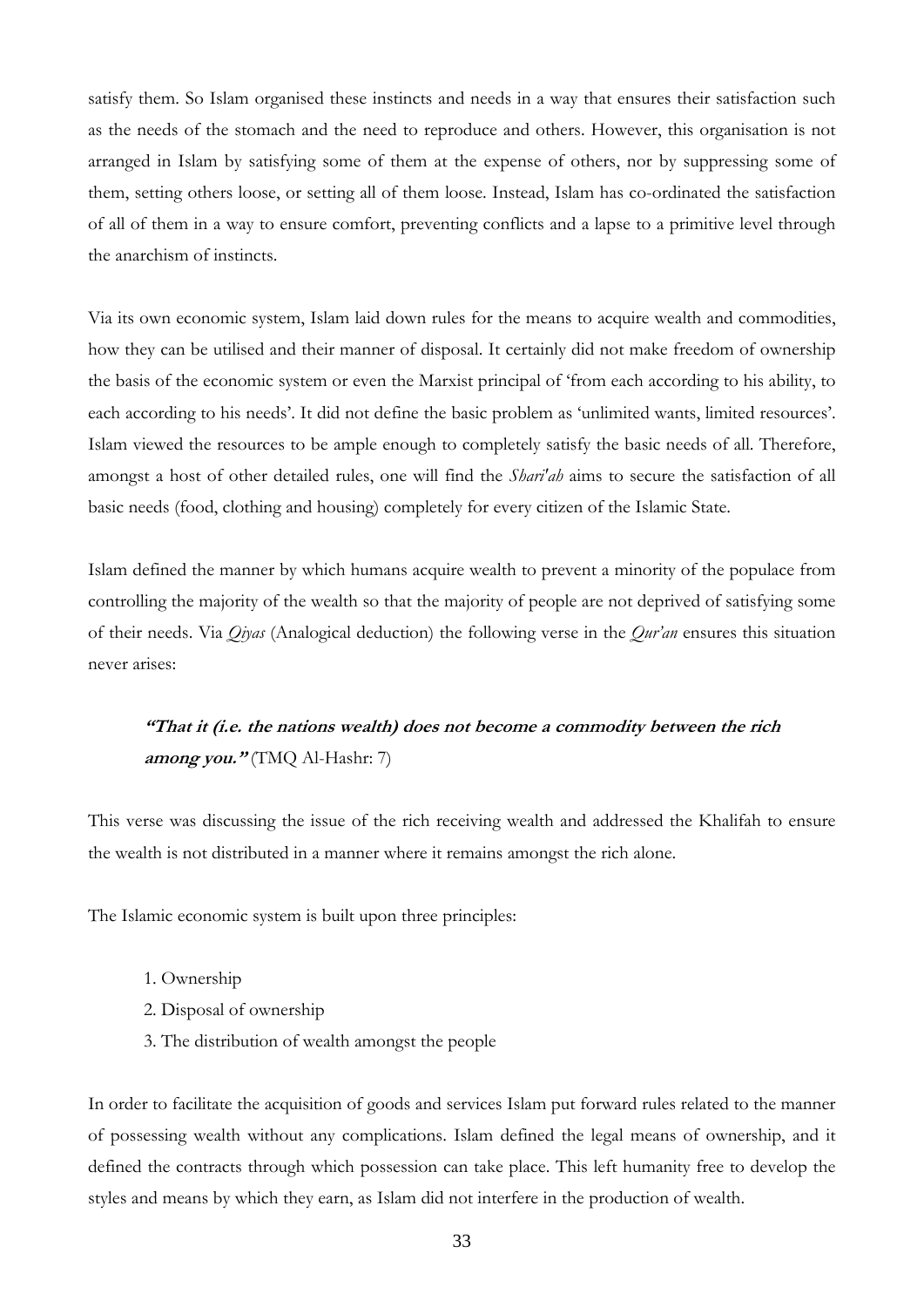Islam defines the legal means of ownership and contracts through general guidelines that include legal principles and rules, under which numerous issues belong and against which numerous rules are measured by *Qiyas*.

Thus Islam allowed employment, detailed its rules and left the person to work as a manufacturer, technician, trader, investor etc. Employment was legislated in such a way that by *Qiyas* it also includes representation. This is because the employee represents the employer of the company and is entitled to a salary. Gifts are legislated as a legal means of ownership and by *Qiyas* this can be extended to include donations, grants, charity and rewards as means of ownership. Thus in Islam the means of ownership and the contracts are detailed by the *Shari'ah* in general outlines and set in such a way as to include any contemporary incident.

Islam confined possession to particular means and as a result of this fact ownership came to be defined by the *Shari'ah* as the possession of goods, services and wealth according to divine means as permitted by the Lawgiver.

The *Shari'ah* has determined the means of ownership by specific cases which it made clear in a limited, rather than unrestricted form. The *Shari'ah* has laid down these means in clear general guidelines. These comprise of numerous sections, which are branches of these means and clarifications of their rules. The *Shari'ah* did not characterise the means by certain general criteria, so no other general means can be included through *Qiyas*. Islam allowed the work of an individual in return for a salary as this is considered as a legal means of ownership and the core condition for this is that he would be compensated for the effort by being paid a salary for the work. Islam allows the cultivation of land, its farming as well as what is known as agriculture. It allowed the extracting of what is in or on the earth, which means mining, exploration as well as construction. Under this general guideline you also have hunting, brokerage as well as sharecropping. Each of these sections can be extrapolated further by *Qiyas*.

By looking at the divine rules from the *Shari'ah* that allows humans to possess property, it becomes apparent that the means of possession in Islam are limited to five which are:

- 1. Work
- 2. Inheritance
- 3. Obtaining wealth for the sake of life
- 4. The State granting wealth to the citizens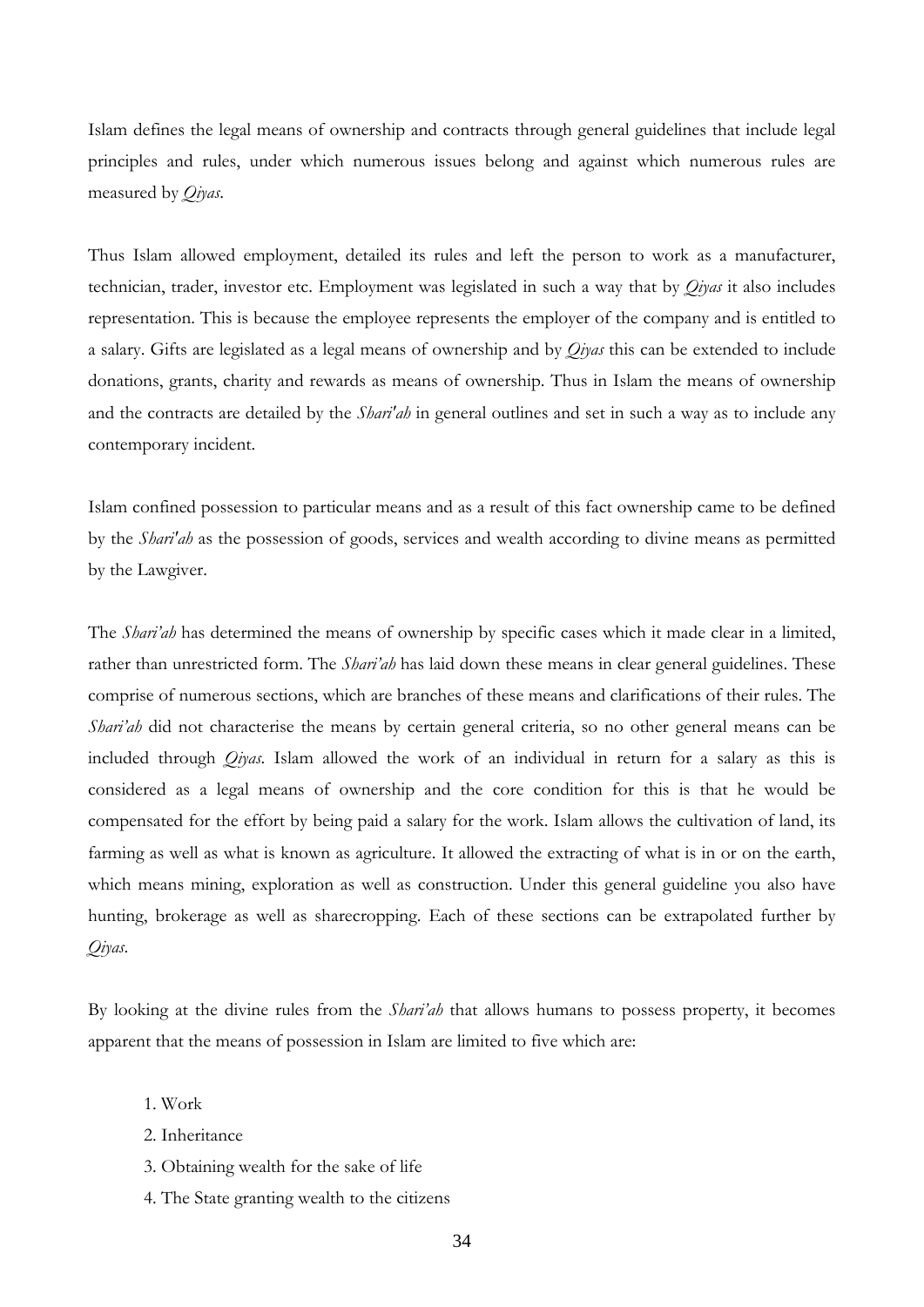5. Wealth and commodities that individuals take without exchange (gifts, donations and the like)

It cannot be claimed that Islam is restrictive and hinders economic activity because it has rigid rules which cannot evolve with time as economic activity increases and changes via the invention of new technologies. This is because humans want to own things in order to survive. Islam clarified which of these means can and cannot be utilised and many of these means can be applied and extended to new realities via *Qiyas*. The ownership of things will increase, decrease and diversify therefore its not necessary that new transactions and contracts be required as the issue at hand is which five means of possession are acceptable to acquire such things. The means to acquire have been laid down and as discussed earlier can be used forever, as they are not time specific.

#### **Islam, men and women**

The social system in Islam came to regulate the relationships between men and women. It organised the procreational instinct in a manner that does not lead to the neglect of other instincts nor suppress the procreational instinct in any manner.

The procreation instinct can be satisfied in many ways other than with the opposite sex. However, such attempts at satisfaction will not serve the purpose of civilisational continuance for which the instinct has been created in humanity except in one case that is if a man satisfies it with a woman and a woman satisfies it with a man. So the relationship of a man with a woman from the angle of instinctual sexuality is a natural relationship free from any abnormality in the eyes of Islam. It is the only relationship by which the survival of the human race is maintained. However, allowing this instinct to run loose would be detrimental to humanity and societal life. The outright promiscuity and sickening figures for sexual assault, paedophilia and rape in Europe are testimony to this.

The purpose of the procreational instinct in Islam is to produce offspring for the survival of the species. Therefore, the Islamic view of this instinct is oriented towards the survival of the species without distinction between men or women. Islam views the pleasure and enjoyment that is obtained by such satisfaction a natural and inevitable matter whether humanity considers it or not. This is the way Islam views the instinct and it laid down rules for both men and women upon this basis:

**"It is He Who has created you from a single person, and He has created from him his wife, in order that he might enjoy the pleasure of living with her. When he had sexual relations with her, she became pregnant and she carried it about**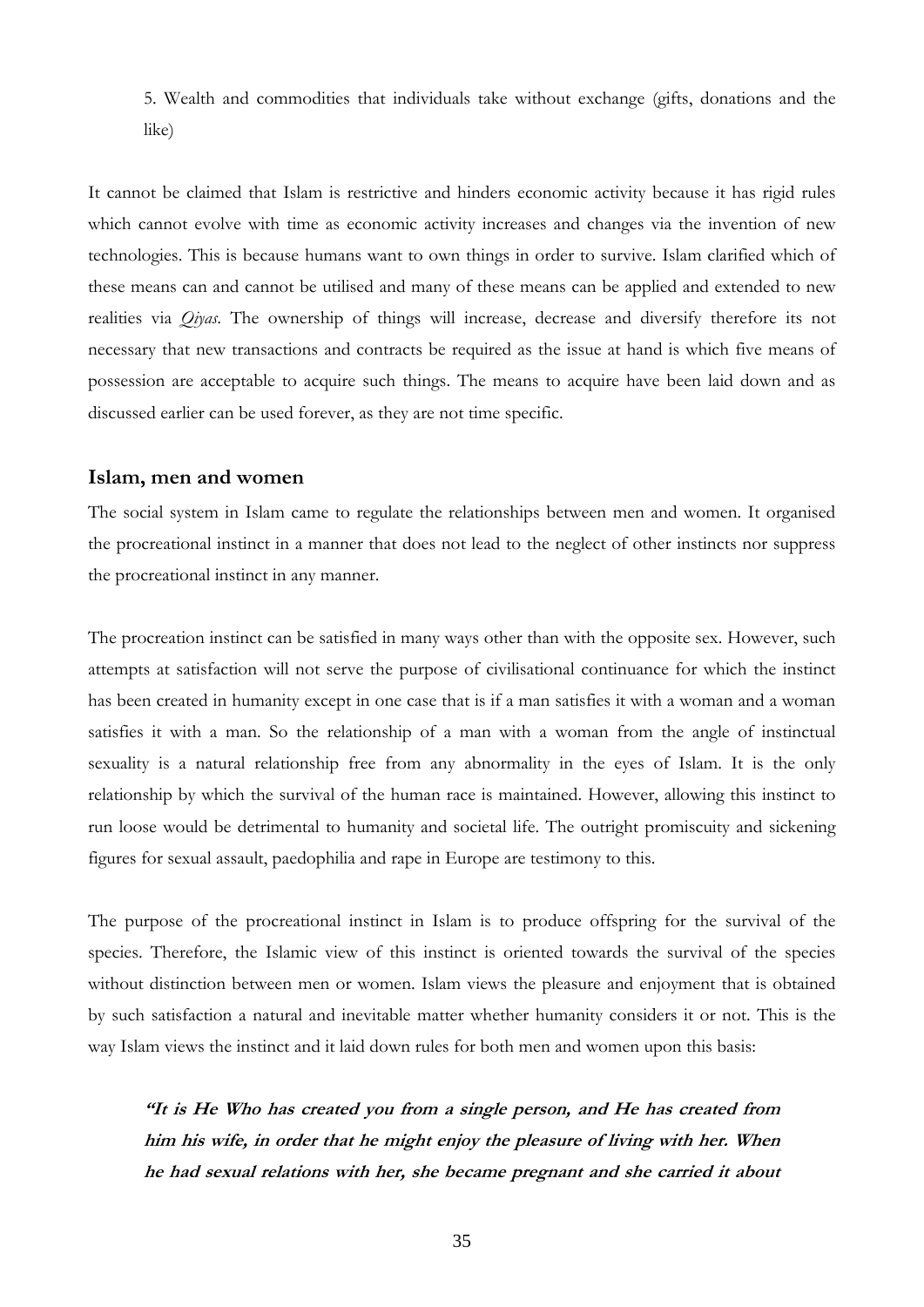**lightly. Then when it became heavy, they both invoked Allah, their Lord: If You give us a good child, indeed we shall be amongst the grateful."** (TMQ Al- *Araf*: 189)

In this *Qur'anic* verse the basis of the procreational instinct is confirmed i.e. the preservation of the human race. Islam restricted sexual relations i.e. the male-female relations between the man and woman to marriage only. Any relation outside of this is considered a crime and has a punishment prescribed. The other kinds of relations which are external manifestations of the procreation instinct, such as parenthood, childhood, brotherhood, uncle hood, are allowed and considered of the unmarriageable kinship. Islam permitted matters for women that it allowed for men such as practising trade and industry, agriculture, seeking knowledge, praying, engaging in politics etc.

Islam made co-operation between men and women in life's affairs and in the people's relations among themselves a fact in all dealings. This is seen from the following verses from the *Qur'an* that makes no distinction between males and females:

**"Fasting is prescribed upon you."** (TMQ Al-*Baqarah*: 183)

and

**"Establish the prayer."** (TMQ Al-*Anam*: 72)

and

#### **"Sadaqat (alms) is only for the poor and the needy"** (TMQ At-*Tauba*: 60)

These verses, amongst others, have come in the general form i.e. they apply to both men and women without differentiation between them. At the same time Islam mandated certain precautions against anything that would lead to an illegal sexual relationship or divert men and women from the specific system mandated to control the sexual relationship. Islam is very strict in observing these precautions. Thus, it made chastity outside of marriage mandatory. This is in addition to obliging the use of every method, style or means that would lead to the protection of chastity and morals.

#### **Sanctification**

An explanation of the sanctification instinct and the need to worship is inherently a discussion on the relationship between the created and the Creator. Although today many things and objects are viewed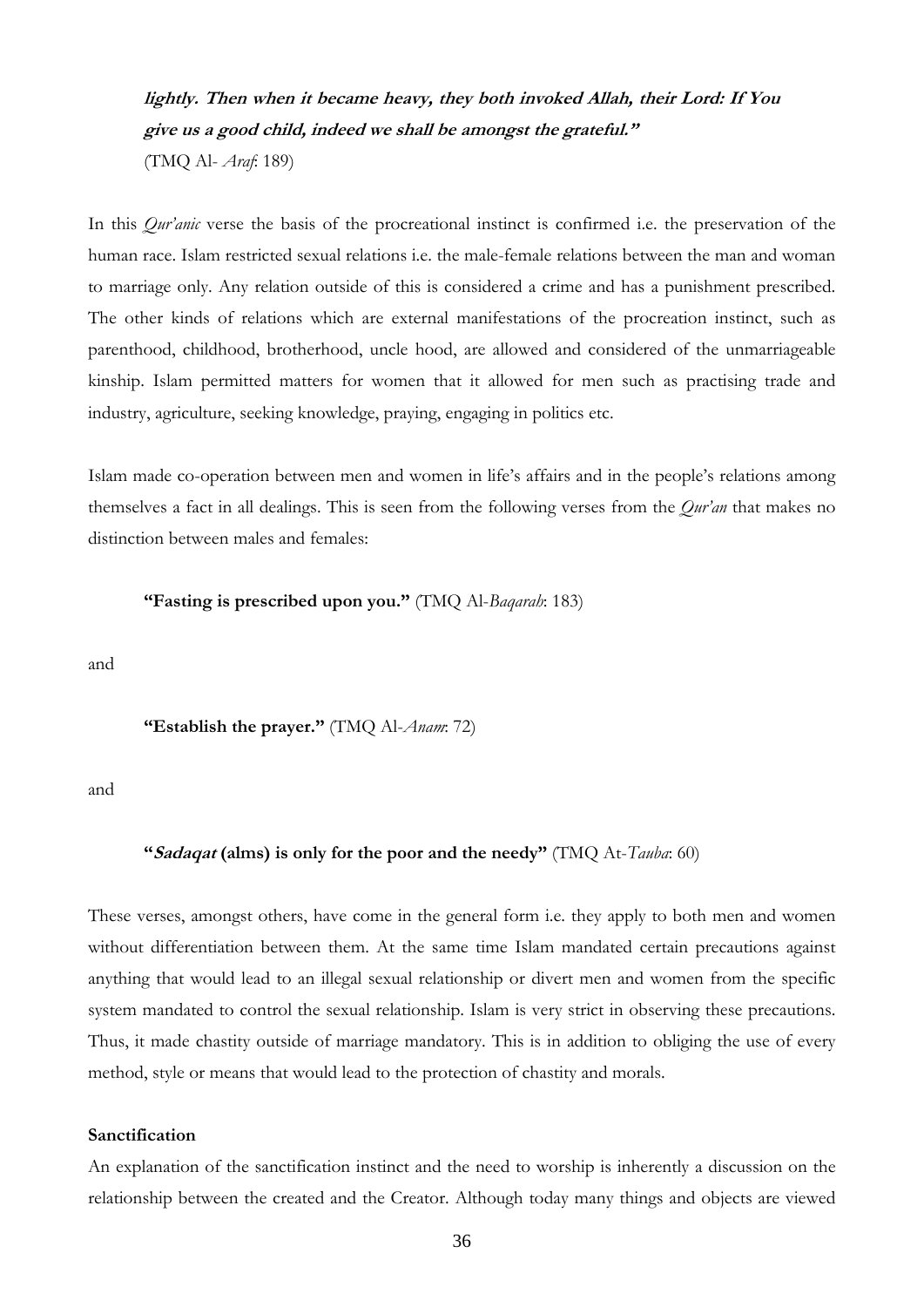as things to sanctify, Islam clearly lays down the role of the mind in building the belief. This is also critical in discovering what is worshipped.

As for the manner by which humans worship the Creator, the mind has no role in it, nor can it know the Creator. This is because the organisation of the relationship of the human with the Creator cannot come from the created at all. Due to the mind not being able to comprehend the reality of the Creator it would be impossible for any human to organise their relationship with Him. Thus, it is impossible for anyone to design, organise and implement, by a limited mind, sanctification to the Creator. This is because such organisation requires comprehension of the reality of the Creator, a matter that is clearly impossible. Therefore, the system of worship must come from the Creator and not from the limited, dependent creation. Islam gives no role whatsoever to the human mind in defining the system of **how** to worship the creator.

It could be claimed that there is no need for humans to have a system of worship and that humans could perform acts of worship without a system at all. The problem with this is that the absence of their organisation would lead to anarchy, which would lead to incorrect or abnormal satisfaction. So if the procreational instinct required sexual satisfaction while it has no system for this satisfaction, then humans would try to satisfy it with anything that achieves it. This would lead it to abnormal satisfaction e.g. genital mutilation or incest. This also leads to deviation from the result of the satisfaction that is to procreate and give birth. The deviation would lead to a reduction in the production of offspring, if not stopping it altogether. This again leads to deviation of the instinct from the purpose it exists, which is the continuation of the human race.

Therefore, there must be a system that organises us. Islam established five basic forms of worship in order to sanctify the creator and satisfy the sanctification instinct. These are:

- The utterance of the testimony that there is no deity worthy of worship but Allah and that Muhammad (SAW) is the Last and Final Messenger of Allah. This, in its entirety, is the basis of Islam.
- The establishment of *salaat* (prayer) by the individual and the community with all of its rules and prerequisites.
- The payment of *Zakaat* (alms), an annual financial obligation paid on specific wealth or capital they possess (rather than on earnings), exceeding a specific limit, to categories explained in the revelation. The specific details of which however are beyond the scope of this book.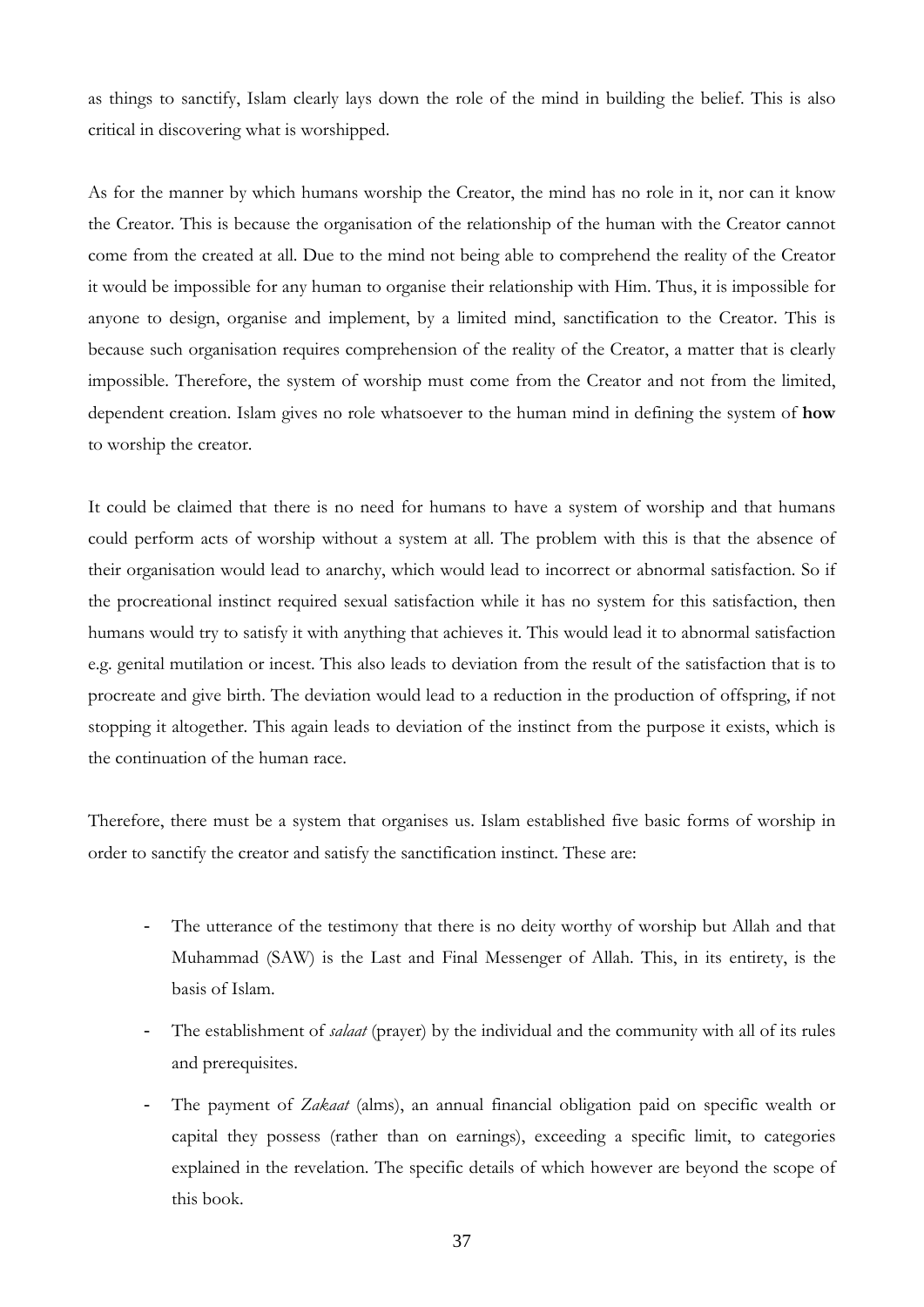- *Saum* (fasting) during the month of *Ramadhan*.
- The pilgrimage to Mecca (*Hajj*) once in a lifetime for those with the means to do so.

This is the manner in which Islam solves the problems of humans, which are derived from its sources.

In summary, the *Shari'ah* texts (the *Qur'an* and *ahadith*) are of detailed thought, the widest in scope for generalisation and the most fertile ground to cultivate general principles. In themselves they are suitable as legislative texts for different peoples and nations. This is because they cover all kinds of relationships, whether between individuals, the state and its citizens, or between states, peoples and nations. However new and multifarious these relationships may be, new thoughts can be deduced from the *Shari'ah* texts. Islam has the broadest scope for generalisation or interpretations, which can be seen from the grammar, sentences, words, style of expressions in terms of covering the wording (*mantooq*), meaning (*mafhum*), indication (*dalalah*) reasoning (*ta'leel*) and *qiyas* (analogy) based on the *Shari'ah* reason (*illah)* which makes deduction feasible, continuous and inclusive. This ensures the *Shari'ah* is able to encompass everything, issue or problem for all times and ages. As for being fertile ground for cultivating general principles, this is because of the abundance of general meanings contained within these texts. This is because the *Qur'an* and *hadith* were revealed in the form of broad guidelines even when focusing on specific details. The nature of these broad guidelines is that they give the *Qur'an* and *hadith* general meanings within which collective and detailed issues can be included and from this arise an abundance of general meanings. These general meanings contain real and perceptible issues and not hypothetical ones. At the same time they are revealed to solve the problems of all humanity, and not of specific individuals. As such, there exist over three hundred general principles (*qawa'id 'aammah*).

An example is the view on scientific and technological development. Islam like any other comprehensive ideological worldview has a view towards science as the *Shari'ah* texts came to deal with the matters humans face. Islam views technology, industry and material tools as a universal matter i.e. it is something which is common to all people and does not change according to the different beliefs, places or times. Islam views all tools, techniques and inventions as something that can be adopted because it is not a result of any foreign thought but rather just a result of progress. For this reason Islam not only permits the pursuit of science and technology but encourages it.

Islam views all the material matters which include the sciences, technology and industry, as merely the study of the reality and a study of how matter can be manipulated to improve the condition and living standards of humanity. This is the view of Islam on science and all its branches. The *Shari'ah* addressed this via numerous verses.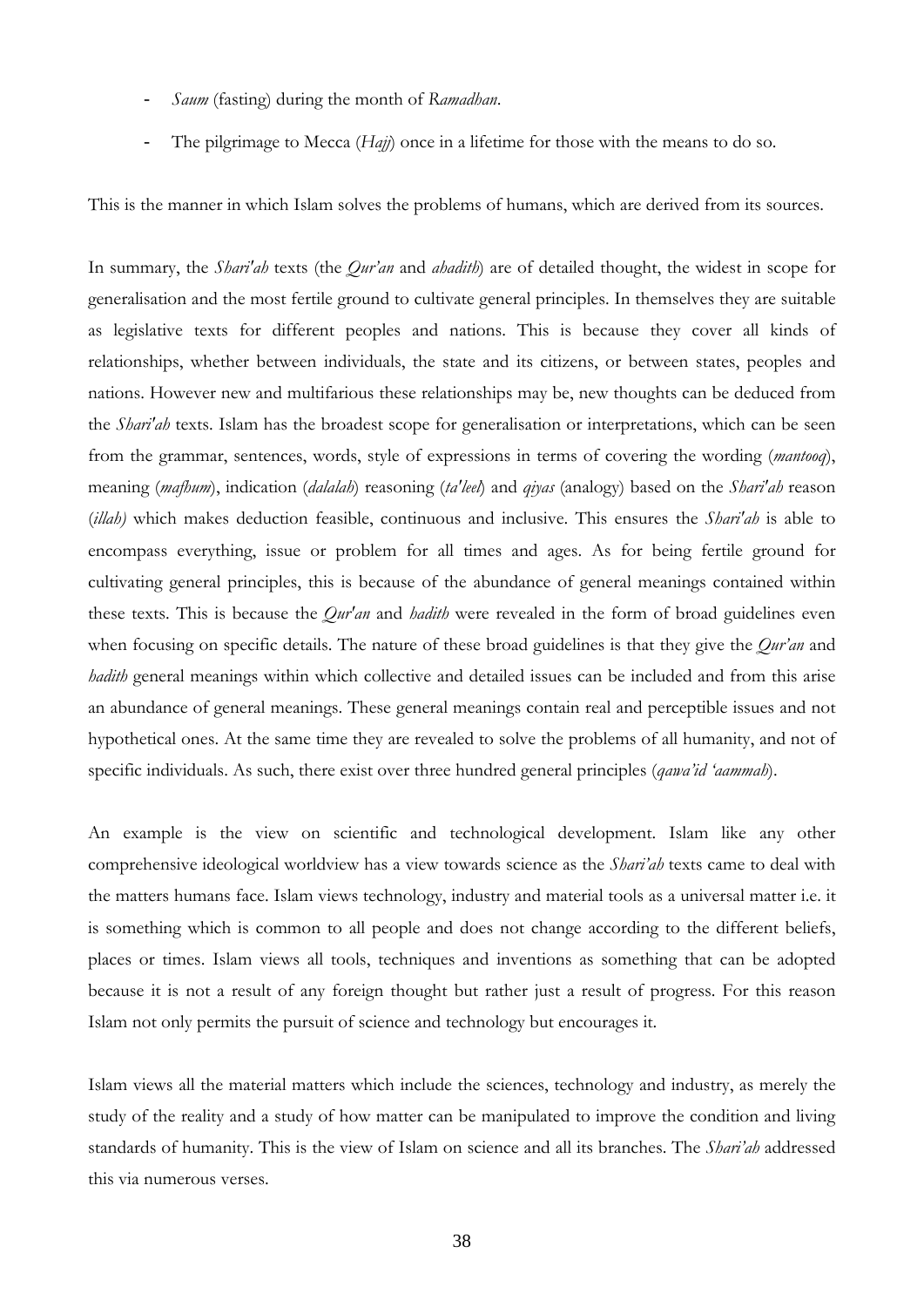**"It is He Who created for you all that is in the earth."**  [TMQ Al-*Baqarah*:29]

and

**"Do you not see how Allah has made serviceable to you whatsoever is in the skies and whatsoever is in the earth, and He has loaded you with His favours, both the open and the hidden."** 

[TMQ *Luqman*:20]

#### and

**"Who has appointed the earth a resting-place for you, and the sky a canopy; and caused water to pour down from the sky, thereby producing fruits as food for you."** [TMQ Al-*Baqarah*:22]

and

**"And We send down from the sky blessed water whereby We give growth to gardens and the grain of crops. And lofty date palms with ranged clusters. Provision (made) for men…"** [TMQ *Qaf*: 9-11]

These texts allow the general use of objects and materials that are found on or in the earth. From this is derived the Islamic *qaida* (principle): **"All objects are allowed unless Shari'ah evidence prohibits it".** 

Thus the initial view is that in generality all objects are permitted however their use has been restricted as all actions require a *Shari'ah* evidence. For instance Intercontinental Ballistic Missiles (ICBMs) are allowed in Islam. However its use would require knowledge of the *Shari'ah* rule. ICBMs could be used for reasons ranging from legitimate deterrent measures to the illegitimate killing of innocent civilians. Islam permits the study and use of medicine, engineering, maths, astronomy, chemistry, physics, agriculture, industry, communications including the Internet, and the science of navigation and geography. This includes what results from them such as industry, tools, machinery and factories. Also included in this are industries, whether military or not, and heavy industry like tanks, aeroplanes, rockets, satellites, nuclear technology, hydrogen, electronic or chemical bombs, tractors, lorries, trains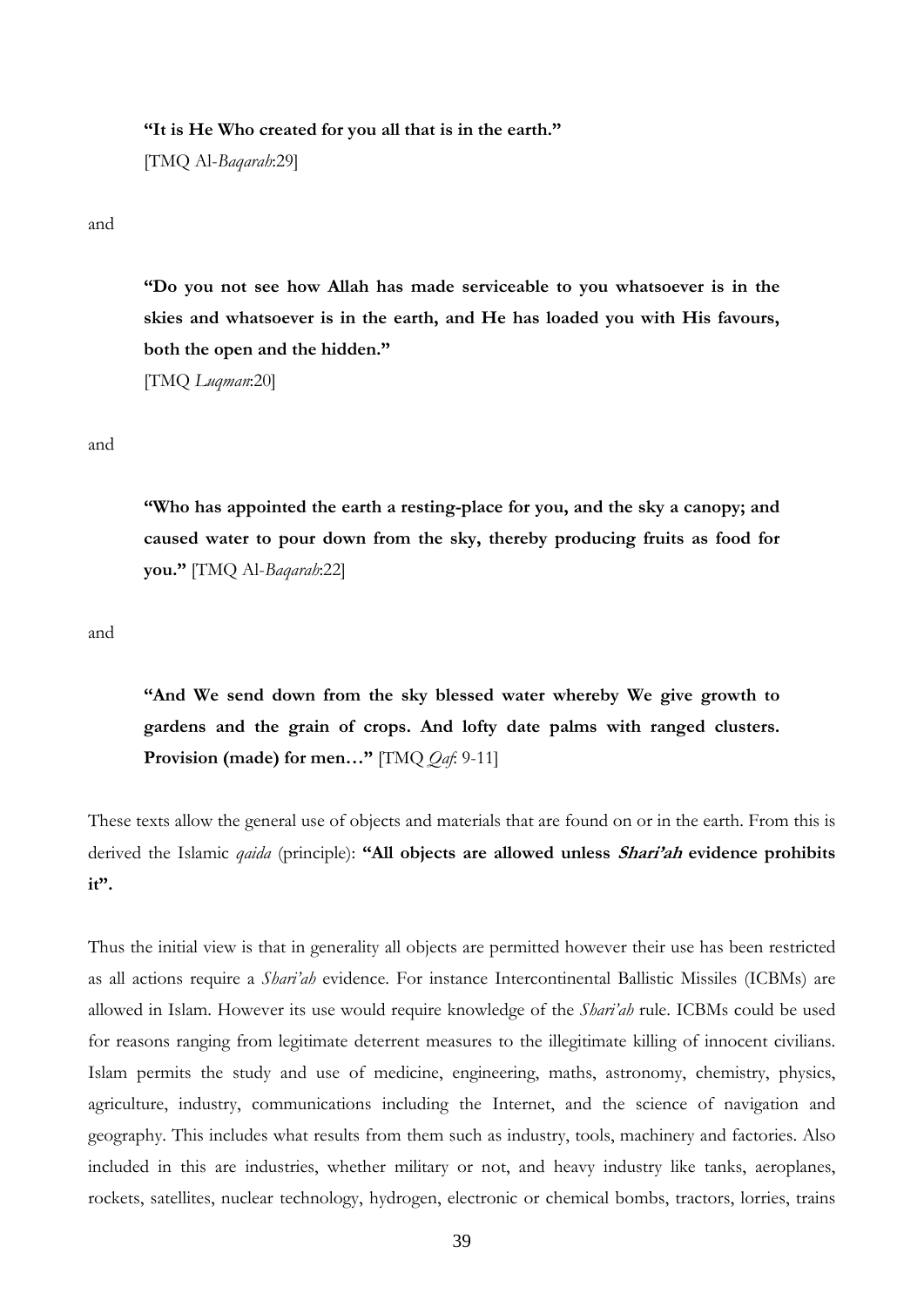and steamships. This includes consumer industries and light weapons and the manufacture of laboratory instruments, medical instruments, agricultural tools, furniture, carpets and consumer products such as the TV, DVD and Playstation etc. The point being illustrated here is that all objects we know of past, present and future are allowed without restriction unless *Shari'ah* evidence exists to definitively disallow it.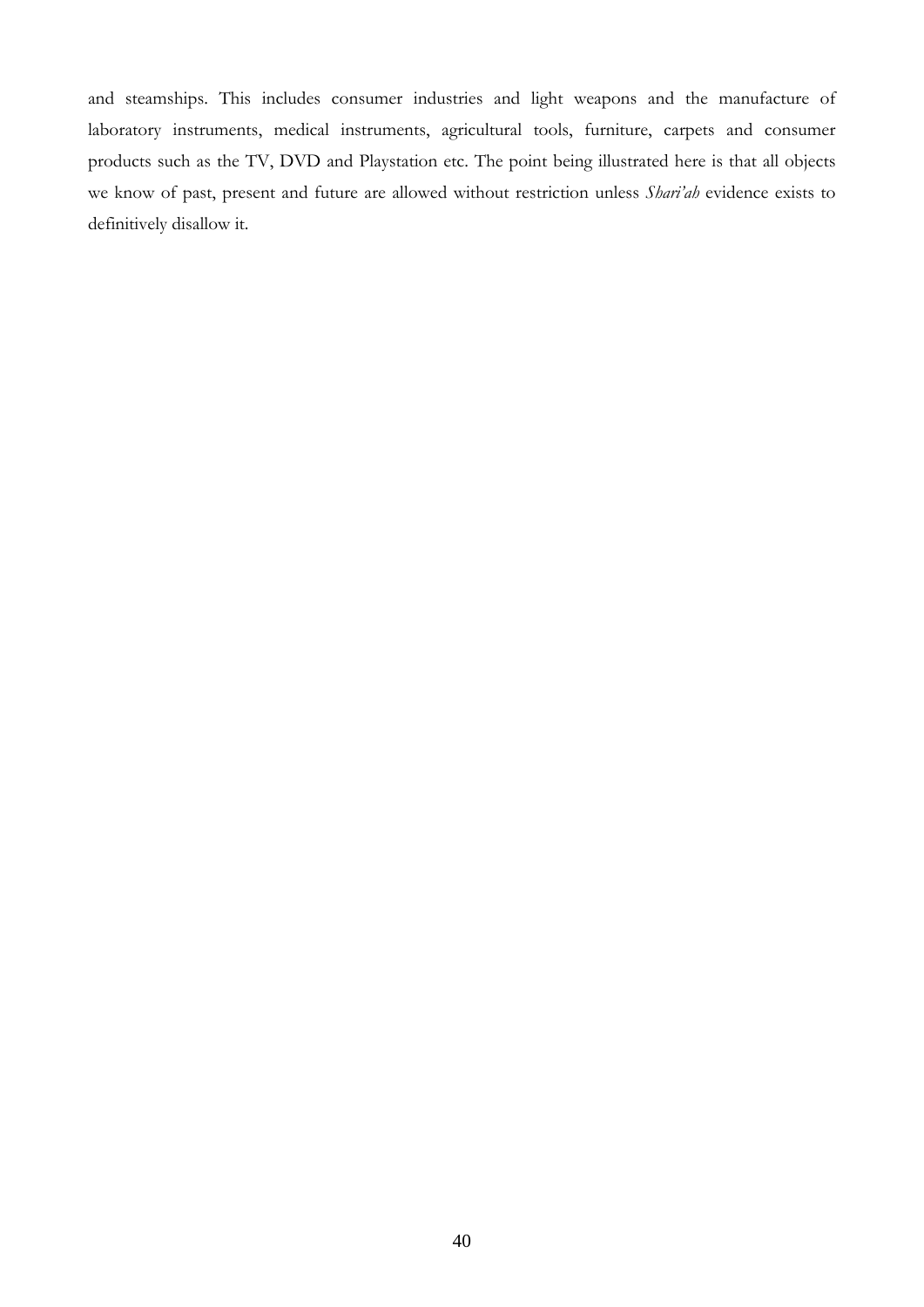# *IJTIHAD* PROVES ISLAM'S APPLICABILITY

The subject of *Ijtihad* occupies a recurring theme across much contemporary Islamic literature. *Ijtihad* is a tool employed by jurists, which keeps Islam relevant and applicable in the late-modern world. It is a genuine challenge for a book fourteen centuries old to deal with the rapid advances in technology and science as well as modern institutions.

Some have proposed reform (*islah*) as the tool for Islam's continual relevance, such schemes spring from viewing Islam through the prism of secular liberal democratic thought.

"Ijtihad is the Islamic tradition of critical thinking and independent reasoning. Now we have to re-discover it precisely to update Islam for the 21st century. The opportunity to update is especially available to Muslims in the West, because it's here that we enjoy precious freedoms to think, express, challenge and be challenged without fear of state reprisal. In that sense, the Islamic reformation has to begin in the West. I propose a non-military campaign to promote individual approaches to Islam, to re-discover our traditional critical thinking."

*Irshad Manji, Interview by Dirk Verhofstadt, 'Muslims need critical thinking', Feb 2005, Institute for the Secularization of Islamic Societies* 

and

"So it's not a Reformation or Enlightenment; in a sense we are engaging Islam in terms of its own dynamic, and the main dynamic here is the notion of *Ijtihad*, which means sustained reasoning. Now, *ijtihad* is a crucial part of Islam, but the gates of *ijtihad* were closed in the early part of the 13th, 14th century, by religious scholars – mainly for reasons of power, because they wanted to keep the interpretive power in their own hands. So what we are saying now it's time that we had new *ijtihad*, that we had a new interpretation."

*Islam in the modern world, Aug 2003, Zia Sardar, The Religion Report* 

The *Shari'ah* rules deal with human beings in their human context, that is to say not in their regional or racial context. The *Shari'ah* deals exclusively with human nature which does not change with the passage of time.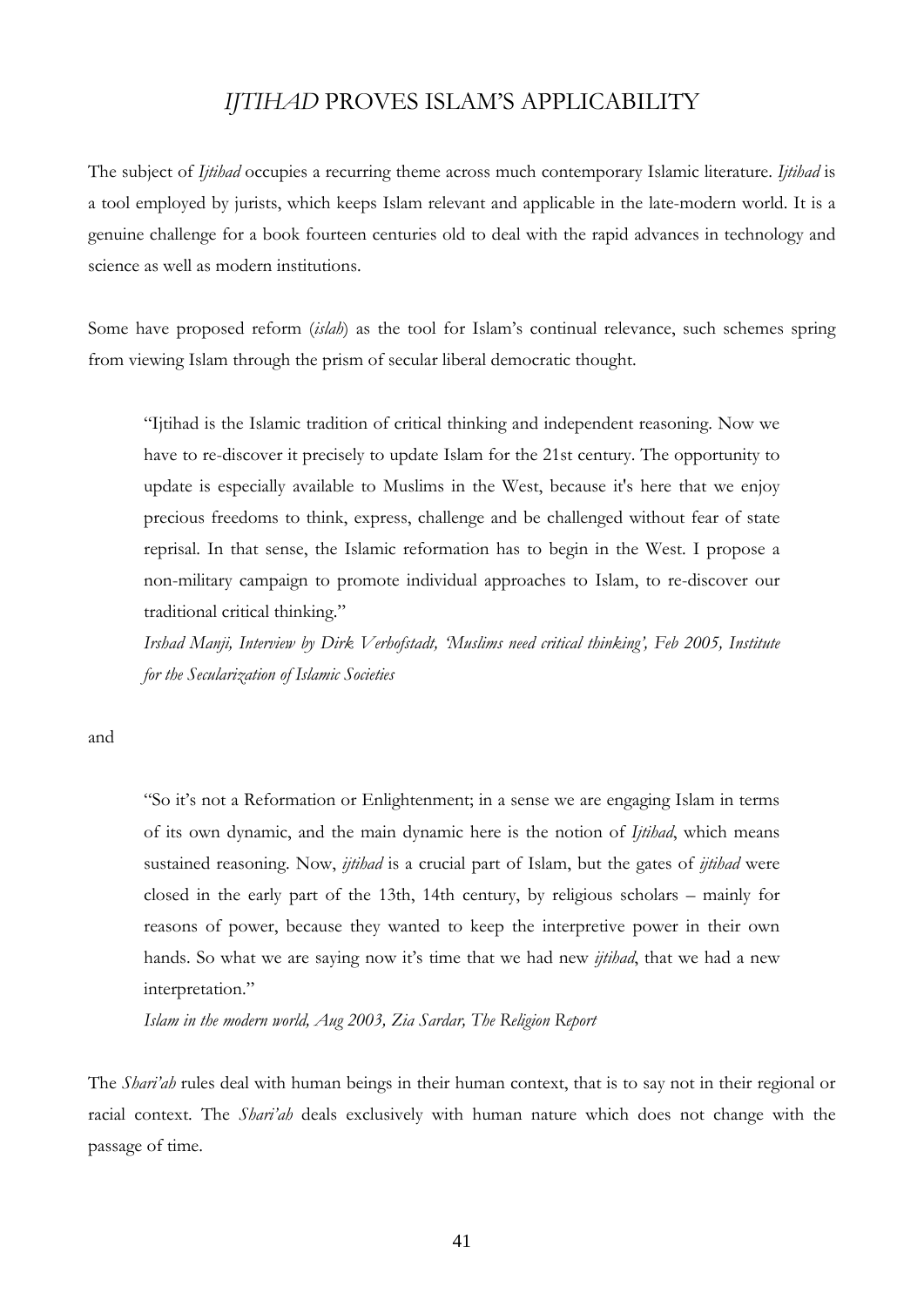*Ijtihad* is a legal tool employed by Islamic jurists to tackle contemporary problems using the existing *Shari'ah* sources. It is utilised to extract legislation where the *Shari'ah* has not already definitely addressed the matter at hand and is a defined process established and confirmed by the Messenger Muhammad (SAW). It effectively allows the finite number of Islamic texts to address, in detail, previously unfamiliar events. The key component that makes this possible is the analogous process of linking the subject matter of the reality at hand to similar occurrences in the Islamic texts. *Ijtihad* consists of three stages:

- 1. Understanding the reality of the problem
- 2. To identify the Islamic texts which address a relevant or similar subject matter
- 3. Identifying the similarities and differences between the current issue and the text and weighing these differences and similarities to extract a rule for the contemporary problem

Each of these elements is progressively more detailed requiring expertise and experience in Islamic jurisprudence, Islamic sources, Islamic legal maxims, the Arabic language (both pre- and postrevelation), legal definitions and more. *Ijtihad* is open to all that have the competency to do so. This process is by no means reserved for a priestly class or only one gender, rather what is required is the facility to comprehend and apply.

An example of an application of *Ijtihad* is on the current state of Muslim affairs. Numerous problems have befallen the Muslims including their lack of unity, their absence as an entity from the world arena, the chronic disorder, poverty and endemic corruption, their brutal, deceitful rulers and the fact their lands implement other than Islam. This is a completely new reality since Muslims governed their affairs by Islam continuously from the time of Muhammad (SAW) to the abolition of the *Khilafah* in what is now known as Turkey on 3rd March, 1924 by Mustafa Kemal. Despite a veritable wealth of rulings on countless issues no Islamic ruling exists for what to do when the *Khilafah* is uprooted, the *Shari'ah* suspended and the Muslim community divided and directionless, defenceless and destitute. Muslim jurists never imagined such a tragic situation could ever arise and even if they did so they still would not have derived a rule for it as the principle is that a jurist must deal with reality as opposed to an imagined scenario.

In the current climate one could easily assume that Islam is unable to deal with such a new reality. Eminent policy makers, personalities and academics, both Muslim and non-Muslim, have taken turns for years constantly presenting their personal opinions on how the Muslims could reverse the situation often leaving us with more questions than answers. However it is abundantly clear the methodology required to revive the Muslims from their relentless decline will require the process of *Ijtihad* since we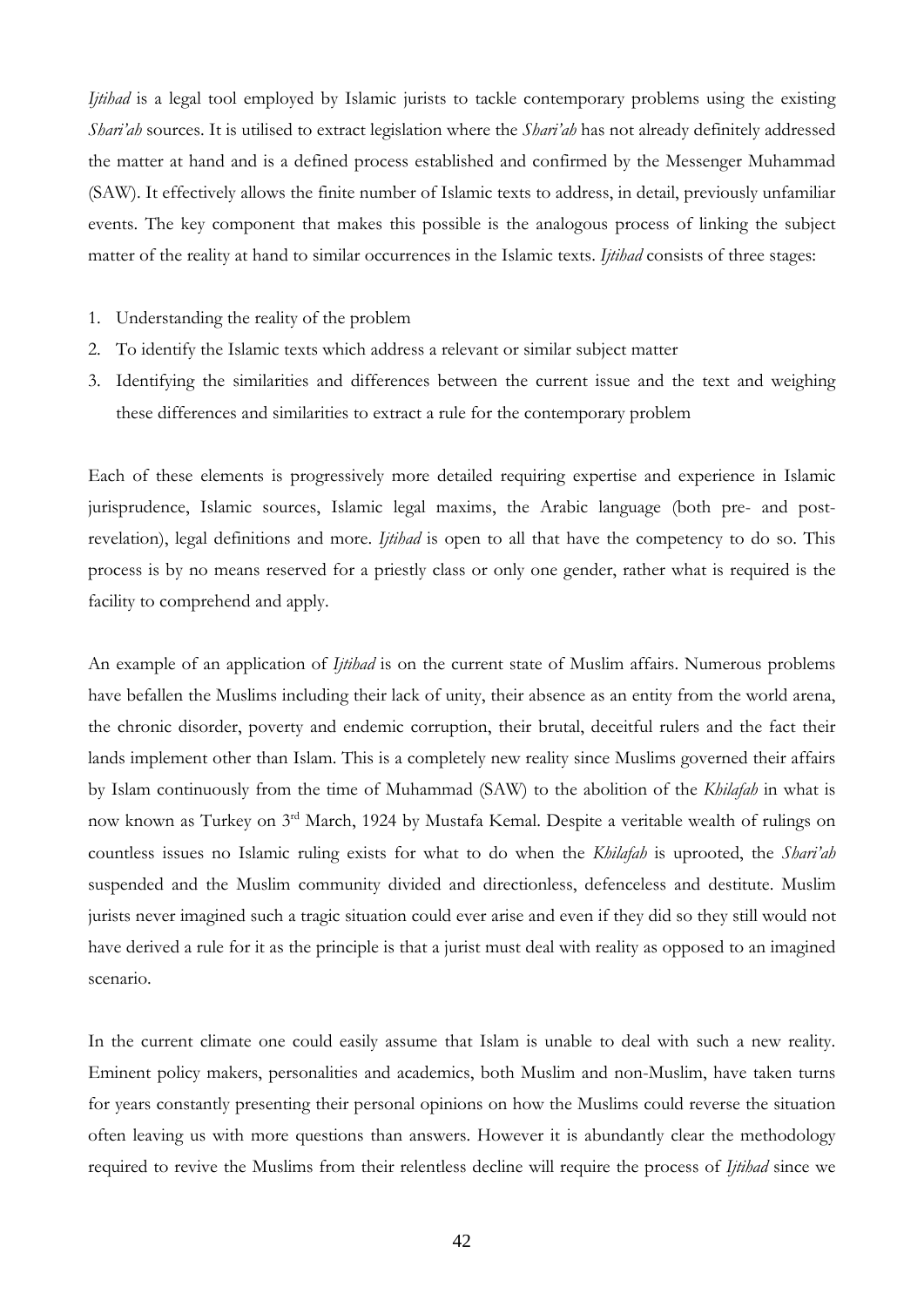have already established that Islam is applicable for all times and instances and also that there is no existing *Shari'ah* rule.

Following the stages of *ijtihad*, we look first to the reality. There is no *Dar-ul Islam* (land of Islam) today. *Dar-ul Islam* has been defined as a territory where the authority applies the *Shari'ah* absolutely and where the security of the state is maintained by the Muslims themselves both at home and abroad. There is only one situation in history where the Muslims were without Islamic authority and changed the situation to *Dar-ul Islam*. This was when Muhammad (SAW) worked to transform the corrupted societies by carrying Islam against the idol-worshippers in Mecca, galvanised public opinion for Islam in the peninsula, persistently sought military support from various tribes and later completely implemented Islam in Medina. *Ijtihad* in this case would be to examine the steps leading to the point of establishment and derive a method applicable today.

We could consider other issues that might affect humanity. One such example would be the use of military intelligence and spying. An example would be satellite technology to spy on the enemy; would this be something that the Muslims could utilise? Could the bugging of the control centres, computers and phones of the enemy be acceptable? Indeed we would find again that the Islamic texts are capable of dealing with such issues. If we study the *Qur'an* we would find that it is not allowed to spy on the citizens of the Islamic State, Muslim or not, since Allah (SWT) mentioned in the *Qur'an*:

#### **"and spy not on each other."** (TMQ Al-*Hujurat* – 12)

This however does not apply to foreign enemies as Muhammad (SAW) actively encouraged such activity. In these cases the jurists and scholars of Islam would look at the use of information warfare, bugging, spying and satellite technology from the angle of monitoring foreign belligerents.

The substantial progress made in early Islamic history, noted by many historians, owes much to the use of *Ijtihad*. It allowed the *Khilafah* to tackle many economic, political and social problems not previously confronted by Muhammad (SAW). The expansion of the *Khilafah* into new lands brought it into contact with foreign cultures, customs, languages, traditions and political structures. These included Greek, Persian, Roman, Berber, Asian and Assyrian. This created internal challenges of distribution and production of wealth, rights of minorities, administration of an expanding ruling apparatus, judiciary, appointment of local governors and accountability. These challenges provided a continuous demand for *Ijtihad* and resulted in the expansion of juristic writing, a rich legislative atmosphere, the development of *madhahib* (schools of thought) and with it the development of some of the most accomplished scholars in Islamic history.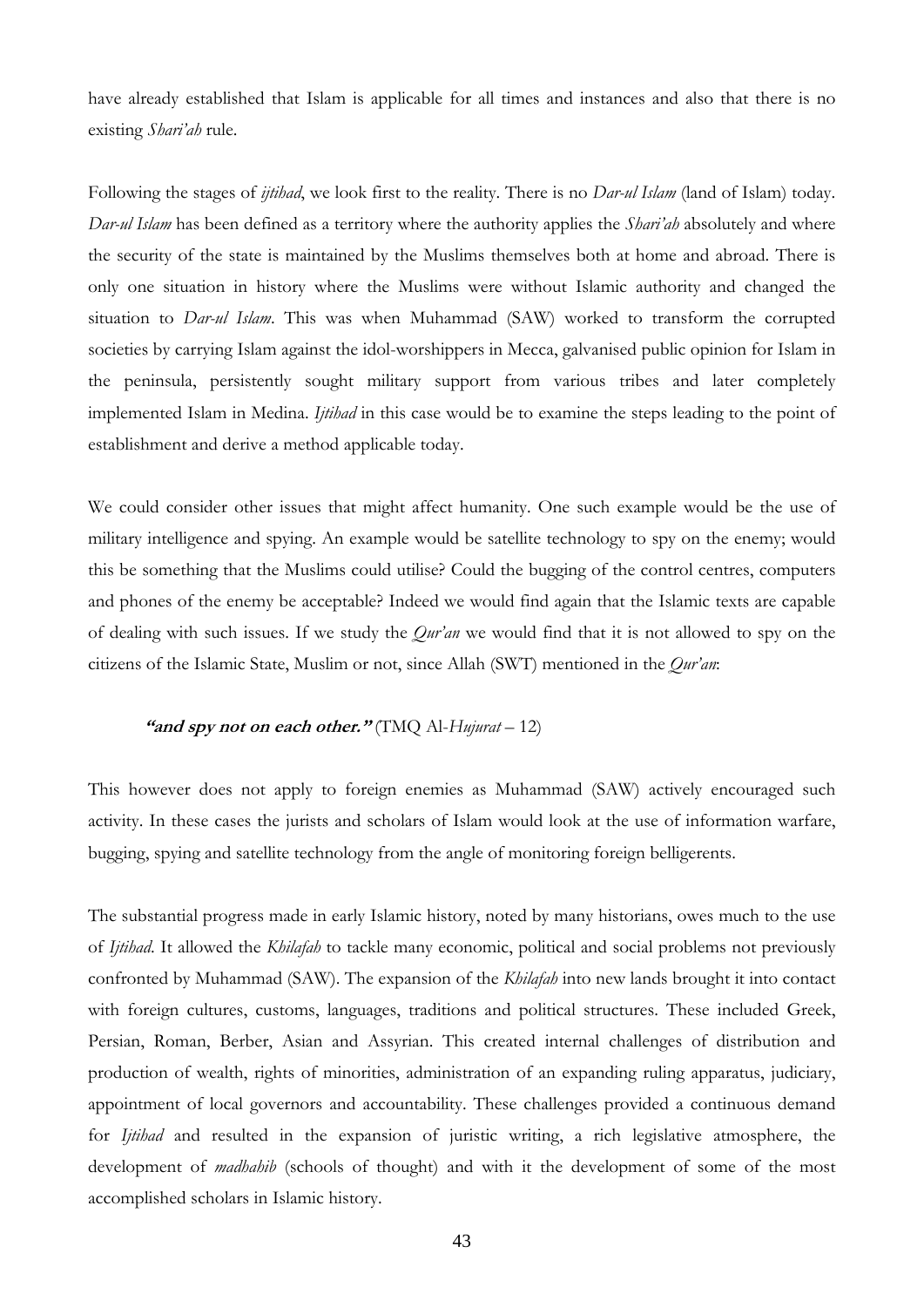It was not until after the ransacking of Baghdad by the Mongols in 1258 that the *Khilafah* felt that all contemporary incidents had already been catered for within the body of the richest legislative discourse ever seen by humanity. They reasoned prematurely that there was no longer a place for *Ijtihad*. Thus Muslims resorted to adopting the opinions of others rather than striving to derive their own or even to fully understand the juristic opinion presented. Allowing another to guide one to the Islamic ruling *taqleed* (imitation) and most people soon became *muqalideen* (imitators) to the existing schools of thought. The Islamic thought that had flourished and driven forward the Islamic civilisation soon stalled as creativity was ebbed away only to be replaced by intellectual apathy.

For a while these schools of thought remained content but this was put to an end with the emergence of a distinctly more ideological Europe in the seventeenth century. In the face of a massive intellectual challenge the repercussions of the abolishment of *Ijtihad* became apparent. The technological and intellectual challenges facing the Muslims required a response, which the Muslims were unable to provide from Islam since they had abandoned the process that would have given them access to Islam's rulings on new issues. No one doubted that Islam could deal with the issues presented but no one knew how to retrieve the answers.

With *Ijtihad* absent the *Khilafah* was unable to respond to these challenges and a bizarre scenario occurred where basic technology like the printing press, steam engines, electricity and telephones were outlawed but legislative codes from Europe were incorporated into Islamic governance and jurisprudence. This led to a number of individuals leading and championing Islamic reform such as Jamal ad-Deen al-Afghani (1839-1897), Sir Sayyid Ahmed Khan (1828-1898), Mohammed Abduh (1849–1905) and Taha Hussein (1889-1973). However, for Muslims at large reform offered no alternative but was rather an implicit attack on Islam's ability to deal with modern life. It also heralded a call to integrate into Europe's own intellectual and political culture.

Advocates of reform today still use the misguided train of thought of their 'modernist' predecessors. They call for the "revival of *Ijtihad*" in a purely secular context misunderstanding the term itself. This understanding can be refuted from understanding the very definition of *ijtihad* which is derived from its linguistic understanding.

*Ijtihad* is derived from the Arabic root word '<sub>j</sub>-h-d', which has connotations of struggle. From this root word *jihad* is derived – which is the struggle to make Allah's word the highest. Also from the same root '*mujahid'* is derived who is an individual that fights to make *Allah's* word the highest. *Ijtihad* is also derived from the same root which is the struggle or effort undertaken; in comprehending the most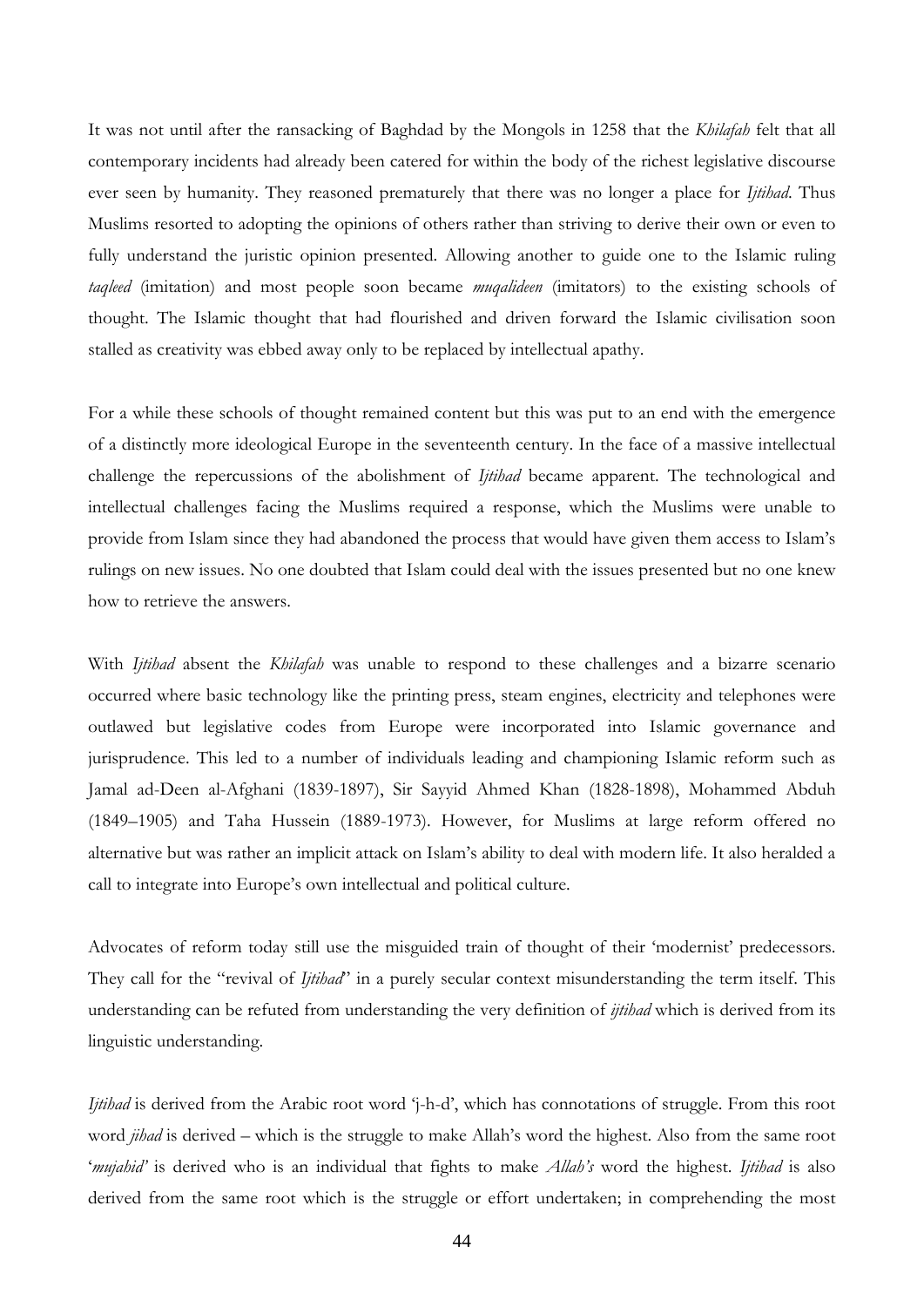likely opinion about an issue from the *Shari'ah* rules in a manner that the *Mujtahid* feels unable to do any more.

Although *Ijtihad* stems from the Arabic root verb 'j-h-d', which has connotations of struggle, *Ijtihad* cannot be taken to mean unrestricted struggle. The *Shari'ah* definition is to struggle in a particular way defined as 'exerting the utmost effort in studying a problem thoroughly and deriving the most likely Islamic ruling on an indefinite issue via the process of referring strictly to Islamic sources up to the point of feeling unable to contribute anymore.'

In other words, it is the comprehension of the *Shari'ah* text from *Qur'an* and *Sunnah* after exerting one's upmost effort in arriving at this comprehension to gain understanding from amongst the most likely opinions. This means three issues need to be fulfilled in the derivation of the *Shari'ah* rule before it can be said the *Mujtahid* has performed a legitimate *Ijtihad*; and these are:

- Exerting effort in a manner until one feels unable to exert any more;
- This exertion should be to find the most probable opinion about an issue from the *Shari'ah*  rules amongst all the potential opinions
- This opinion about an issue should be derived from the *Shari'ah* texts alone as they are the only sources from Allah (SWT).

The *Shari'ah* is the speech of the Legislator relating to the actions of his servants. So the one who does not exert effort in reconciling evidences, understanding the circumstances of revelation and the chronology of the *hadith* is not considered a *Mujtahid.* Also whoever exercises ones effort in seeking the most probable opinion regarding something other than the *Shari'ah* rules and information is not considered a *Mujtahid* either. Whoever seeks an opinion from the *Shari'ah* rules using other than the *Shari'ah* texts is not considered a *Mujtahid*. The *Mujtahid* is therefore restricted in making great effort in understanding the *Shari'ah* texts to deduce the *Hukm* of Allah (SWT). The issue of *Ijtihad* is restricted to comprehension of the *Shari'ah* texts after exerting maximum effort for the sake of reaching this understanding to know the *Hukm* of Allah (SWT). Thus the *Shari'ah* texts are the object of comprehension and they are the object of seeking the most probable opinion from the *Shari'ah* rules. Any reference to another source or a rule which brings benefit is not *ijtihad*.

Modern reformers miss this point completely by narrowing *Ijtihad* to the linguistic meaning of '*juhd'* (lit: exertion, effort or struggle) which for them was taken to mean to exert independent intellectual efforts. This amounted to limitless freethinking in whatever direction one wished as opposed to sincerely seeking the *Shari'ah* rule.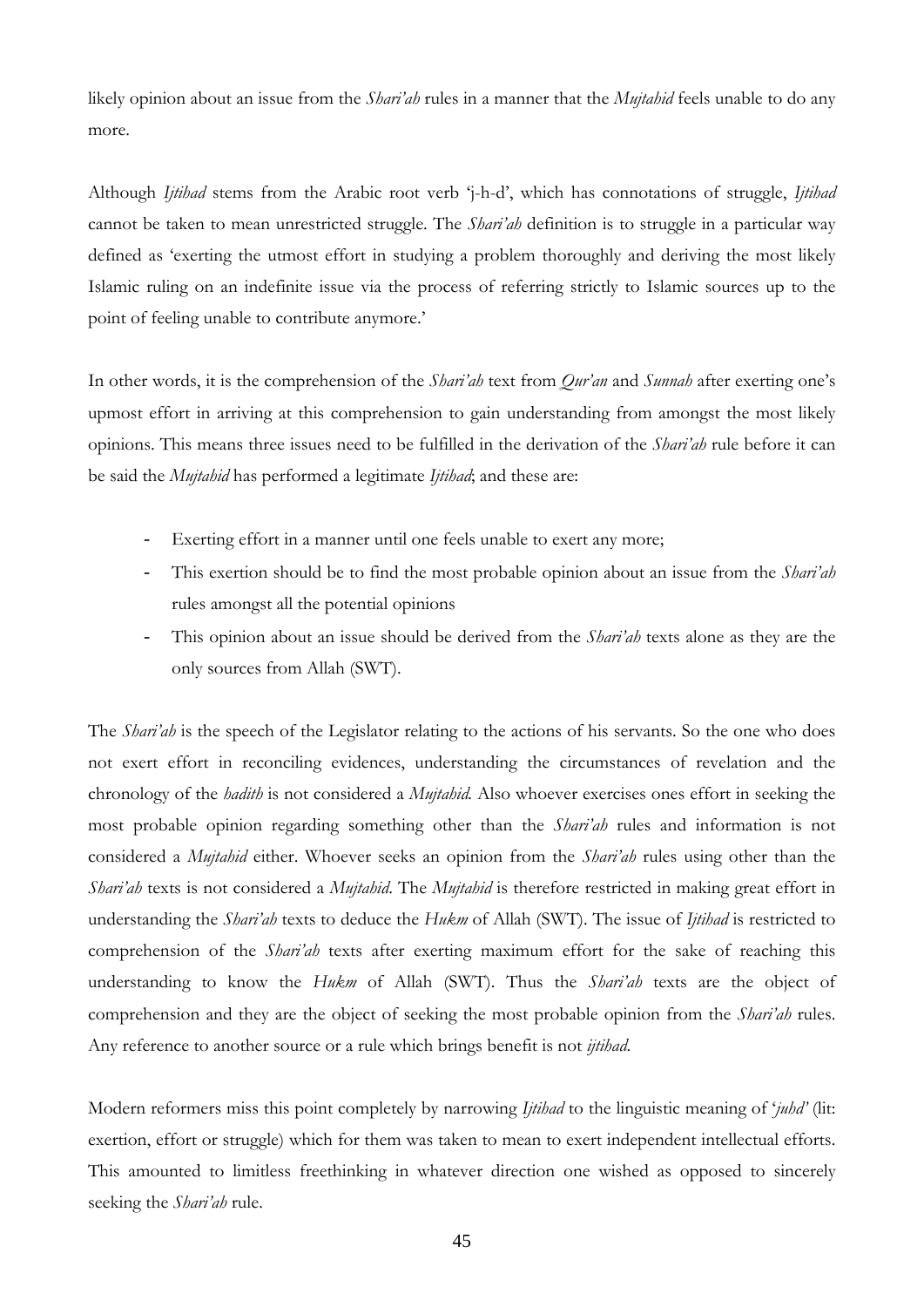Islam is not a stranger to foreign ideas or alternative cultures. Numerous issues have arisen in recent times in the medical world as well as the industrial sector. All have been addressed by utilising the process of *Ijtihad*. *Ijtihad*, once placed in its correct context, is conclusive proof of the applicability of Islam for all times and instances.

Via the process of *Ijtihad* many contemporary issue have been addressed, for example:

**In Vitro Vertalisation (IVF**) was addressed by using the rules of kinship and the permissibility of seeking medical treatment.

**Cloning** was addressed by looking at the rules for the production of children, kinship and lineage

**Life support machines** were addressed by the general evidences for seeking treatment.

**Advanced weaponry** was addressed by the general permissibility of objects.

**Genetically modified foods** were addressed by using the evidences for the improvement of the quality of plants and food.

**The Penicillin** was addressed by the evidences which promote the finding of cures for disease **The double-helix structure** of DNA again was addressed by the general evidences for seeking cures **Nuclear technology** was addressed by the numerous evidences which indicate the preparing of deterrents and the general permissibility of objects, and

**E-commerce** was addressed by the evidences which permit the use of the non-civilisational matters.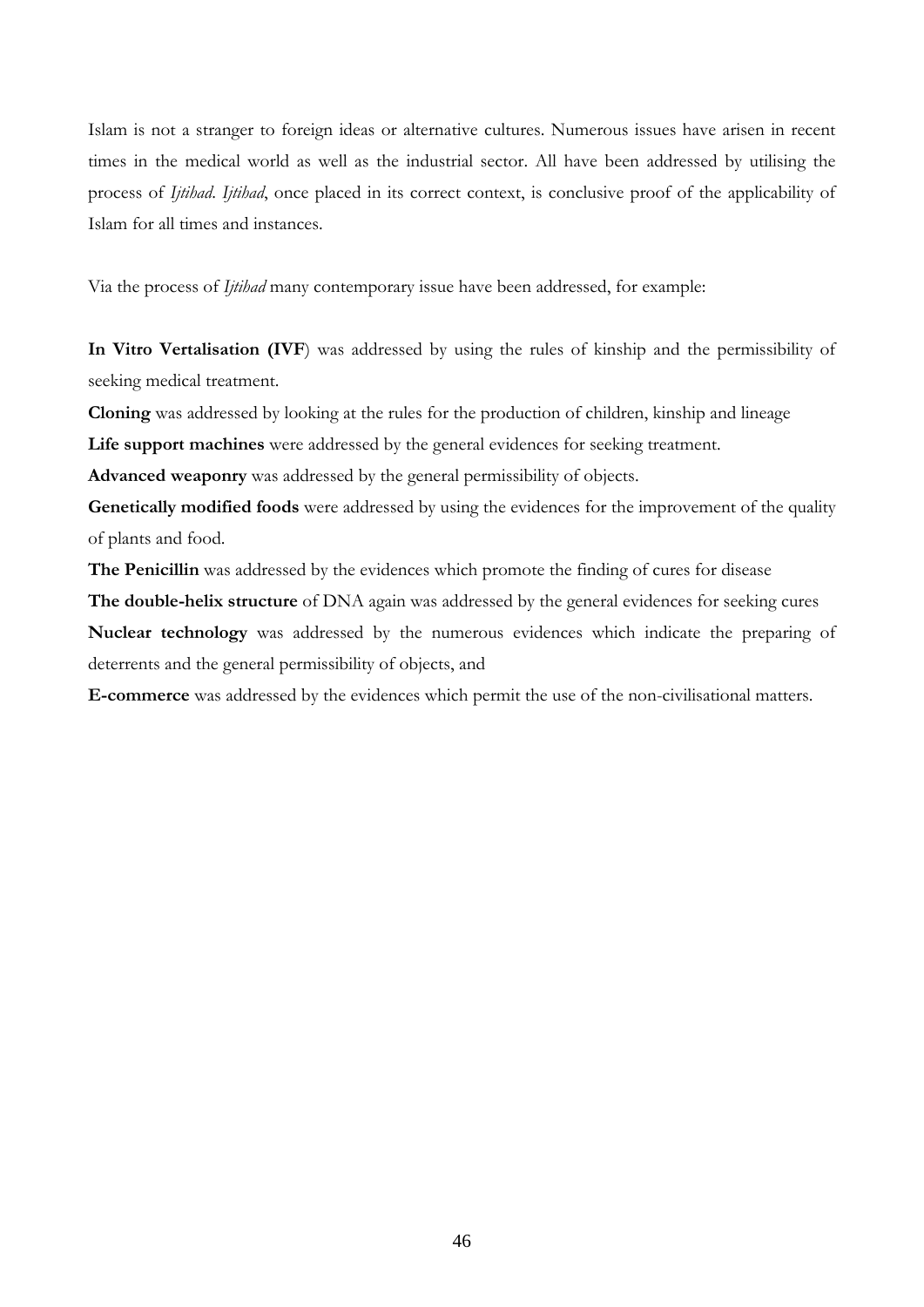# DIFFERENCE OF OPINION *(IKHTILAAF)* PROVES ISLAM'S DYNAMISM

Many academics have today studied Islam and in order to make it fit into the status quo and current world order cite the science of *Ikhtilaaf* to justify Capitalist concepts. The chief reason for this is that any revival is measured in the West against only one benchmark - Western secular liberalism. Anything conforming to this is progress and everything else is not. This is the Western view when revival is studied; therefore the secular environment is viewed as a universal one. The result of the process Europe underwent is known as civilisation and anything else is backward. This is the basis of the orientalist argument i.e. that we must rid ourselves of a medieval culture called Islam unless it can be reinterpreted or reformed. At the same time there has been an unfortunate tendency for some Muslims to misinterpret and even abuse some verses in response.

The fundamental reason why such numerous opinions can be derived from the *Qur'an*, one hundred and fourteen chapters in length, comprising only 6,236 verses is due to the fact that legitimate interpretations can be extrapolated i.e. one verse can be applied to more then one reality or that there can be a genuine *iktilaaf* (legitimate difference of opinion within certain, restricted boundaries). The primary reason for this is because most verses of the *Qur'an* are of a general nature which allows a wide spectrum of derivation. There can be different interpretations of some words and verses taking into account that some verses and their words are general, some specific, some implying restriction, whilst others have metaphorical and alluded meanings. This is what enables Islam to have diverse answers to the wide-ranging issues that may arise.

Difference of opinion is permitted in Islam and has always occurred. However, it is important we view this in an ideological context. This does not mean any individual can interpret the *Shari'ah* texts in whatever manner desired in order to conform to every whim or impulse. In Islam differences of opinion are permitted in areas where the *Qur'an* or *ahadith* allow such a process. The nature of the Arabic language is that one root word can have a number of derivatives therefore differences of interpretation can occur i.e. the reality of the word can be applicable upon numerous realities. There is however a restriction to this. Words in the Arabic language have two elements when anyone is looking to understand, interpret and apply. This is the *mantooq* (wording) and *mafhoom* (meaning). This means that interpretation cannot go beyond the meaning being indicated by the wordings. As an example the following verse could incorrectly and maliciously be used to justify homosexuality: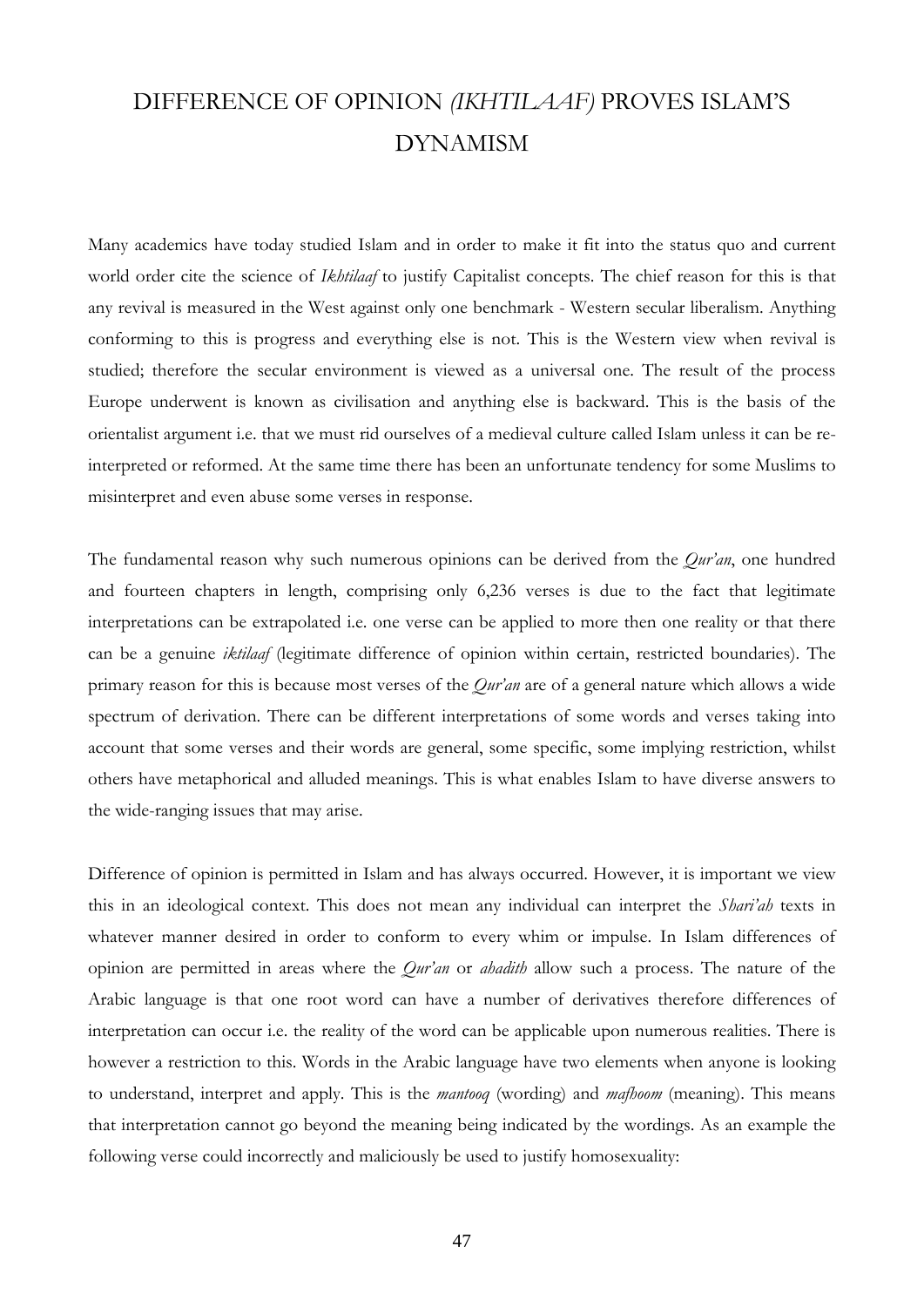**"O mankind! We have created you male and female, and have made you into nations and tribes in order that you may get to know one another"** [TMQ Al Hujaraat:13]

This verse is general as its an address to mankind, so it would encompass both Muslim, non-Muslim, male and female and *'***get to know each other'** could be interpreted as including sexual relationships between the same genders. However this understanding cannot be extrapolated from the wording of this verse as this contradicts numerous other verses:

**"We sent Lut when he said to his people: What! do you commit an indecency (lewdness) such that no one in the world has not done before you? For you practice your lusts on men over women. You are an extravagant people"**  [TMQ 7:80]

and

# **"What! Of all the creatures of the world will you approach males and leave what your Lord has created for you of your wives? You are a people exceeding limits"** [TMQ 26:165]

Hence interpretation has rules and restrictions and is not a limitless process where one can interpret however they wish. Another example is that of interest *(Riba)*, it has been argued that the lender bears the risk of lending money therefore the interest he receives is due compensation for this. It has also been argued that the Islamic texts need to be interpreted in a way which does allow interest as the value of money decreases over time and the lender should receive interest to cover this loss in value. Some have even argued that Islam only forbade high interest as this was the common form at the time the verses of *Qur'an* were revealed:

#### **"And Allah has permitted trade and forbidden Interest"** [TMQ al Baraqa:275]

The term *Riba* (interest) as found in the above verse and in other verses of the *Qur'an* and *Hadith* came in a general form. This includes every form of interest because it is a generic name associated with the letters *alif* and *lam* (the) - meaning that all forms of usury are included whatever its type, whether it is a *Riba* that was well known at the time of the Messenger of Allah (SAW) or a *Riba* that is not known and therefore a new issue. Therefore, there can be no place for making *Halaal* any form of *Riba*, because the prohibition has come in a general form. The general term will remain general unless there is evidence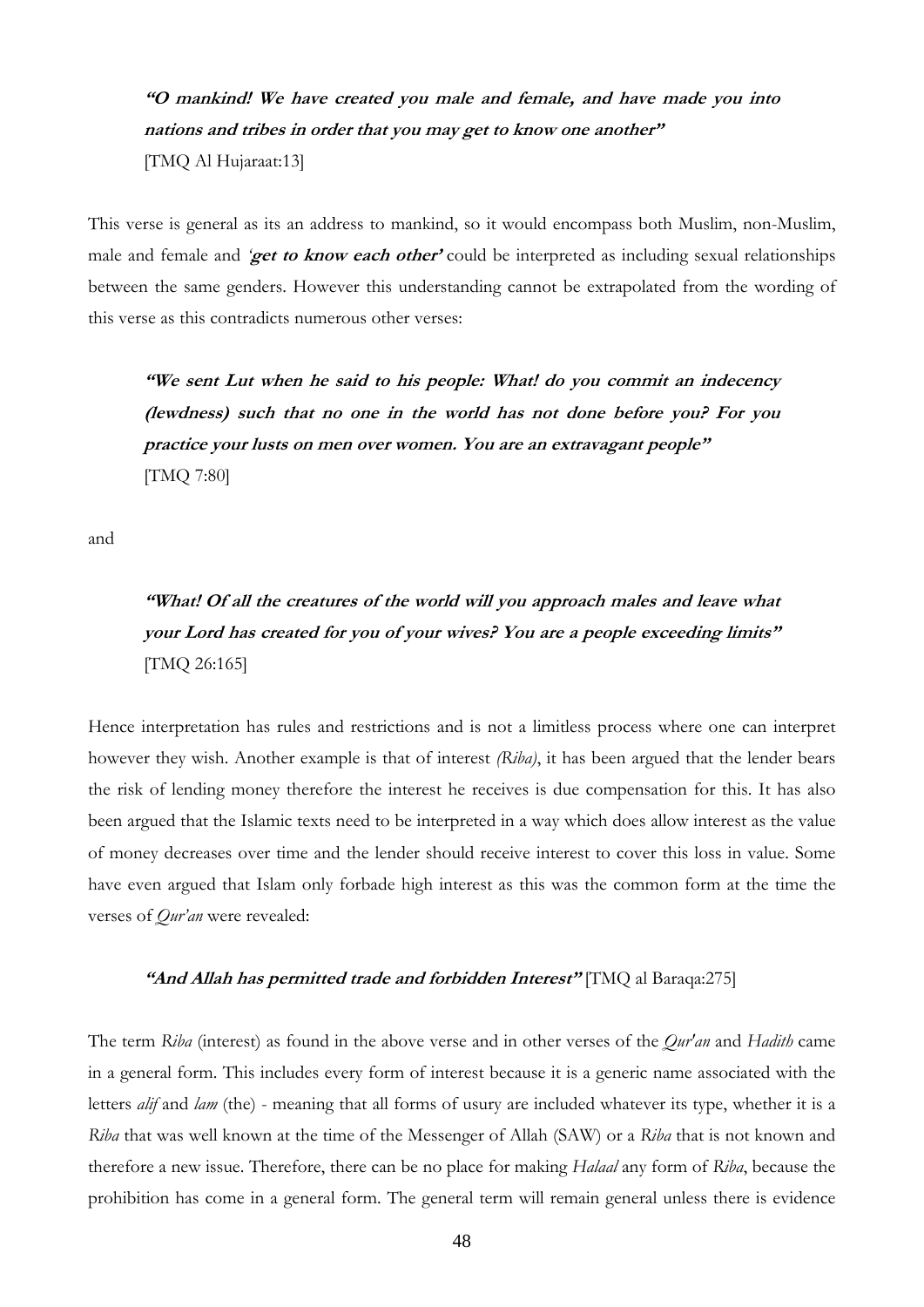that restricts or specifies the term i.e. another evidence would need to be sought. In this case there is no evidence to specify it, so *Riba* can only be considered in its general meaning. Texts which are not of a conclusive nature can be extrapolated to whatever is possible by the limits of the wording and its meaning, on the condition that it does not contradict another evidence.

In every ideology there exists difference of opinion on solutions built upon the creedal tenets. Differences however are never in the creed but rather in the solutions that are derived from the creed. In democratic countries, numerous schools of thought have arisen due to differences in interpretation. In the US today we have Democrats and Republicans. In the UK we have Labour, Liberal Democrats and Conservatives. Across the Western world we have neo-conservatives as well as Libertarians, Fabians, Environmentalists and Christian Democrats. All differ in the manner that liberal ideas should manifest themselves but they all have secularism – the Capitalist creed - as their basis.

Economics is also prone to such difference with the Keynesian school, advocating government intervention, against the Monetarists. Socialism also had a number of schools of thought built upon their creed. Advocates of socialism saw the injustice that resulted from the concept of 'Freedom of Ownership' and concluded that the difference in private ownership between people was the problem that required a solution. One school of thought (the Communist school) advocated practical equality in everything and absolute abolition of private property. Another school of thought (the agrarian socialists) proposed abolishing private property in agricultural land only. Then came a third socialist school of thought (known as state socialism) where private property was transferred to public ownership in the name of public interest i.e. nationalization in every situation where public interest called for it.

Hence interpretation forms a key aspect of the implementation of an ideology; such work is carried out by jurists as well as judges. When the classical scholars laid down the rules for *usool al fiqh* (foundations of jurisprudence), established their schools of thought each jurist established various principals to ensure interpretation never deviated from the Islamic sources. These techniques ensured an interpretation remained within the boundaries of the wording and meaning being indicated. The Jurists incorporated into their schools of thought the fact that although understanding the root word is important, it is not enough in itself to understand words. The Arabic language existed before the revelation of the *Qur'an* and all words already had their defined meanings and definitions. As a result a large section of Islamic jurisprudence is dedicated to the linguistic and *Shari'* meanings of Arabic words. An example of this would be the word *taubah*. Linguistically it means 'turning' but the *Shari'ah* definition is repentance. The root word alone therefore is not enough to understand or interpret *taubah*. However understanding the root word is still important. This can be illustrated when Islamic jurists tell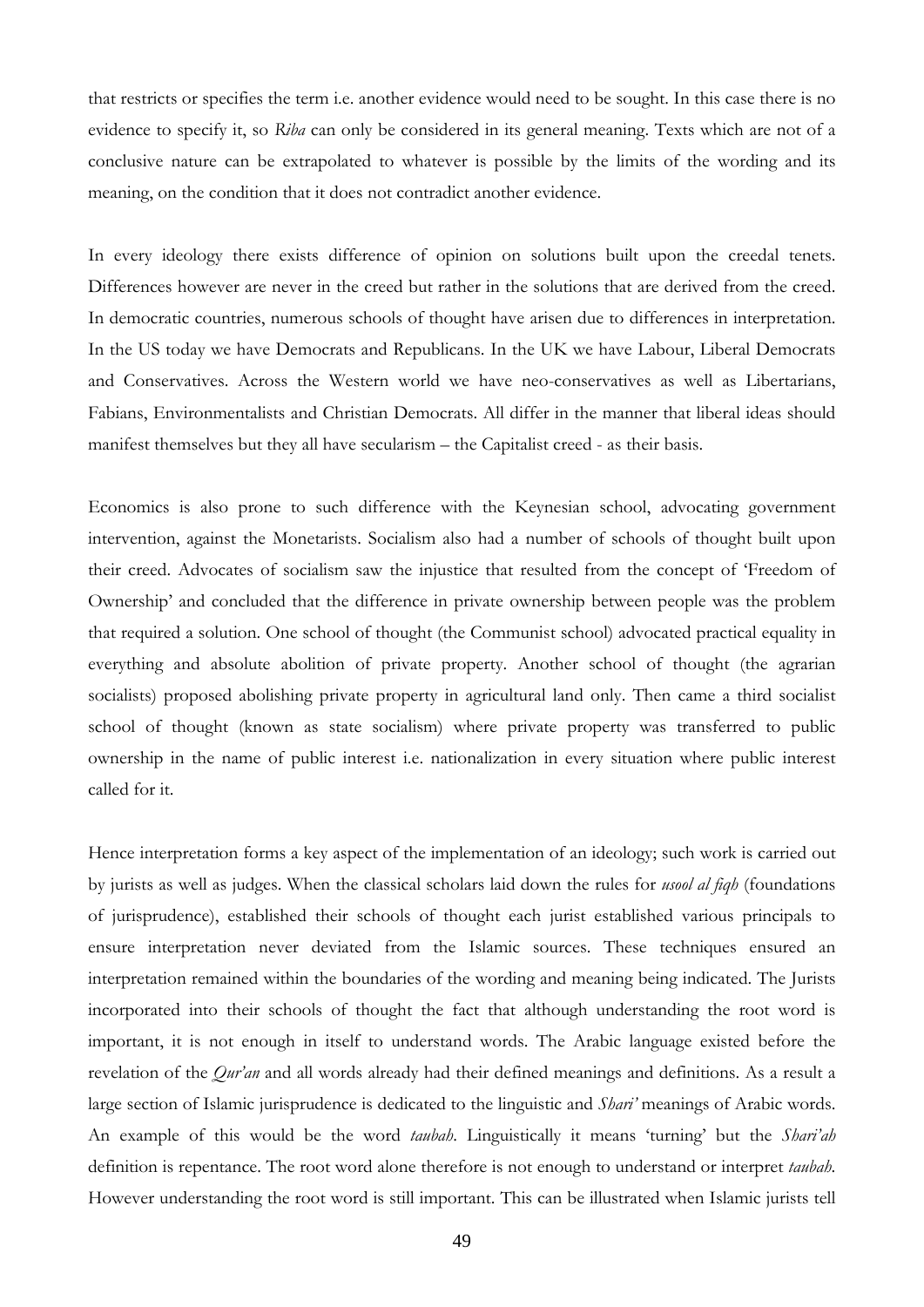us the *Shari'ah* definition of repentance requires us to 'turn' away from forbidden thoughts, desires and deeds and 'turn' back to Allah (SWT).

The cause of revelation is also an indicator to how each verse of *Qur'an* can be understood and applied however rulings are taken from the generality of the text and not from the specificity of the cause. This contributes to verses extending to differing realities otherwise each verse would be irretrievably linked to a specific situation that may never arise again. The fact that this principle exists is healthy and actually ensures Islamic jurisprudence is enriched with answers to contemporary incidents. However this principal also clearly shows a jurist the boundaries to interpretation.

In summary the process of interpretation or understanding texts is a very precise science. Like any process it is regulated by strict protocols and procedures. This is akin to conducting a scientific experiment; it would require knowledge of materials, methods, formulae and equations.

### **Applicability and Adaptability (Expansion)**

Difference of opinion stems from the applicability of a legislative principle or verse upon numerous incidents. In Islam this is possible, as many of the rules have come within a general scope thus many rulings can be deduced from it. Islam is expansive enough to respond to all the new events. However many of these events may arise over the course of time. Below are a selection of rulings, outlining how they are derived from the Islamic sources, how they are applicable upon multiple realities and how the expansion in Islamic jurisprudence makes Islam relevant for all times and ages.

#### **Inheritance:**

**"Concerning (the inheritance) for your children: to the male is the equivalent of the portion of two females, and if they (children) were women more than two, then theirs is two-thirds of the inheritance."** (TMQ An-*Nisa*: 11)

- 1. We understand that the male child takes double that which the female child takes.
- 2. We also understand that the child of the son (grandchild) is treated as the child in cases where there are no living children, because the grandchild is included in the word *'Walad'* 'children.'
- 3. This is contrary to the children of the daughter, who are not treated like the children of the son where there are no living children. This is so because the children of the daughter are not included linguistically in the Arabic word for children '*Walad'*
- 4. We understand also that if the children were females, and more than two in number, then they share in two-thirds of the inheritance. The Prophet (SAW) made for the two females a portion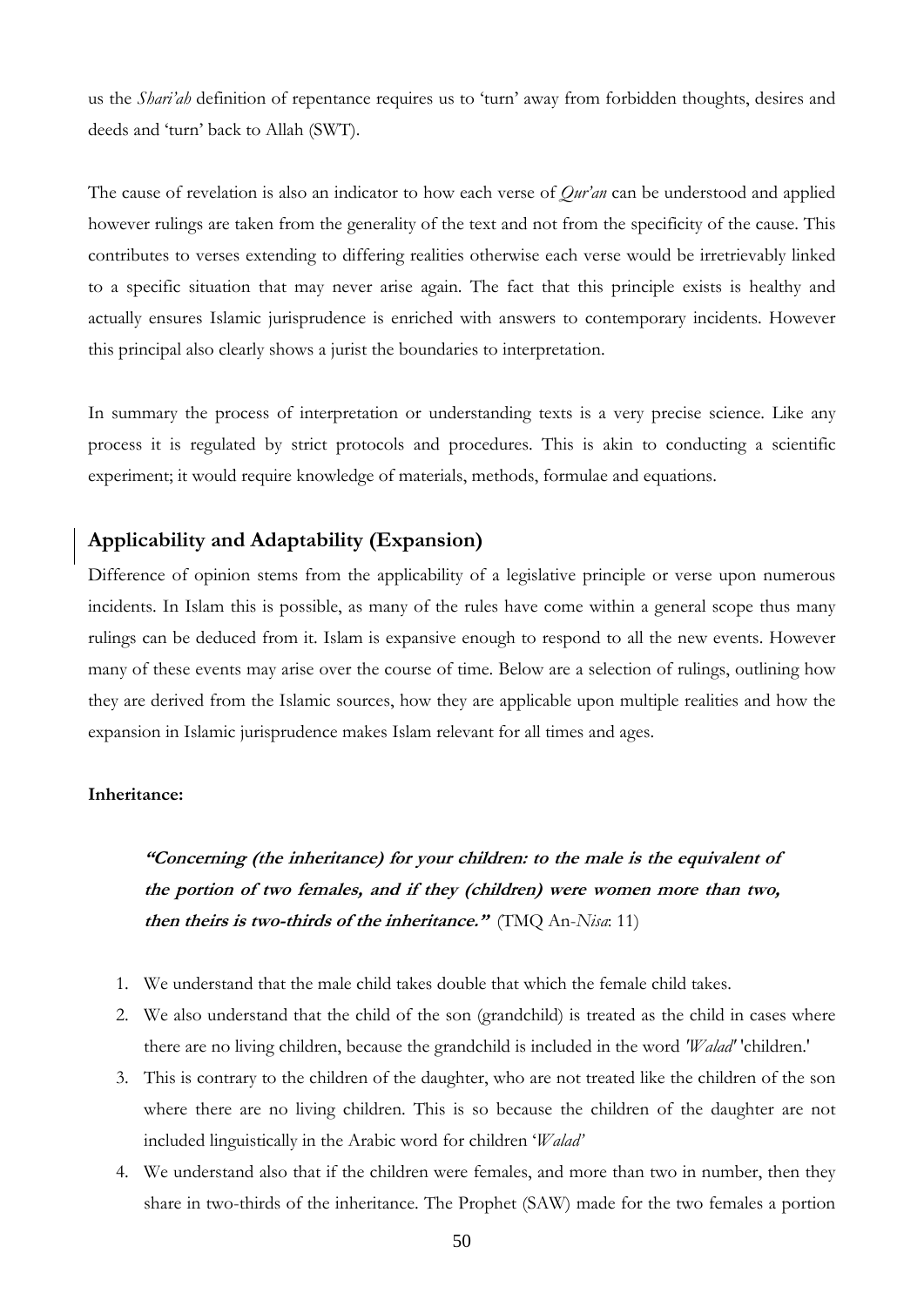equivalent to those who are more than two. So the rule in regard to the two females is the same rule for more than two females.

#### **Intellectual Property:**

**"And give them from the property of Allah, which He gave to you."**  (TMQ An-Nur: 33)

**"And spend from what He put you in charge of."** (TMQ Al-Hadid: 7)

**"And He has provided you with properties and offspring."** (TMQ Nuh: 12)

**"O you who believe Spend of the good things which you have earned, and of that which we bring forth from the earth for you."** (TMQ Al-Baqarah: 267)

- 1. We understand from these verses that ownership in Islam is the permission of the Legislator for one to benefit from an asset. Private ownership is determined by the *Shari'ah* rule; this ascribes an asset or a service to an individual, thus enabling one to benefit from the asset and service itself. Thus, the right to own a thing does not arise from the thing itself or from the fact that it is beneficial as in the Capitalist model.
- 2. We also understand that ownership in Islam includes the right of disposal. The individual has authority over the thing that he owns. Islam enabled him to freely dispose of it and benefit from what he owns according to the *Shari'ah* rules. It also obliged the *Khilafah* to protect private ownership and laid down punishments to deter those who infringe upon the ownership of others.
- 3. We also understand that thoughts are not subject to ownership. However all ideas originate from the mind, hence the mind is the initial 'home' for any particular thought from the perspective of reality. Thus one can ignore it or dispense of it seeking a material value. However, once dispensed it cannot be copyrighted or patented as ownership has been transferred and the new owner has full rights of disposal.
- 4. On the other hand trademarks are sensed, tangible and have a material value because it is a component of trade. Therefore, it is allowed for an individual to own it and the *Khilafah* is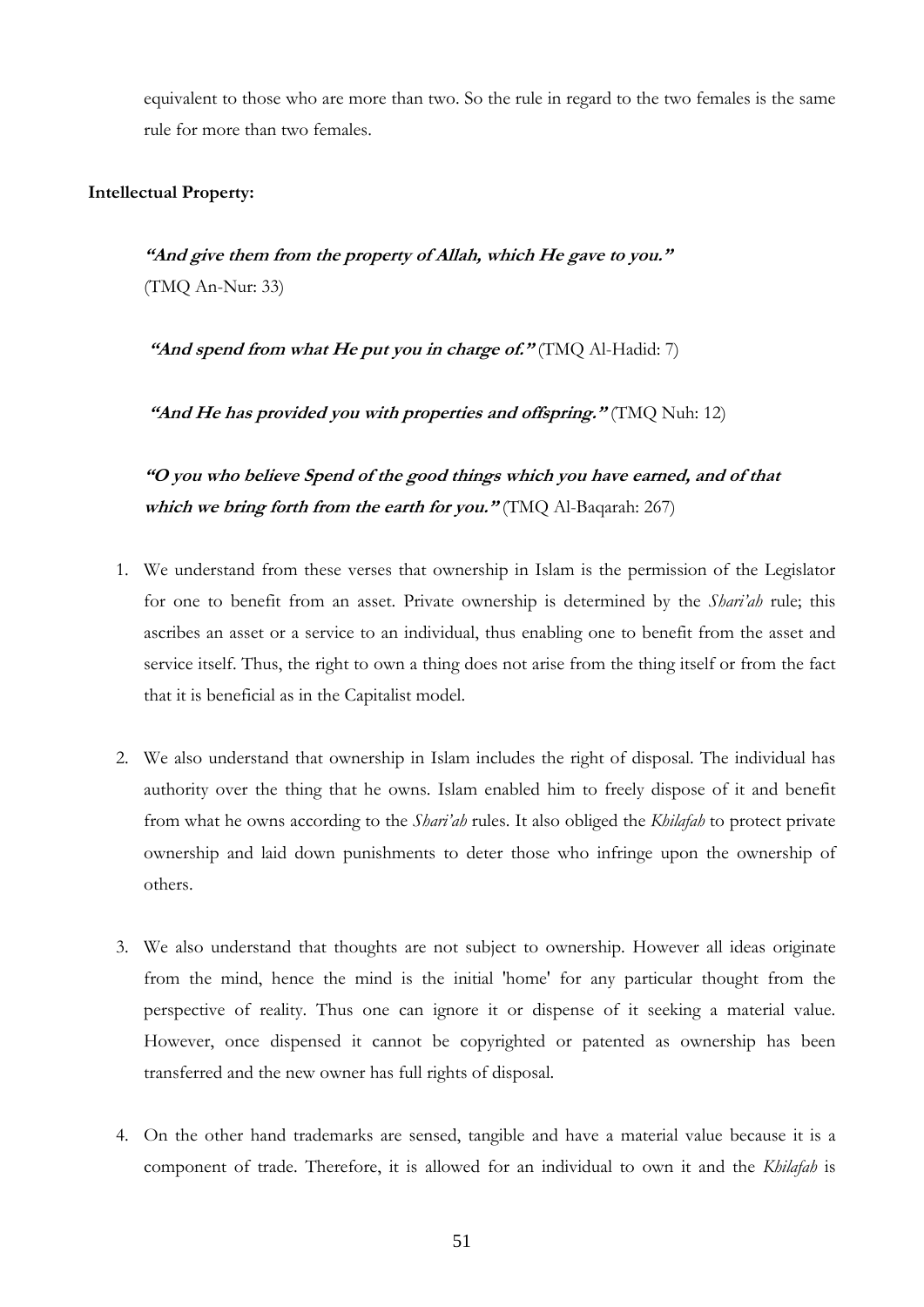obliged to protect this right of the individual who will be able to freely dispose of it, and others will be prevented from infringing upon this right.

5. We also deduce the definition of ownership which is the 'permission of the legislator to benefit from an asset or service.'

#### **Nanotechnology:**

Nanotechnology, is the development and production of artefacts in which a dimension of less than 100 nanometres (nm) is critical to functioning (1 nm = 10-9 m/40 billionths of an inch) (atom 0.1 nm, DNA (width) 2nm, Protein 5 - 50nm, virus 75-100nm, bacteria 1,000 - 10,000nm, white blood cells 10,000nm) Nanotechnology holds out the promise of materials of precisely specified composition and properties, which could yield structures of unprecedented strength and computers of extraordinary compactness and power. Nanotechnology may lead to revolutionary methods of atom-by-atom manufacturing and to surgery on the cellular scale.

The Islamic ruling on all objects is that in origin they are all permissible. The study, research and development of such objects is permitted and allowed for all Muslims to undertake. Its use and the manner in which it can be deployed is restricted, therefore the uses of Nanotechnology would require an evidence for it to be used in a specific manner. It would not be permissible to use Nanotechnology to create objects and material where the domestic population could be spied upon as this is something Islam condemned. However Islam has made it obligatory for the *Khilafah* to have industry in order for machines and heavy industrial goods to be produced. This is for defence purposes. For this endeavour the *Khilafah* can produce all the latest weaponry (conventional, biological, nuclear or chemical) for deterrent purposes. It is not allowed to wipe out the enemy by using Nanotechnology as well as by any other technology.

In summary, Nanotechnology is perfectly permissible in many areas including, but not specific to, the areas of medicine and biology as well as optics and aeronautics.

#### **Stem Cells:**

#### **"Do not kill yourselves."** (An-*Nisa*: 29).

The Messenger of Allah (saw) said: **"Get married to the tender and fertile (women) for indeed I will vie in your great numbers."** [Reported by Abu Dawud].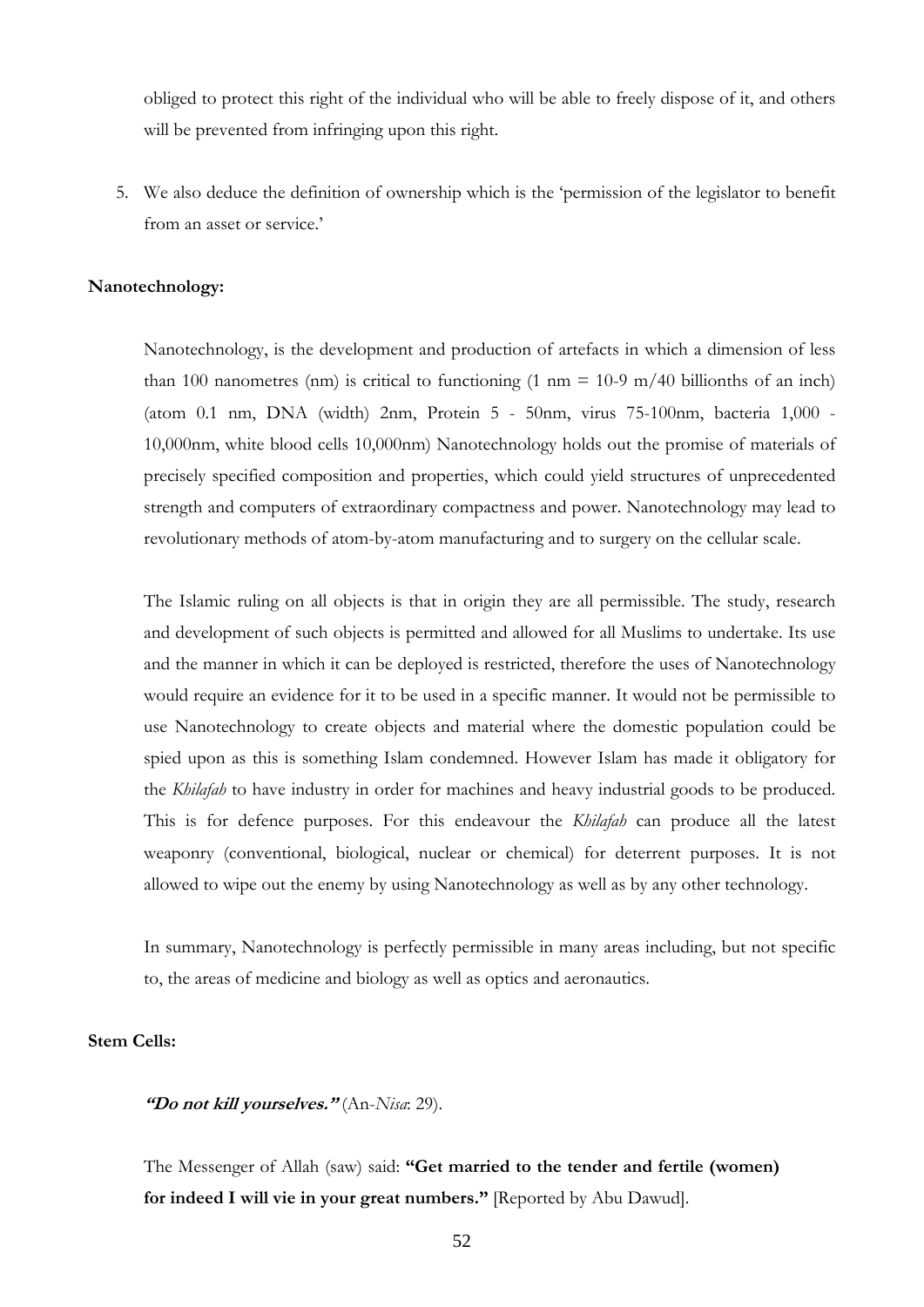Qatada narrated from al-Hasan who narrated from Samurah that he (saw) said **'The Prophet (saw) forbade us from celibacy'** (reported by Ahmad)

- 1. From the above evidences we can deduce that stem cells derived from early embryos, which are no longer needed for infertility treatment ('spare embryos') from the *Shari'ah* point of view is allowed.
- 2. IVF, as a means to aid fertilisation between a husband and wife, is allowed according to the numerous evidences (including the above) that recommend Muslims to marry and reproduce. The nature of the IVF process is that embryos will be formed that will not be needed for placement in the woman's womb. These can be utilised for the purpose of producing stem cells.
- 3. We also understand that the use of adult tissues to produce stem cells is allowed if a living person gave their consent. This is because the person has a legal authority over their organs in Islam. From the *Shari'ah* point of view each individual has the final say over their organs during their lives and has the right to make decisions regarding them. Hence, one can donate his organ to somebody else who needs it. However, for a donor to donate an organ the organ should not be vital for his own life. This is derived from the *ayah* in *sur'ah an-Nisa.*
- 4. Not only does Islam allow stem cell research, but it could potentially throw the field wide open. The present model of using supernumerary embryos has met with limited success in producing embryonic stem cell lines. Present research, though not conclusive, is suggesting that higher quality embryos such as blastocysts lead to a higher efficiency of embryonic stem cell production (Cowan et al, 2004). Blastocysts are the collection of cells that are in the next developmental stage from the embryo. From an Islamic jurisprudential perspective it is acceptable to use foeti up to the age of 42 days for stem cell extraction and hence the potential exists for the highly refined production of stem cells. Islam has laid down clear boundaries to demarcate what is allowed and what is not via the *Shari'ah*. Stem cells can be used from live adults, umbilical cords, IVF embryos and aborted foeti under 42 days gestation. They cannot be extracted through human cloning, dead human tissue and foeti above 42 days.

#### **Cloning:**

**"And that He (Allah) created the pairs, male and female. From Nutfah (drops of semen – male and female discharges) when it is emitted."** (TMQ An-*Najm*:45-46)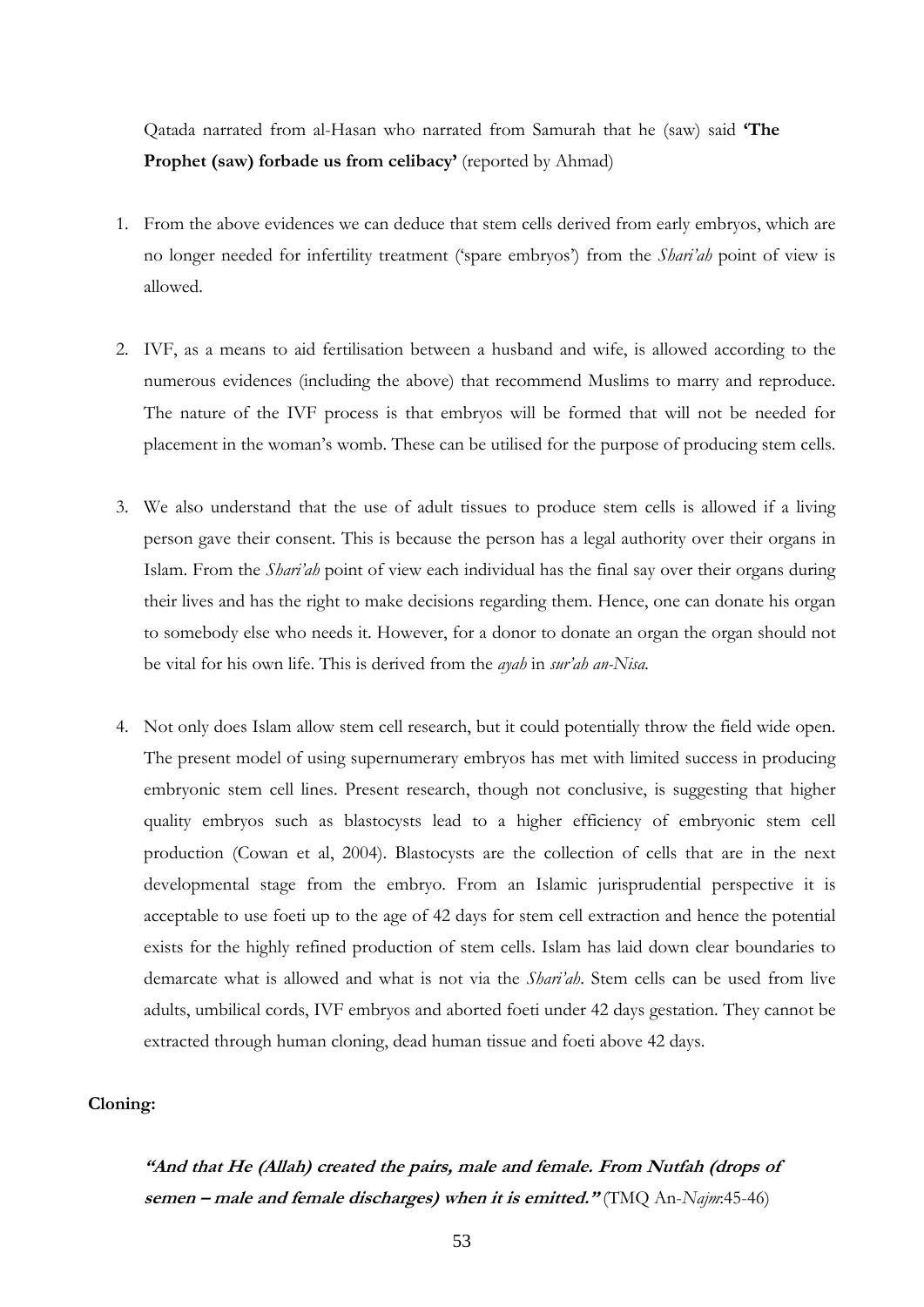**"Was he not a Nutfah (drops of semen) poured forth? Then he became a clot; then (Allah) shaped and fashioned (him) in due proportion. And made him in two sexes, male and female."** (TMQ Al-*Qiyamah*:37-39)

The Messenger of Allah (saw) said: **"For every disease Allah created its cure"**  (Bukhari)

- 1. From these evidences we understand that the production of children via cloning is different from the natural way that Allah (SWT) has made humans to reproduce their offspring.
- 2. We also understand that the children who are born out of cloning females, without a male, have no fathers. In addition, they will not have mothers if the egg that was merged with the nucleus of the cell was placed in the womb of a female different from that female whose egg was used in the cloning process. This is the case because the female whose womb was used to implant the egg is no more than a place to house the egg. This will lead to the loss of that human, where he has no father and no mother.
- 3. We also understand that their will be a loss of kinship. Islam has obligated preserving affinity and maintaining it. The cloning which aims at producing people who are outstanding in terms of their intelligence, strength, health, and beauty would mean choosing the people with characteristics among the males and the females regardless of if they were married couples or not. As a result, the cells would be taken from the males who had the required characteristics, and the eggs would be taken from selected women and implanted in selected women. This would lead to the kinship being lost and mixed.
- 4. The production of children through cloning prevents applying many of the *Shari'ah* rules, such as the rules of marriage, kinship, alimony, fatherhood, inheritance, custody, *maharim* (people forbidden for marriage due to blood relationship e.g. mother, sister etc.) in addition to many other S*hari'ah* rules. The affinity would get mixed and would be lost. This goes against the natural way that Islam views reproduction.
- 5. We also understand that cloning plants and animals can improve quality and increase productivity and aid in finding cures for many common human diseases. The improvement in the quality of plants and animals and the increase of productivity is not prohibited from a *Shari'ah* perspective, and it is among the things that are allowed. Also, the use of plants and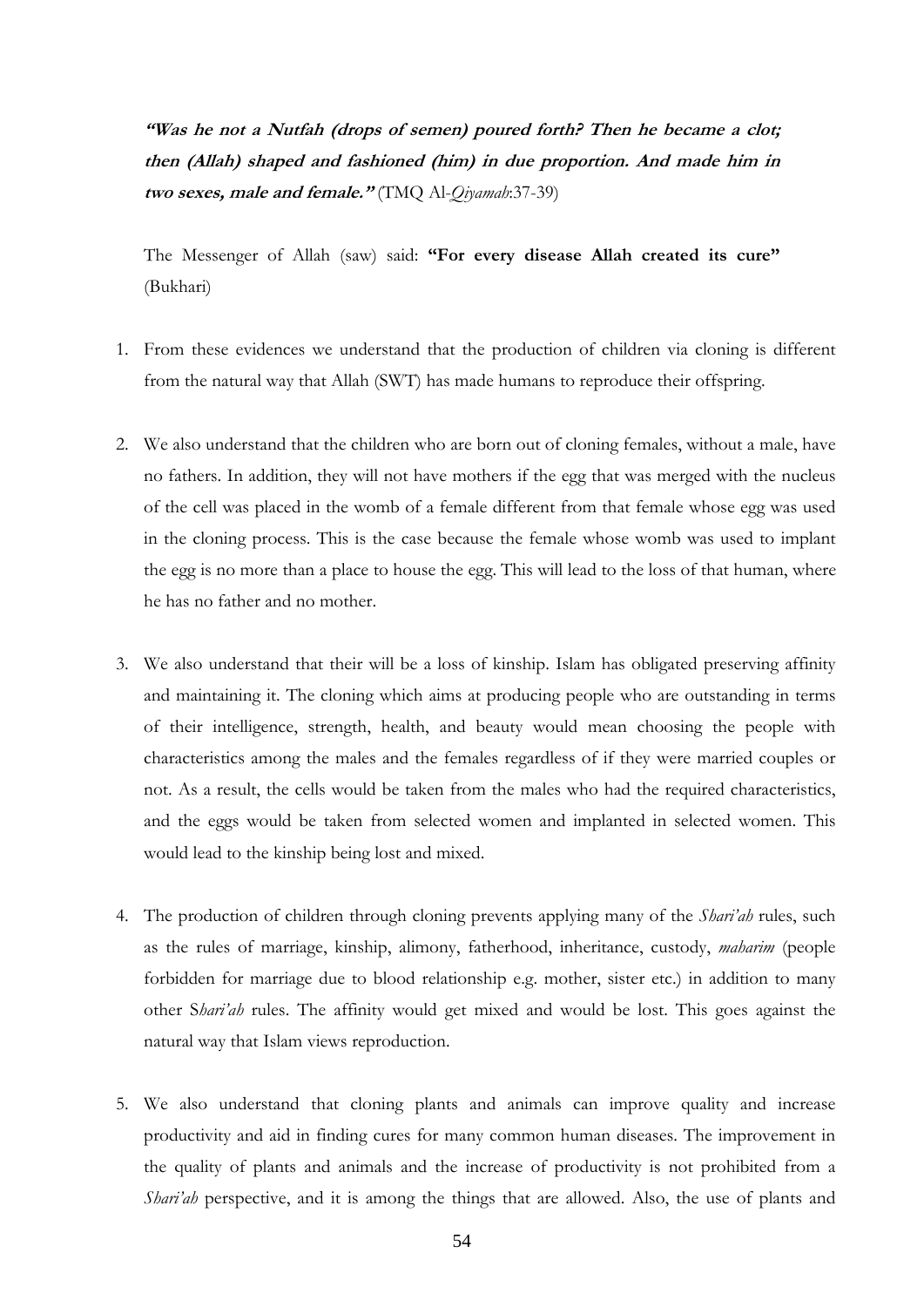animal cloning to cure human diseases, especially acute ones, is allowed in Islam. It is even recommended because seeking a cure for illness is recommended and manufacturing medicine for curing is recommended. Therefore, it is allowed to use the cloning process to improve the quality of plants and to increase their productivity. It is also allowed to use the cloning process to improve the quality of cows, sheep, camels, horses, and other animals, in order to increase productivity of these animals and to increase their numbers, and to utilise this to cure many of the human diseases especially the acute ones. Thus cloning plants and animals is permitted from Islam.

6. Foetal cloning is where the zygote is formed in the womb of a wife as a result of the husband's sperm and the wife's egg. That zygote is divided into many cells, which can divide and grow. These cells are divided so that each cell becomes a foetus by itself, as a duplicate of the original zygote. If one or more of these zygotes were implanted in the wife's womb (who was the source of the original cell) then this form of cloning is permitted because it is the multiplying of the zygote, which existed in the wife's womb through a medical procedure to bring about identical twins. However apart from this we understand human cloning is not permitted in Islam.

#### **Public properties:**

The Messenger of Allah (saw) said: **"Muslims are partners (associates) in three things: in water, pastures and fire"** 

Narrated by Ibn 'Abbas and reported by Abu Dawud.

The Messenger of Allah (saw) said: **"Three things are not prevented from (the people); the water, the pastures and the fire"** Ibn Majah narrated from Abu Hurairah

**"Abyadh ibn Hammal came to the Prophet (SAW) and asked him to grant him a salt laden land and he granted it to him. And when he left, one person in attendance with the Prophet (SAW) said, "Do you know what you granted him? You granted him the uncountable water (Al-'udd)". He (SAW) then took it away from him."** Narrated from At-Tirmidhi

1. We deduce a number of rulings from these three *Hadiths* and generate a collective principal. This is achieved by combining a number of rulings or deriving a rule from a general verse.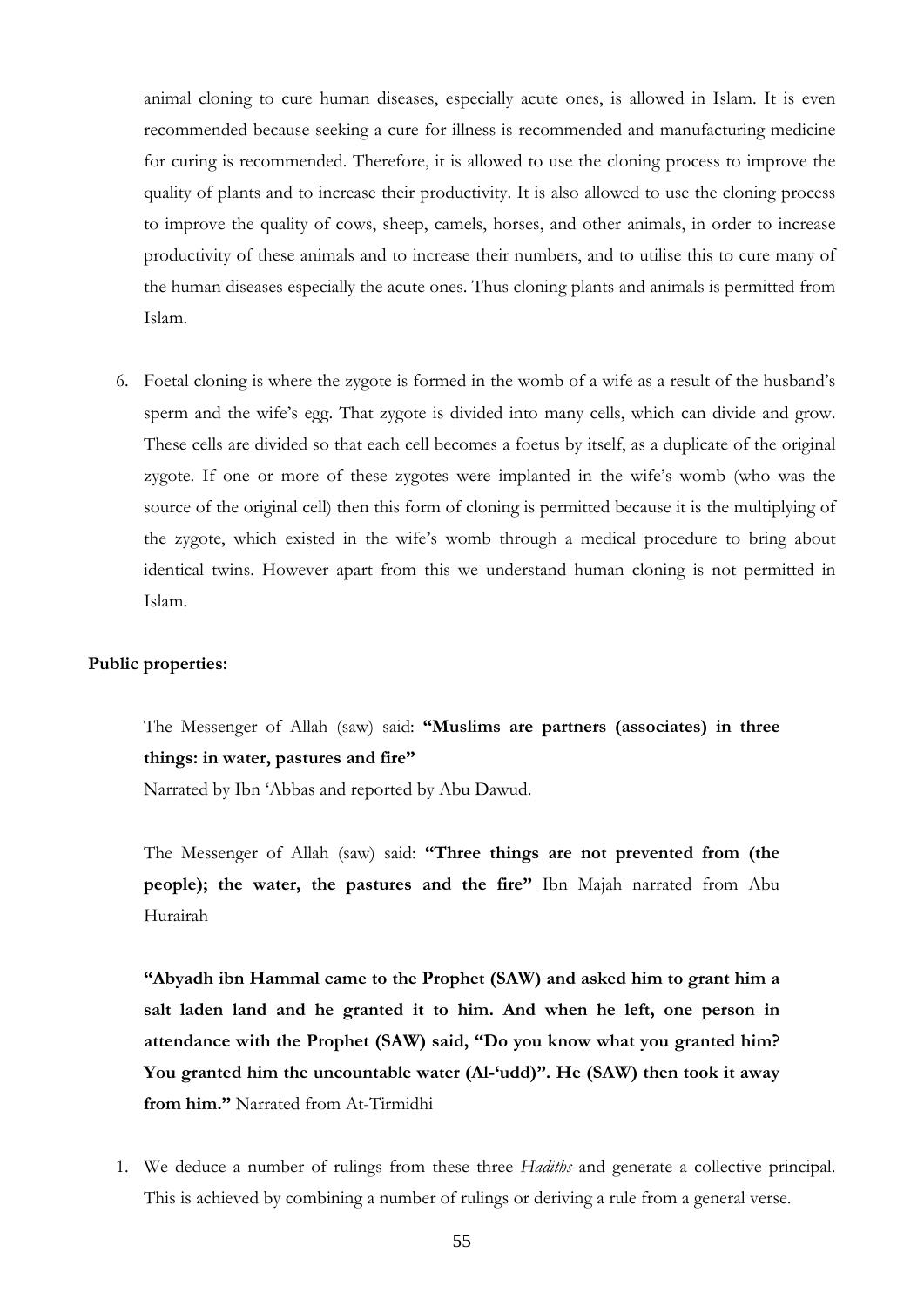- 2. We understand that public property is the permission of the Lawgiver to the community to share the use of an asset. Assets which are public property are those which the Lawgiver stated as belonging to the community as a whole, and those which individuals are prevented from possessing as indicated by the first two *hadith*.
- 3. These evidences show that people are partners and associates in water, pastures and fire, and that the individual is prohibited from possessing them. In origin no reason is given to why utilities are public properties and implies that these three things are the only ones which represent public property with no consideration given to their depiction for the community's need for them.
- 4. However, there were occasions when the Prophet (saw) allowed such public property to be owned by individuals. It is known that the Prophet (SAW) allowed water in *At-Taif* and *Khaybar* to be owned by individuals, and it was used for irrigating their plants and farms. Had the sharing of water been just because it is water and not because of the consideration of the community's need for it, then he would not have allowed individuals to possess it. So from his permission to individuals to possess the water, it can be deduced that the *Illah* (reason) of partnership in the water, pastures and fire, is their being of the community utilities that are indispensable to the community. Hence anything that qualifies as being indispensable to the community is a community utility, which is considered a public property, whether or not it was water, pasture or fire i.e. whether it was specifically mentioned in the *Hadith* or not
- 5. We also understand that the minerals found in the Earth of uncountable quantity which cannot be normally depleted are also considered a public property and should not be possessed individually due to the *hadith* from Tirmidhi.
- 6. We understand that when he (saw) realised that the salt mine was of a large quantity he reversed his grant and took it back thereby prohibiting its ownership by individuals. Thus it was not the salt, but rather the salt mine who's ownership was prohibited individually as when Muhammad (saw) came to know it was non-depletable he prohibited its private ownership, despite the fact that he knew it was salt and that he had initially granted it.
- 7. This rule, that the uncountable and un-depleted minerals are considered a public property, includes all minerals, whether they on the surface of the earth such as salt, coal, sapphire, ruby, and the like. As well as gold, silver, iron, copper, lead and the like. This includes whether they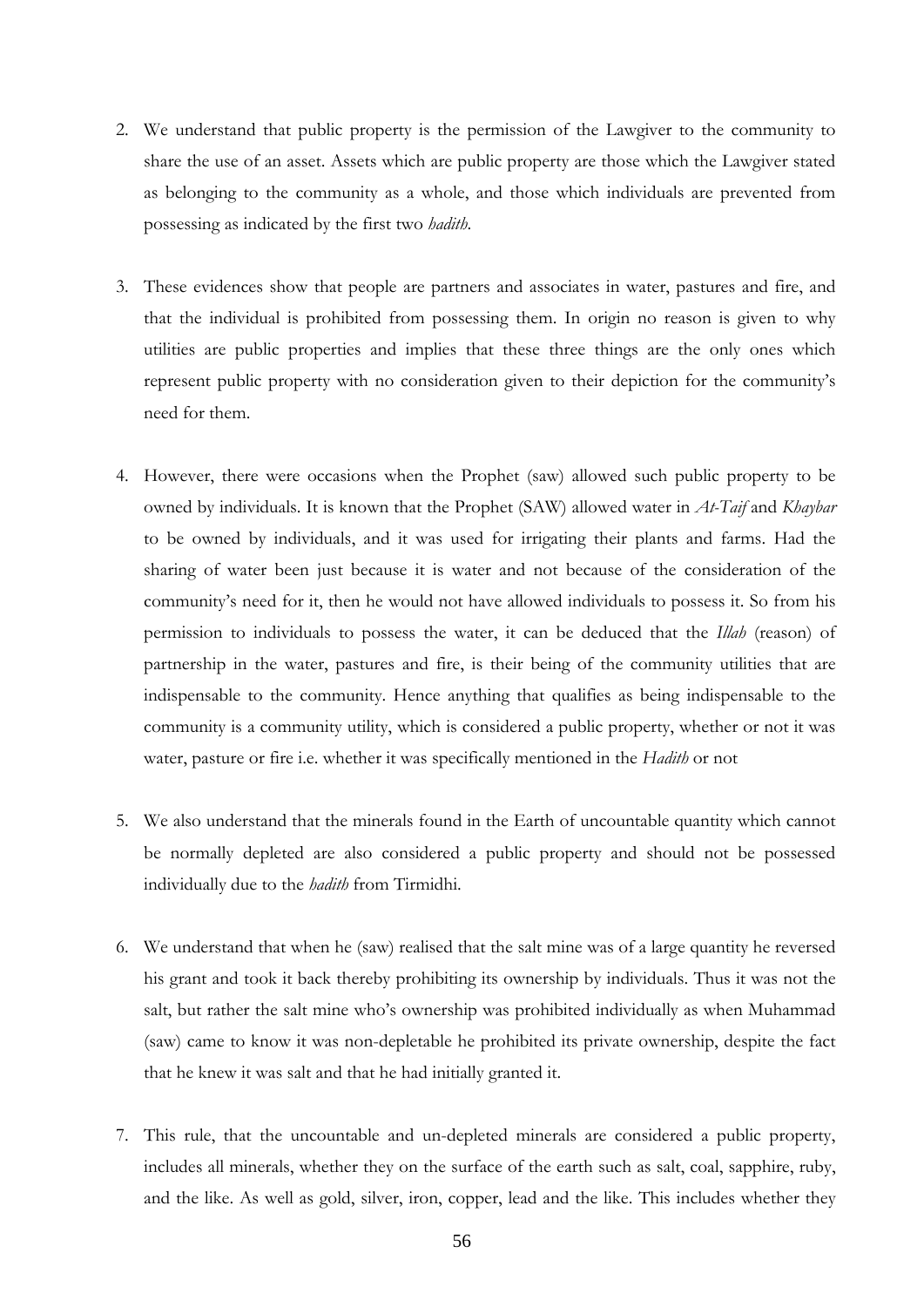are solid like crystal, or fluid like oil. All of them are minerals, which are included within the meaning of the *Hadith*.

- 8. We also understand that there are some items whose nature prevents them from coming under the domain of individual ownership. They are different to the public properties in the sense that in origin they cannot be individually owned. So Water, for example, could be possessed by individuals, but this is prohibited if the community cannot manage to live without it, unlike the case with roads which certainly cannot be owned by any individual. Therefore, although the evidence for this category is that the reason (*Illah*) is applicable to it and that it is from the community utilities, however its nature indicates that it belongs to the public property. This category includes roads, rivers, seas, lakes, public canals, gulfs, straits, dams and the like.
- 9. Thus the principal **"The people are partners in the water, pastures and fire"** was derived from a set of evidences and can be used to define the various properties within the *Khilafah* and can be used and applied instead of finding the individual evidences whenever an issue of ownership over items arises

#### **Commerce:**

**"Then if they give suckle to your children, give them their due payment …"** [TMQ 65:6]

The Messenger of Allah (saw) said: **"Give the worker his wage before his sweat dries."** 

Al-Bara'a bin 'Aazib and Zayd bin Arqam were (two) partners, so they bought silver with cash and on credit. This news reached the Messenger of Allah (SAW) and he said to them **"that (part) which was in cash, allow it, and that (part) which was in credit, return it back."** 

Muhammed (SAW) narrated that: Allah said **"I am the third of the two partners as long as neither of them betrayed his companion. If one of them betrayed the other then I would come out from them."** 

The Prophet (SAW) also said: **"the profit is according to the conditions placed by the contractors, and the loss is according to the amount of the property or fund."**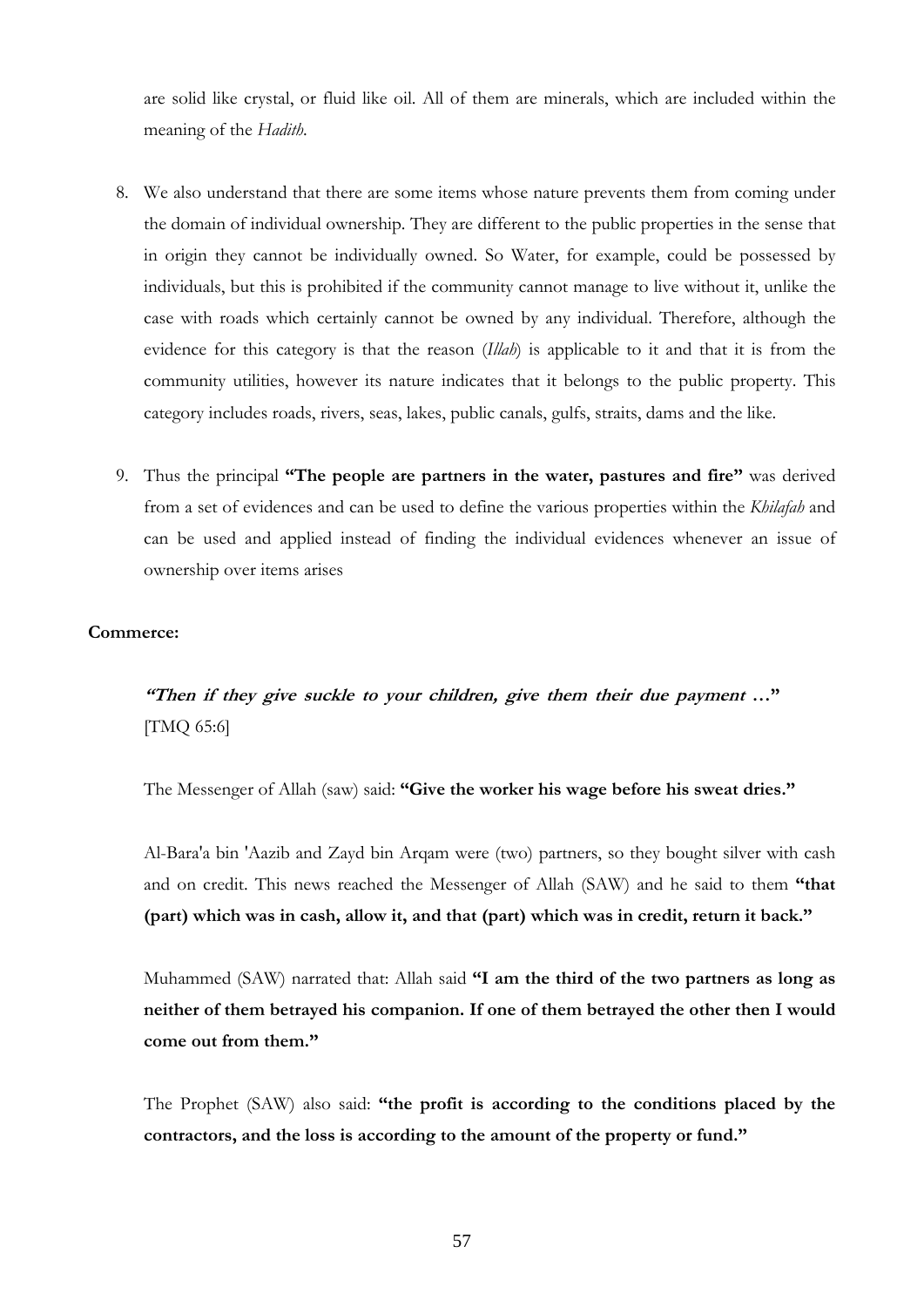- 1. From these *hadiths* and *ayah* we can deduce the conditions for contracts in Islam which is the offer and acceptance of a permissible thing or service. We also understand that Islam made a contract between two people and not by the actions of one person
- 2. We can also deduce the permissibility of employment, which is likened to hiring. Hence the skill of the engineer, doctor and technician is hired. We also deduce one of the conditions for employment is the agreement over the wage.
- 3. We can also deduce the permissibility of leasing and representation as these are just extensions of hiring.
- 4. We can also deduce the definition of a company and its conditions. The *Sharika* (Company) is an agreement between two or more people to do some type of work in order to make profit.
- 5. We understand from these evidences that one of the conditions for a valid company in Islam is that the debts of the company are distributed in proportion to the capital between the partners i.e. there is no limited liability.
- 6. We can also deduce the different types of company structures from the above evidences:

**The Company of Equals <b>(Al-'Inan)** this is where both partners put their money into a business and work with it. Both partners would have the right to buy and sell and take the company forward, hence all partners are all equal in their deposal.

**The Company of Bodies (Al-Abdan)** this is where two or more people come together with their skills such as a consultant, doctor or craftsmen. Although they use their money, the skill they have is what constitutes the basis of the company.

**The Company of Body and Capital** *(Mudharaba)* this is where one funds the capital of the business and the other partner works with it. The partner who provides the capital element is a silent partner and takes no part in the running of the business. The other partner buys and sells on behalf of the company.

**The Company of Reputation (Wujooh)** this is a company similar to *madharabah* but the capital is provided by a silent partner who has respect and standing and based upon this the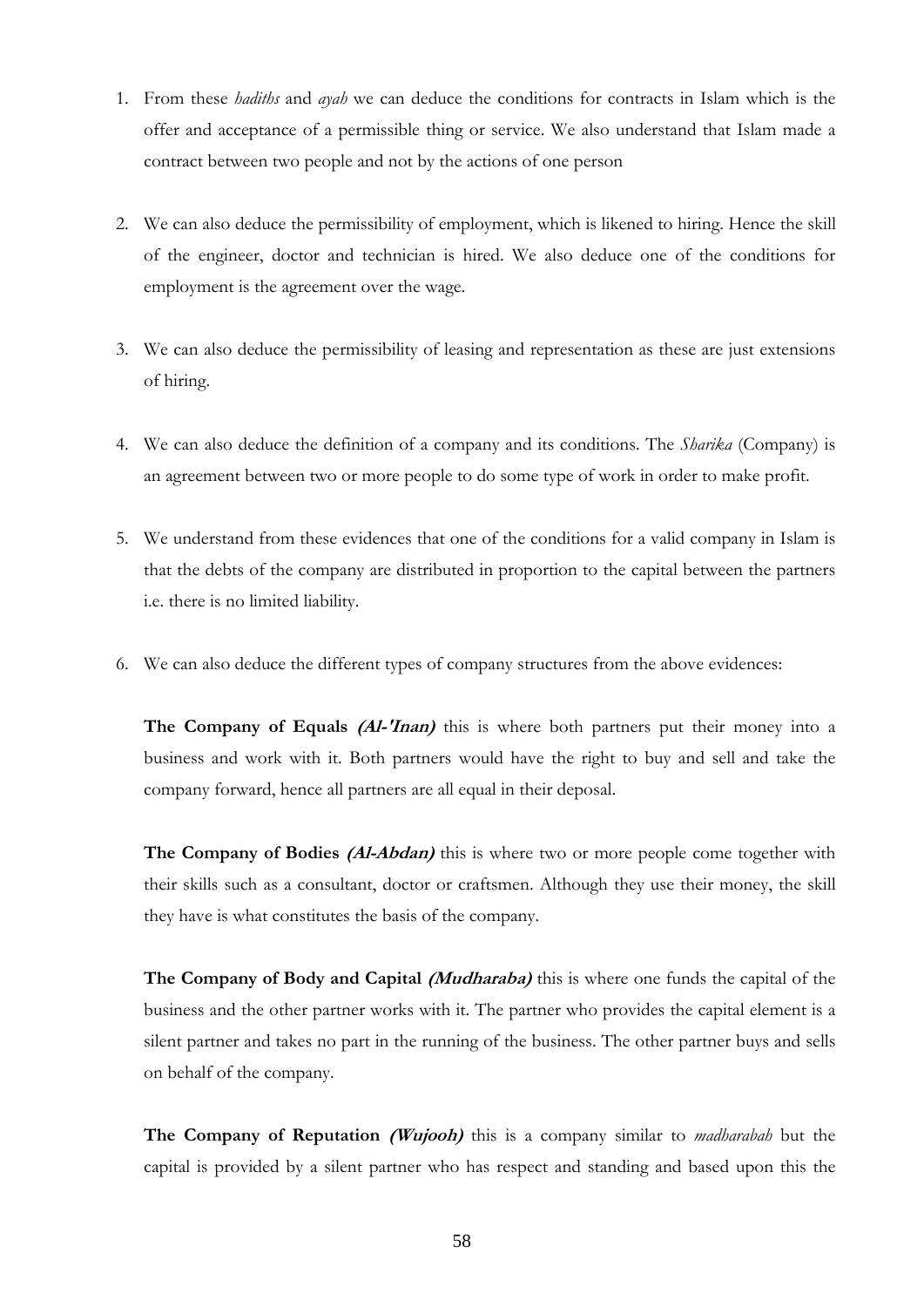company trades. The partner could be a rich merchant, which would mean debts will always be paid by this company as they are backed by a wealthy individual.

**Company of Negotiation** *(Mufawadha)* this is any combination of the above.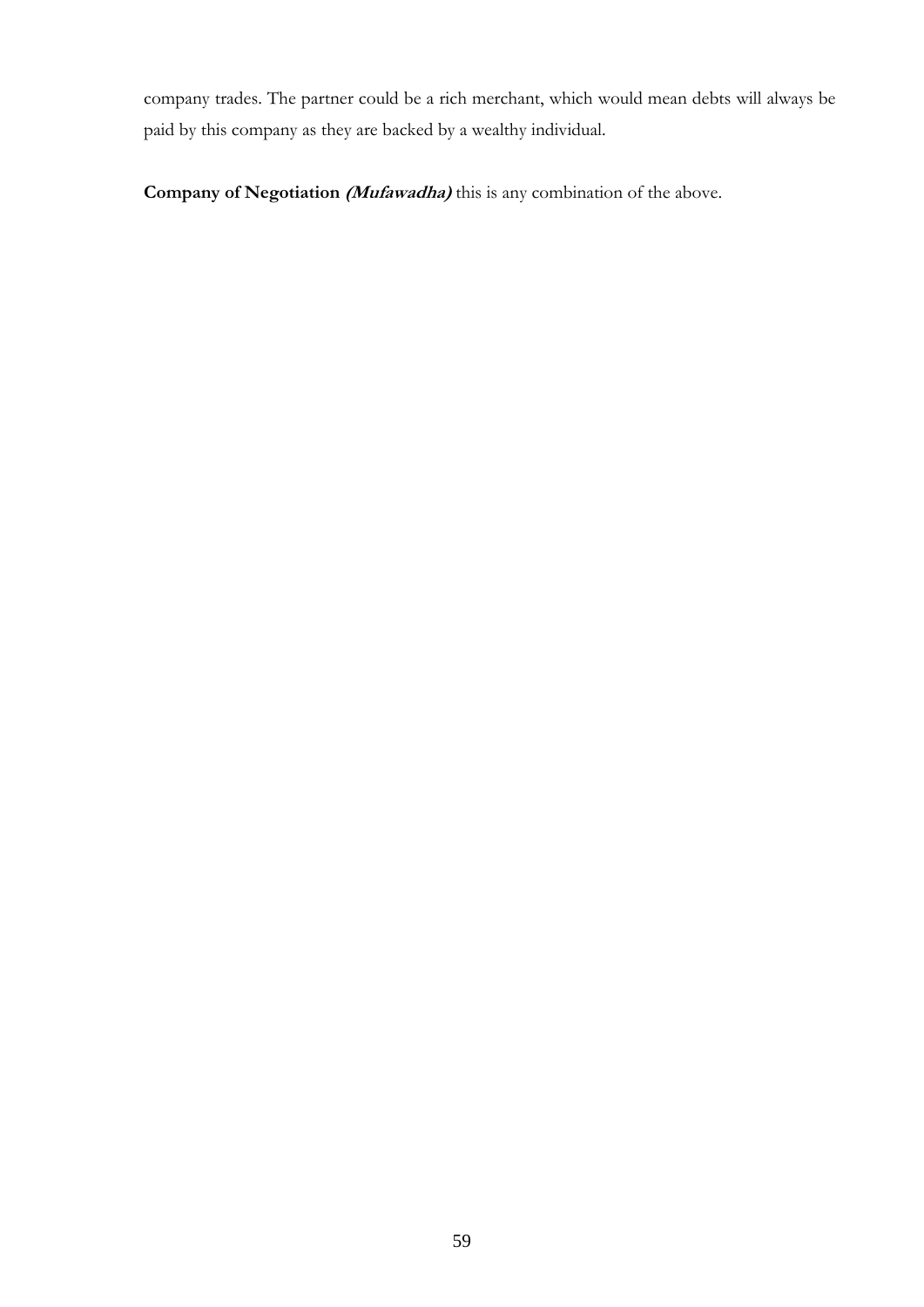# **CONCLUSION**

The call for an Islamic reformation is being fought using an array of styles and means and various political actions are being undertaken ensuring the ummah itself changes Islam, with this in mind the following points need to be understood when defending Islam:

- 1. Various surveys, think-tank reports and policy makers have all accepted that Muslims globally have rejected Western values. This represents a glaring failure on the part of the West as it has faced no challenges to its global supremacy. This means the battle for hearts and minds and physical occupation represents a last ditch effort to salvage the emergence of an alternative system of governance. Thus defending Islam should be undertaken from the perspective of a position of strength rather than a position of weakness.
- 2. The call for reformation and subverting foreign thoughts has historically been the approach Capitalism undertook to defend itself from challenges to its supremacy. The Cold War is the best example of this; the defence of the ideology included the McCarthyism purges as well as anti-communist propaganda. Europe today defends itself by concocting lies (subverting) all those who oppose 'European values' or 'National values' as dangerous, extremist, radical, fundamentalist, a potential terrorist and a national security threat. As a result it is seen as perfectly legitimate for the state police to monitor Muslims by bugging their phones, monitoring their histories, tracking their movements abroad and arresting them with mere suspicion even though they have not actually committed a crime, but just hold certain views which are different to those held in wider society. The point here being these actions are being undertaken to defend Capitalism from a potential rival.
- 3. This is not the first attempt undertaken to reform Islam, in 1857 the British East India Company faced uprisings in India which mobilised the masses and threatened to end British rule in India. *Jihad* had been officially declared on the British by the *Ulema* of *hind* and faced with the prospect of defeat attempts to pacify Muslim opposition lead the British Empire to turn to Mirza Gulam Ahmed who was leader of a small group of people who denied *jihad*. Gulam said: "*Behold! I have come to you people with a directive that henceforth jihad with the sword has come to an end but jihad for the purification of your souls still remains. This injunction is not from me but rather it is the will of God."*24 He forbade fighting the Empire due to his favor for British rule and support, in a letter to Queen Victoria he said '…*For the sake of the British government, I have published fifty*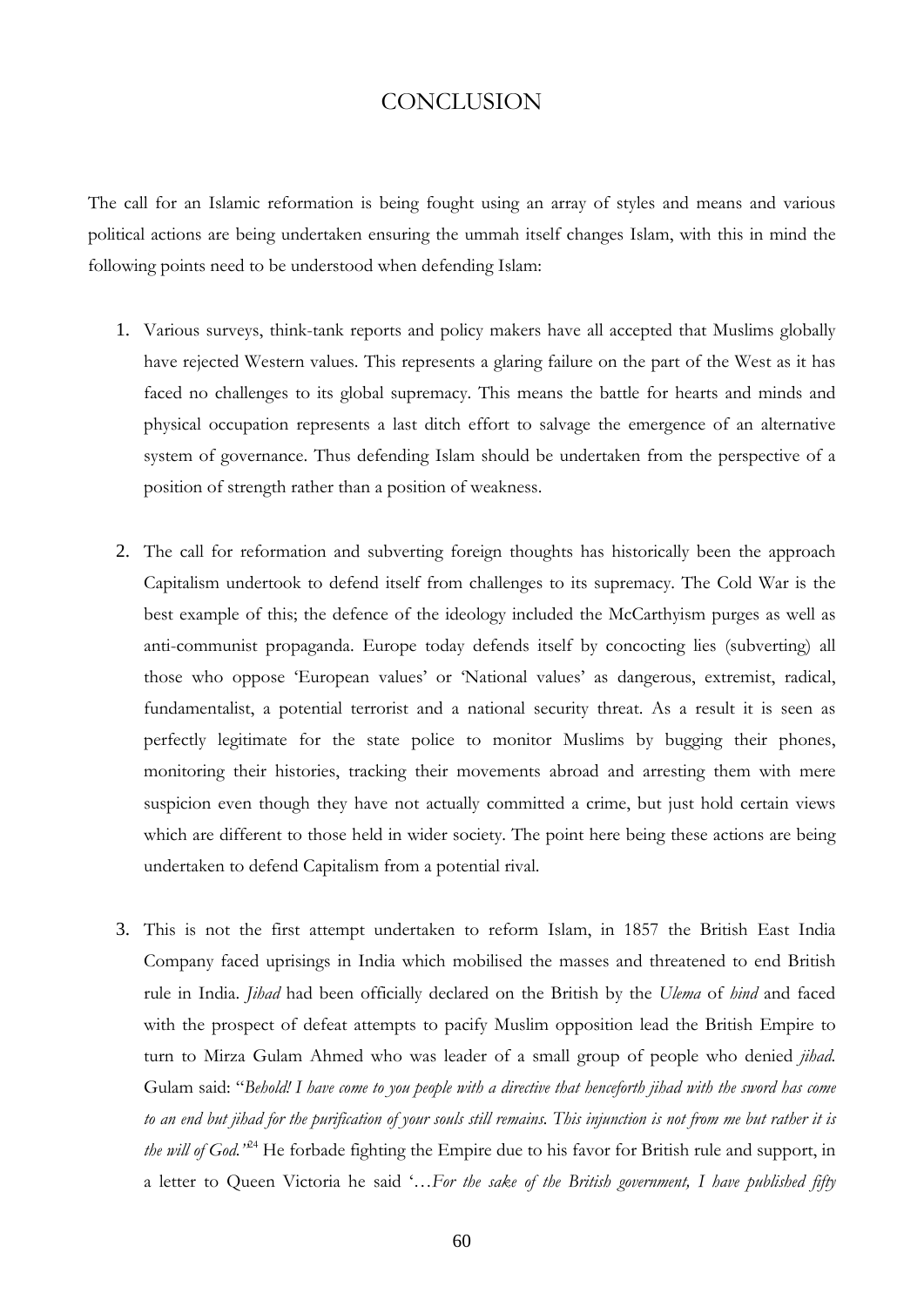*thousand books, magazines and posters and distributed them in this and other Islamic countries. It is as the result of my endeavours that thousands of people have given up thoughts of Jihad which had been propounded by ill-witted mullahs and embedded in the minds of the people. I can rightly feel proud of this that no other Muslim in British India can equal me in this respect...*<sup>25</sup> This attempt lead to the British inventing a new faith and creating a new 'prophet', such a vain attempt gained no currency with the Muslim masses, instead hardening opposition to British colonialism.

- 4. Any attack on the Islamic ideology, *Shari'ah* rules or identity needs to be understood in this context. Thus all attempts at explaining Islam require adherence to the Islamic rules whatever the pressure as the plan to reform Islam is a plan for Muslims themselves to reform Islam. Any twisting of the *Shari'ah* rules or defence of Islam incorrectly will result in aiding the West and treachery from the perspective of Islam. Any explanation of a *Shari'ah* rule should take the approach of explaining the rule, outlining the principal it is built upon and the source it is derived from. This approach shows clearly the ideological linkage between the solution/rule and the creed and ensures those who are smitten by reform will be unable to twist Islam.
- 5. Apostasy should be discussed by explaining that what is being discussed is an alternative ideology, an alternative conception of life and an alternative way of organising life's affairs to the current secular model. There exist some fundamental differences between the two models the secular and Islamic models are not the same. They do not overlap as they do not stem from the same fundamental ideas. They will therefore have entirely different impressions of how society should look.

Since secularism and Islam do not agree at the basis it is wholly inappropriate to judge this alternative using the secular model as a benchmark. Doing so would inevitably lead to the elimination of any methodology not in agreement with secularism before the discourse even commenced - No debate on secularism would ever take place! If Islam is an alternative way to organise life it will inevitably have solutions which are the complete opposite to the secular model.

Non - agreement with the secular basis is not proof in itself to render an idea invalid. Would we consider the Cuban healthcare system wrong because it is not built upon the free market model, even though it's the best healthcare system in the world which the Cuban state subsidizes?

Entering into Islam is essentially entering a contract. There can be no compulsion in it. People enter into Islam based on free will. As there is no force the intellectual conviction must be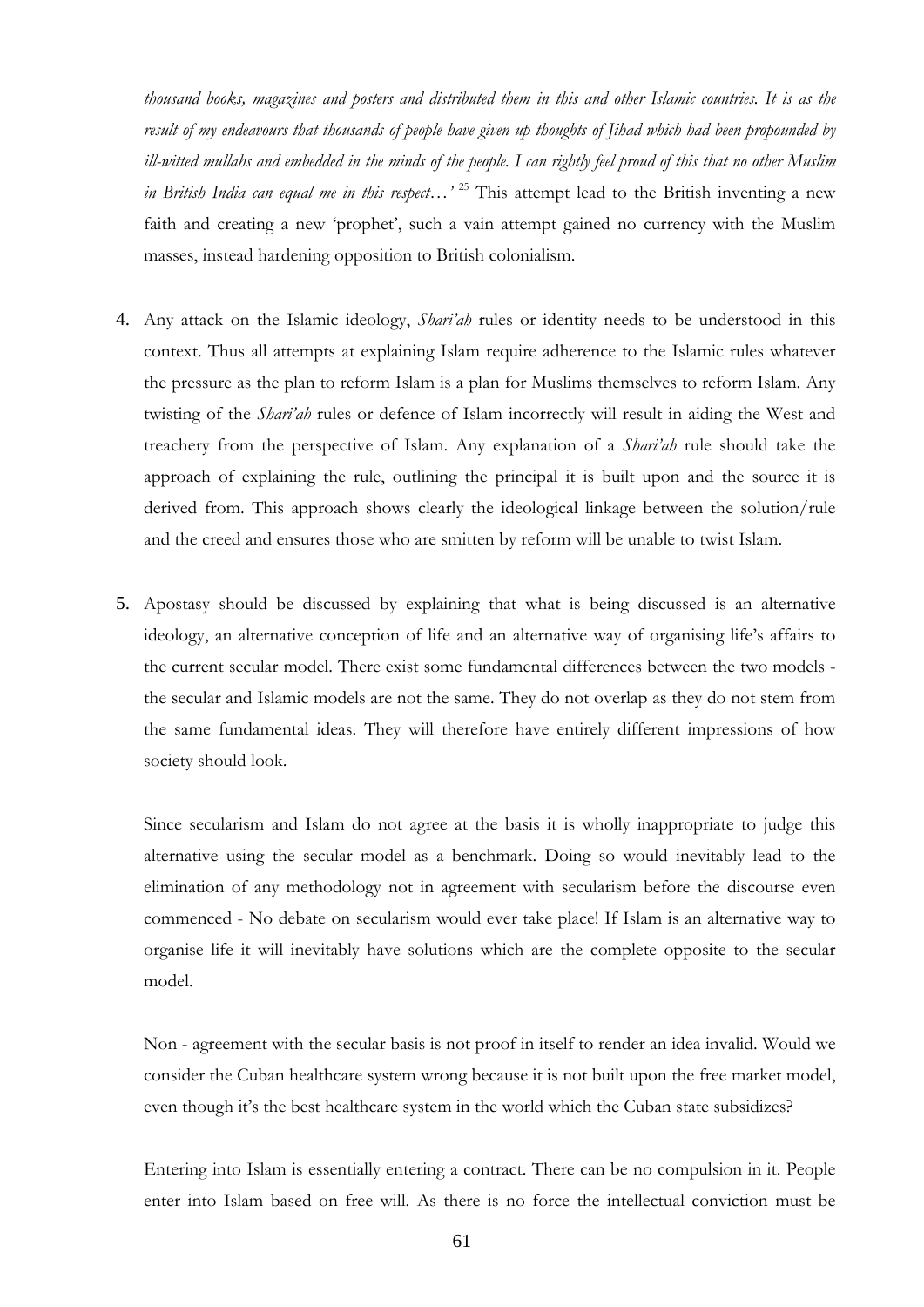overwhelming especially since someone entering into Islam willingly knows full well there can be no return to non-Islam due to the death penalty - This cements the need for intellectual conviction. It also prevents those who would seek to publicly become Muslim then publicly apostate in order to bring doubt in the ideology. No ideological state would allow its basis to be openly questioned in society as this would lead to the weakening and possible removal and replacement of the ideology by another.

Apostasy is a question of what kind of person would openly and publicly abandon Islam with full knowledge that they will be killed for it, rather than either keeping it to themselves or leave the *Khilafah*. Hence, the death penalty only applies on those who in the *Khilafah* openly leave Islam, and choose to remain in the state despite knowing the law; this is considered an open attack on the basis of the state which is Islam, essentially it is viewed as treason and a political attack on the *Khilafah* in order to undermine it. No ideology would tolerate this.

It is understood from surveying the Islamic evidences, the actions of Muhammad (SAW) and the actions of the generations after him (the sahabah) those who chose to leave the fold of Islam require vigorous debate and discussion, where rational proofs are presented in the best way for a maximum of three days.

Thus the issue of apostasy form part of the rules to do with the defence of the ideology. It can be seen that both capitalism and communism had mechanisms in place to protect their respective ideologies and they dealt very harshly with anyone among their citizens working to undermine them. It is in this context the Islamic rules of apostasy need to be understood. It also needs to be understood that Islam is not just a punishment system but has an economic system, social system as well as a ruling system. Our history shows when all of Islam was applied the Muslim world prospered and become the leading nation in the world

6. The claim that Islam oppresses women and does not provide equality for them is a discussion about the Islamic evidences which treat the relations between the sexes and not one of Islam and equality. From the Islamic evidences we understand Islam does not value an action, a duty or an individual on the basis of how much they can contribute to the economy or the state. It values an individual, male or female, based upon whether their actions conform to the command of the Creator and their level of *taqwa.*

We see that the man and the woman share similar qualities in their nature, the obligation prescribed to both is the same such as the prayer, fasting, and *Hajj*. However, where the nature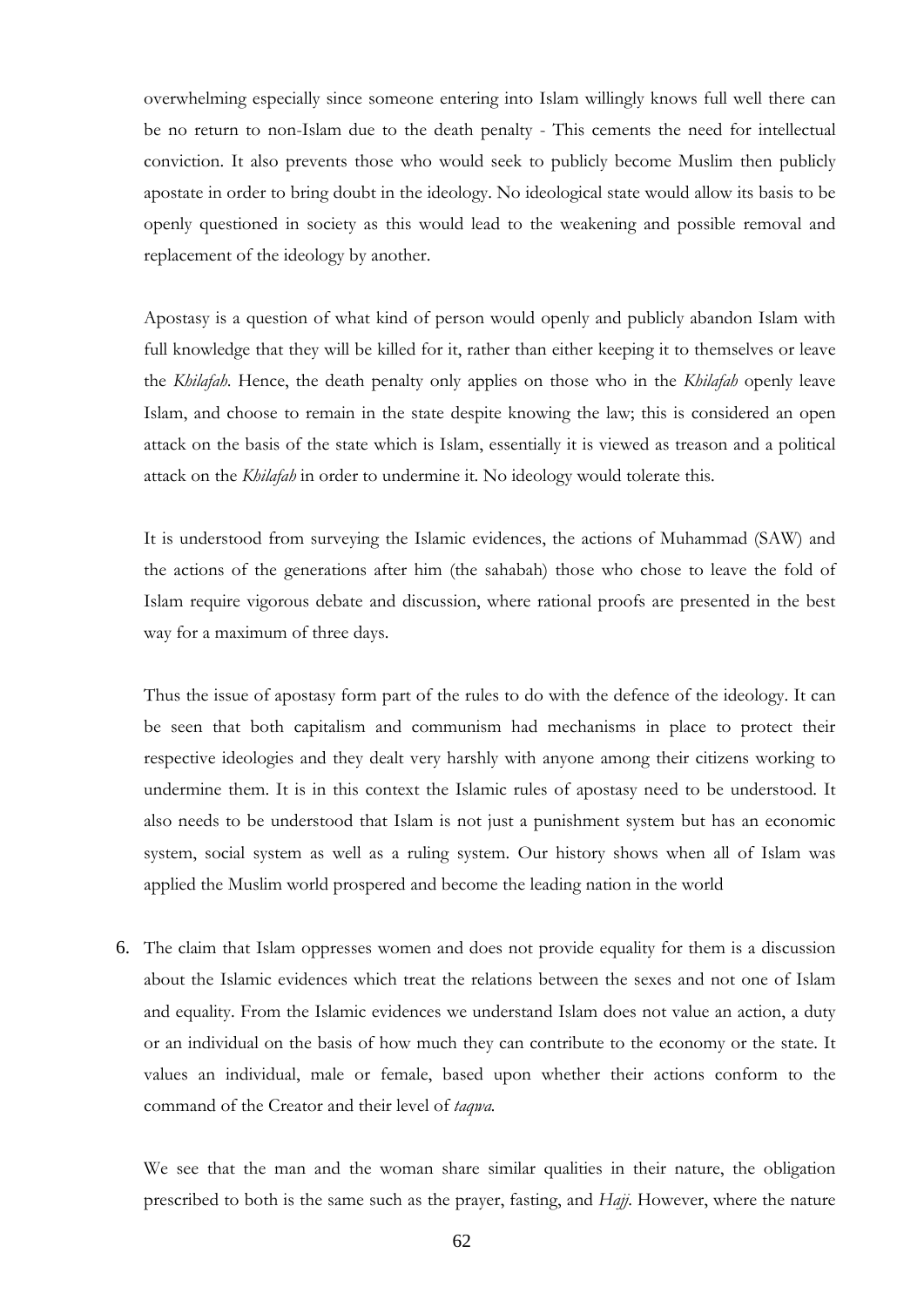differs then different duties have been prescribed. So, the husband or father has been obligated with the responsibility of protecting the family and providing for them financially. The woman has been obligated with the primary role of ensuring the welfare of the family by nurturing the children and conveying the culture to them. Besides these she can pursue a career, engage in sports activities and run a business within the remit the Shari'ah has demanded of modesty.

Islam came with the *Shari'ah* commandments which it obliged on the man and the woman. When it clarified the *Shari'ah* rules which treat the actions of each of them, it did not give the issue of equality any attention. Rather it viewed that there was a problem that required a solution. So, it treated the actions regardless of whether it was a problem pertaining to a man or a woman. Thus, the solution was for the action of a human, for the incident, and not for the man or woman. Therefore, the question of equality or the lack of equality between the man and woman is not the subject of discussion. This expression is not present in Islamic legislation. Rather what exists is the *Shari'ah* rule of an incident, which has resulted from a certain human whether it is from a man or a woman.

When the rights and obligations are for humans, one will find equivalence in these rights and obligations for both men and women. Thus, the rights and obligations will be for all, and assigned to all men and women as one, without difference or disparity. Hence, you will find that Islam did not differentiate between men and women when it invited people to Islam. Nor did it differentiate between men and women in the commandment of carrying the *da'wah*. It made the commandments relating to Islam such as worship, morals, *Hajj*, politics, employment and *Zakaat* the same in terms of their legal obligation.

When rights, obligations and commandments relate to the nature of a man or woman, in their physical, anatomical, biological and psychological make-up then their rights and obligations will be disparate due to their inherent differences. This is because the solutions are required for problems that arise from this inherent difference. The solution is therefore not for humans in general but to one gender in particular who possesses different characteristics from the other. When a problem is faced by one gender due to their specific nature or attribute, then the rule pertaining to that gender cannot be applied generally to everyone because only one gender faces the problem. Thus the general rules would not apply and specific rules that address the characteristic in question are required. An example of this is that Islam has ordered the attire of women be different from men, just as it has ordered that the attire of men should be different from the attire of women.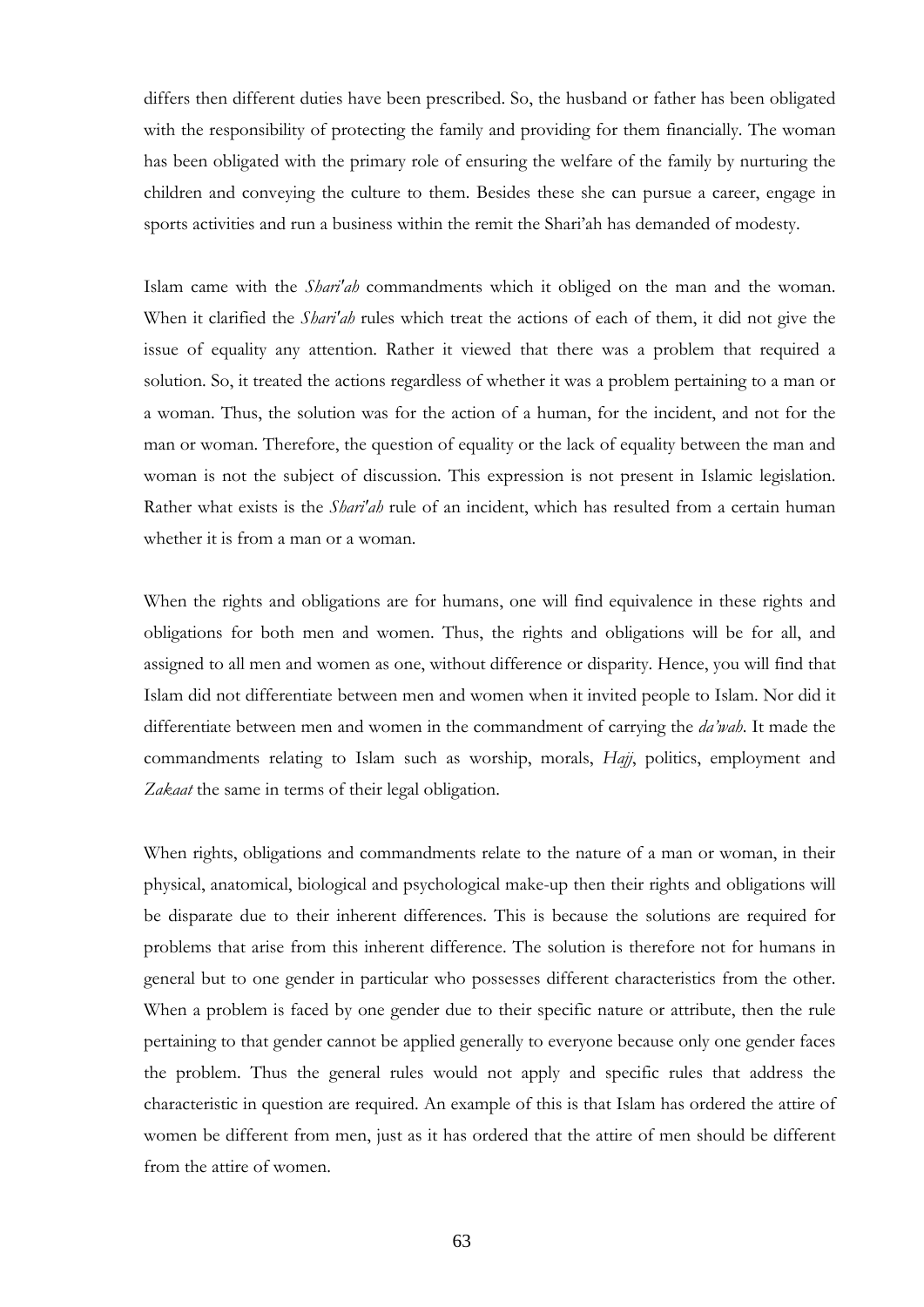Equality is not the basis of Islam and never has been in the history of Islamic jurisprudence. This is a term alien to Islam. Many thinkers when they study the rules that Islam lays down for women do so from the angle of equality. Hence they look at inheritance, polygamy, clothing and the Islamic view on the public life from the view of equality. Thus polygamy should only be allowed if women can have the equivalent multiple marriages. Similarly with inheritance the claim is made that it should be equal from a monetary angle. The problem with such a mentality is that everything would be wrong, invalid and outdated as it doesn't agree with equality. So in a society where the women outnumber men polygamy would be considered invalid as it's not done equally even though it clearly solves the problem. The women's dress would be seen as oppressive because it's not the same as the male dress even if this creates a stable and unifying society.

Any study of any thought from the viewpoint of another ideology would be deeply flawed, biased and deficient from the outset. Therefore the discussion can never be about whether Islam complements, agrees or disagrees with liberal democracy, this implicitly makes one's belief the benchmark which is wrong. Making equality the universal benchmark brings up a whole host of other problems. Equality assumes sameness between the genders and would thus fall into trouble when faced with problems, which are gender specific.

7. Islam's view on homosexuality is another concept many have attacked. Many Muslims in endeavouring to defend Islam, eventually twist Islam in order to make it palatable. In regards to homosexuality a number of points need to be understood:

The social system in Islam came to regulate the relationships between men and women. It organised the satisfaction of the procreational instinct in a manner ensuring the reason for its creation is met.

From reality one can see that the procreation instinct can be satisfied in many ways; a man with a women, a man with a man, a women with a women and so on. However, such attempts at satisfaction will not serve the purpose of civilisational continuance for which the instinct has been created in humanity except in one case that is if a man satisfies it with a woman and a woman satisfies it with a man.

So the relationship of a man with a woman from the angle of instinctual sexuality is a natural relationship free from any abnormality in the eyes of Islam. It is the only relationship by which the survival of the human race is maintained.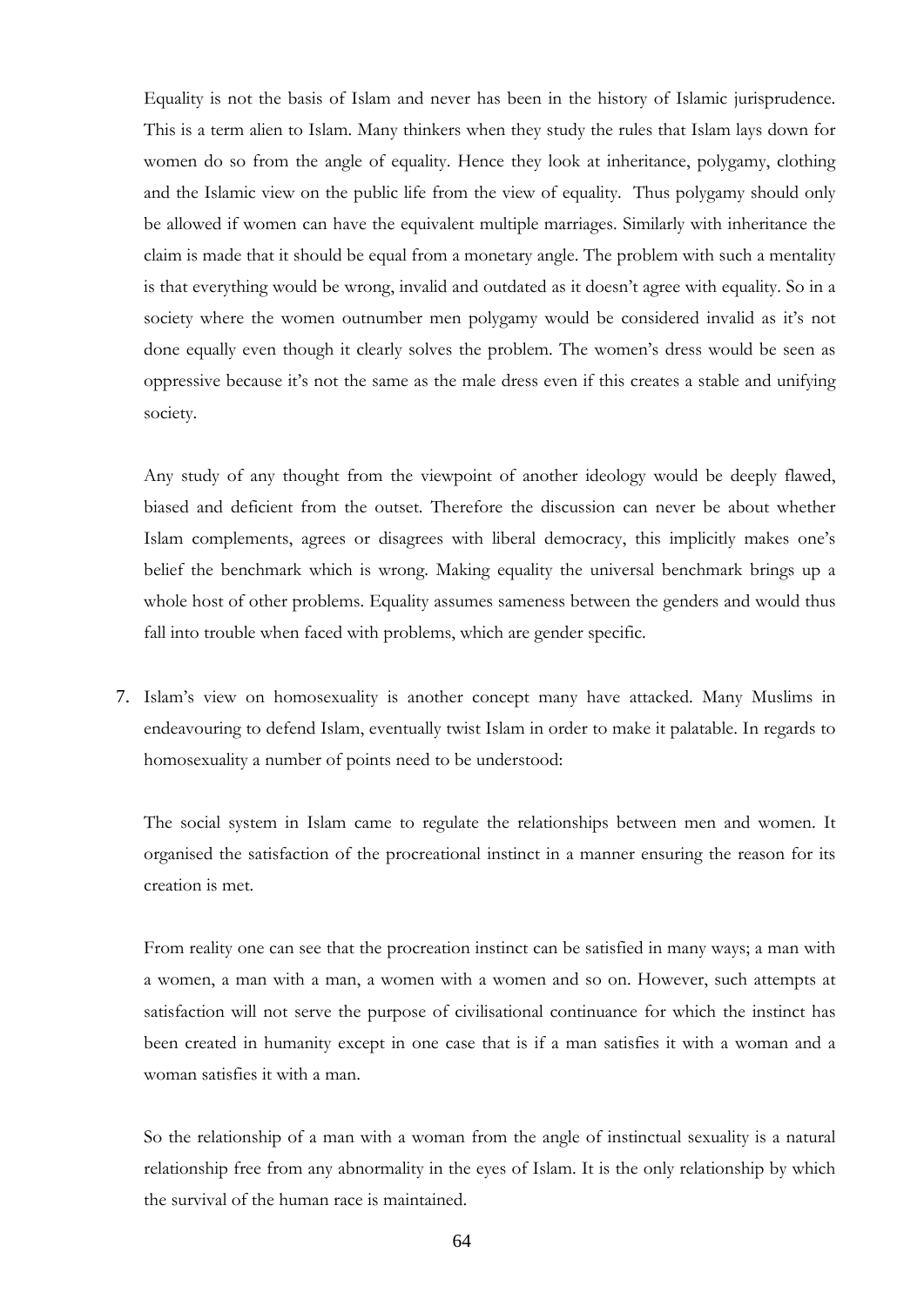Thus all the Islamic rules in regards this instinct are oriented towards the survival of the species without distinction between men or women. Islam views the pleasure and enjoyment that is obtained by such satisfaction a natural and inevitable matter whether humanity considers it or not. This is the way Islam views the instinct and it laid down rules for both men and women upon this basis.

The *Qur'an* confirmed that the basis of the procreational instinct is the preservation of the human race. The result of this is that Islam restricted sexual relations between the male and females in marriage only.

**"It is He who has created you from a single person, and He has created from him his wife, in order that he might enjoy the pleasure of living with her. When he had sexual relations with her, she became pregnant and she carried it about lightly. Then when it became heavy, they both invoked Allah, their Lord: If You give us a good child, indeed we shall be amongst the grateful."** (TMQ Al- *Araf*: 189)

Any relations outside of this are considered a crime and have a punishment prescribed. The other kinds of relations which are external manifestations of the procreation instinct, such as parenthood, childhood, brotherhood, uncle hood, are allowed and considered of the unmarriageable kinship.

The legalisation of Homosexuality in the Western world is based upon a completely different depiction of life. This is inevitable as it has a different view on such an issue because its basis is different to Islam. Throughout the last 40 years the Western world legalised homosexuality due to the existence of consent and the state not interfering with the private lives of individuals, i.e. individual freedom of actions are matters of private morality.

How male-female relations should be regulated, which gender should have leadership, who should have the right of custody in the case of divorce is not a discussion upon the reality i.e. understanding the reality at hand does not lead one to a conclusion. What would be considered a valid relationship and what type of creature of whichever gender one should sleep with can never be a taken from the reality as the reality does not explain this. A man or women when stripped down to their organic needs or atomic or biological structure do not manifest themselves with answers of who they have relations with or who they should sleep with.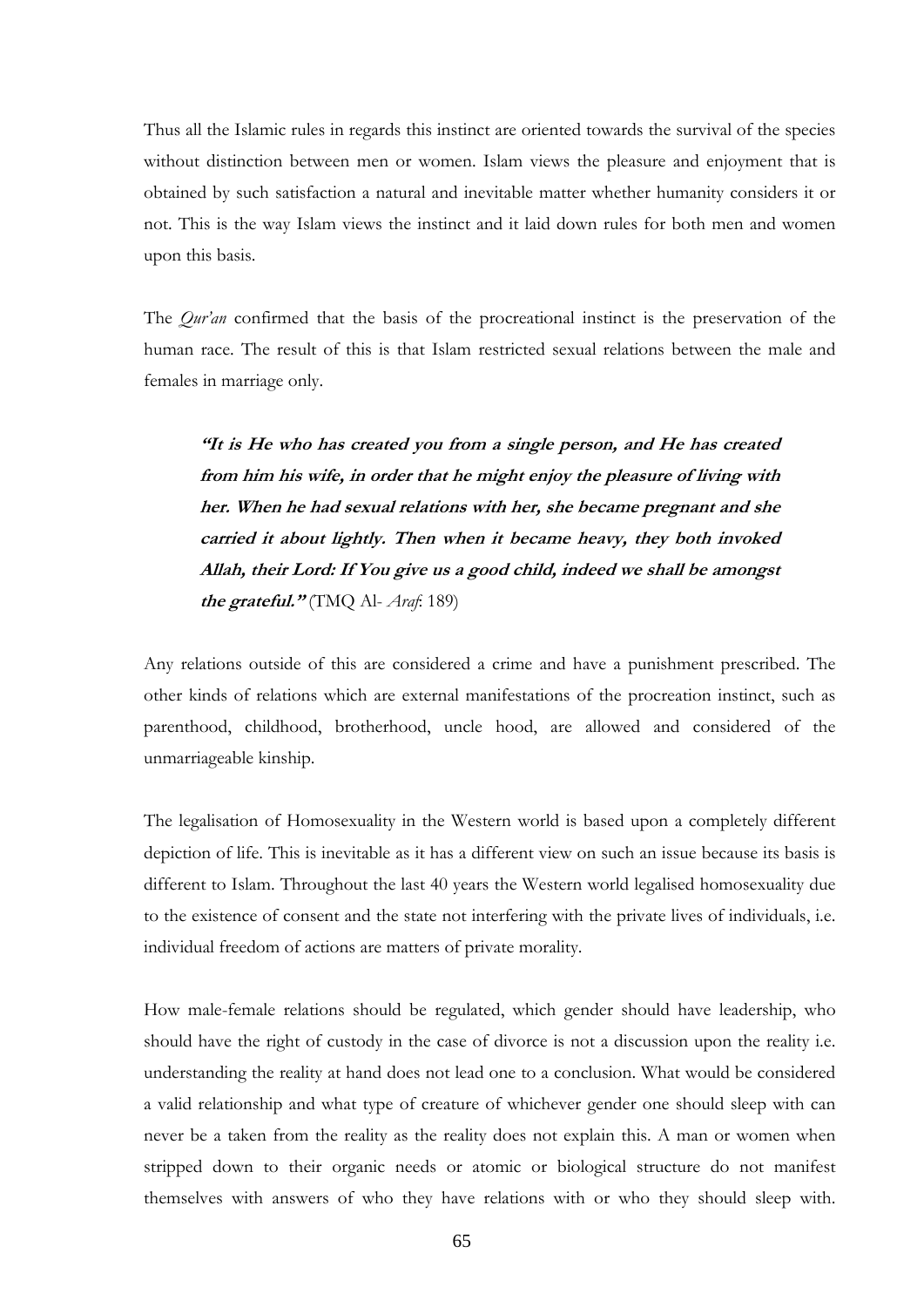Neither is there any evidence from looking purely at men and women that show us how relations between them should be regulated. Therefore the answer must emanate from some point external to the reality i.e. a belief system or ideology.

It needs to be understood also that the empirical research attempted to justify homosexuality is highly disputed by the West itself and is largely speculative. Attempts at linking such behaviour to the biological make-up of humans rests on research conducted on fruit flies. Research into the influence of hormones on sexual orientation rests on tests carried out on animals. Research into innate sexuality has long been exposed as the experiments were carried out on sex offenders.

Hence the discussion of homosexuality is a discussion of how the Islamic ideology regulates relations between people relative to capitalism. So it is liberals who need to prove the validity of homosexuality. The fact that the West believes in sexual freedoms does not prove its validity, it merely proves how such a thought was derived.

- 8. It needs also to be understood that the West started the battle to reform Islam and is pushing and forcing Muslims to change Islam. This is being achieved by blaming Islam for the existence of terrorism and by directly attacking some of the thoughts of Islam. The aim here is to push Muslims into twisting Islam under this pressure. Hence any defence of Islam needs to be undertaken with knowledge and without appeasement. One should bear in mind the example of the *sahabah* who were mocked when Muhammad (saw) told the people of Mecca he went to the heavens on the night of *Al Isra* and *Miraj*. The *sahabah* didn't engage in appeasement or twist Islam to make it palatable to the people Mecca. Some *sahabah* explained if Muhammad (saw) has said so then it is true whilst some *sahabah* answered by going on the offensive and questioning the people of Mecca that have they ever known Muhammad (saw) to have lied. It is the duty of every Muslim to defend Islam hence every Muslim should acquaint themselves with the arguments against Islam and ensure they know the Islamic stance on such an issue. However the duty upon every Muslim is also to defend Islam correctly, this is only achieved by explaining the Islamic rule from the Islamic sources. Any other response is not explaining Islam, and is a disservice to Islam and has aided the reforming of Islam. It is narrated in a *hadith* that Muhammad (saw) said: **'there will come a time when holding onto Islam will be like holding scorching hot embers.'**
- 9. The issue of defending Islam correctly cannot be stressed enough. The ramifications of which if not done correctly will result in the removal of Islam as we know it. An example to illustrate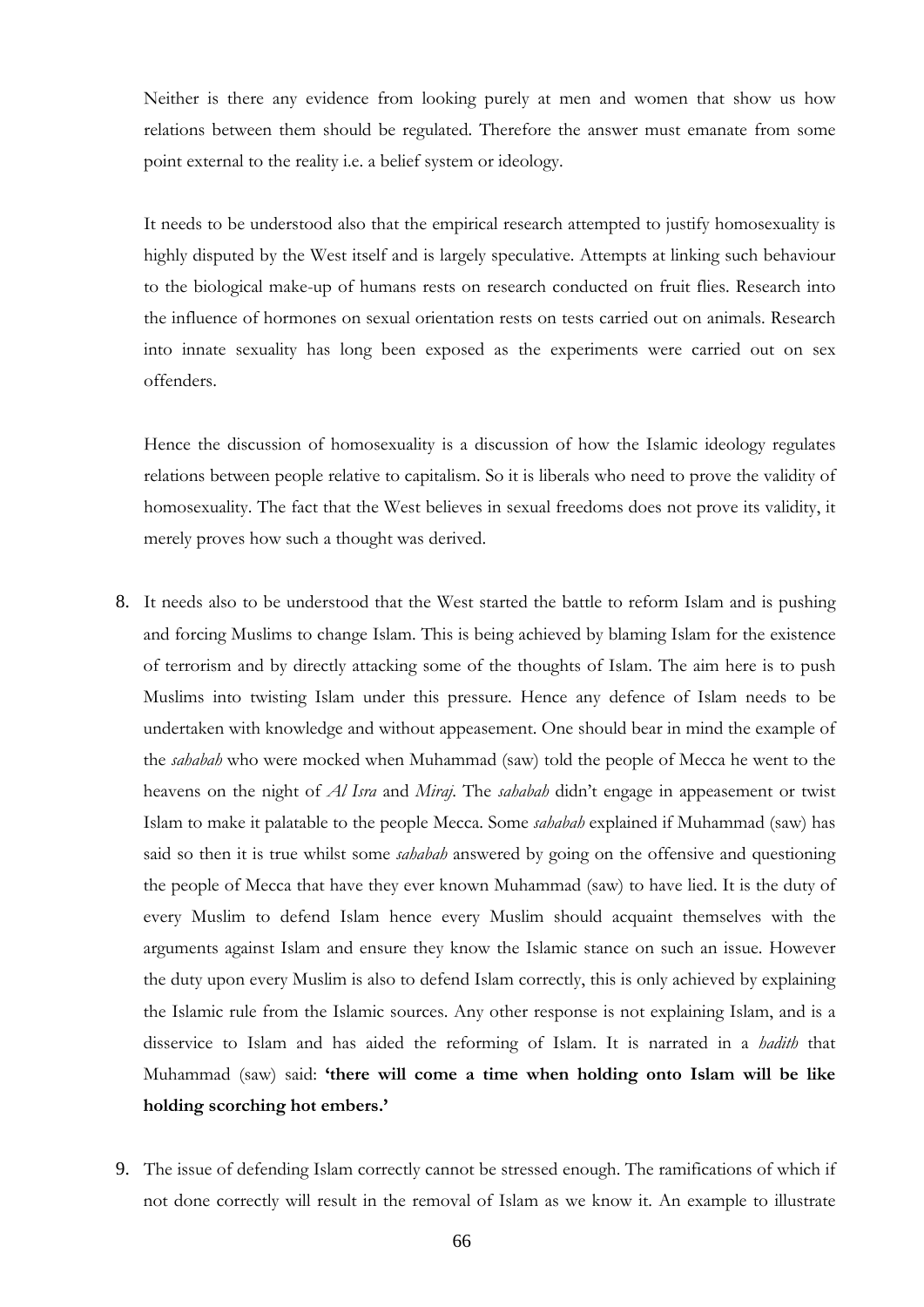this is what happened in the history of Islam with the expansion of the *Khilafah*. When the Muslims conquered the areas of *al-sham* (modern day Palestine, Lebanon and Syria) and Iraq Muslims came into contact with the Nestorian Christians who were well acquainted with the Philosophy of the ancient Greeks. The existence of ideas in any society would create a clash which inevitably creates an atmosphere of debate and discussion. This is exactly what happened when the early Muslims conquered lands. In *al-Sham* the Nestorian Christians used Greek philosophy to counter the *dawah* of the Muslims. All the Muslims who defended Islam did so with the only intention of furthering the *dawah* and cementing Islam in those lands. However the way one defends Islam is different to one's sincerity. Some Muslims responded by attempting to use the ideas of Plato and Aristotle in the hope of convincing the Christians of Islam and at the same time refuting Greek philosophy. These Muslims used logic to achieve this and the Christians were using the same method. However problems occurred because such Muslims were not acquainted with such a process of thinking and in fact reached conclusions which contradicted the Islamic *aqeedah*. Hence Greek ideas which seemingly agreed with Islam were considered valid and those that were not such as the discussion about fate and destiny, the mind, thought, the soul, the eternity of the speech of god and god's attributes were reconciled with Islam using logic. Such Muslims embraced the ancient's views taking Islam into account, hence reconciling Greek philosophy became the basis of the debate rather then the Islamic view on such issues. Such discussions and confusion occupied Muslims for centuries, led to the creation of sects based upon ideas which contradicted Islam and some such as the *Mut'azilah* turned into political movements who vied for leadership. Some people such as the Muslim philosophers, including Ibn Rushd, Ibn Sina, al Farabi and al Kindi even abandoned Islam. In attempting to defend Islam their minds became corrupted in making Islam palatable to the point they became *Kafir*. It wasn't until the 10<sup>th</sup> century with the emergence of Imam Ghazali that eventually put an end to the corruption caused by such people. He refuted the thoughts of Aristotle and Plato exposing the deviant thinking of the Muslim philosophers.

10. We should also understand that many Muslims are knowingly advocating the reforming of Islam. Such Muslims have been easily bought by the West and in most cases are smitten by the West and view the whole world from the perspective of the West. Such people range from the extreme to the moderate. Irshad Manji and Ayaan Hirsi Ali (who has left Islam) although both extreme, are both there to appease the non-Muslim audience. However people such as Tariq Ramadan and Ali Gomaa are actively preparing arguments justifying the reform of Islam. Many national Muslim organisations have also been locked into reforming Islam. However many do so unknowingly. The approach to be taken from Muslims is initially one of outlining to any Muslim who knowingly or unknowingly calls for the reforming of Islam, to show them how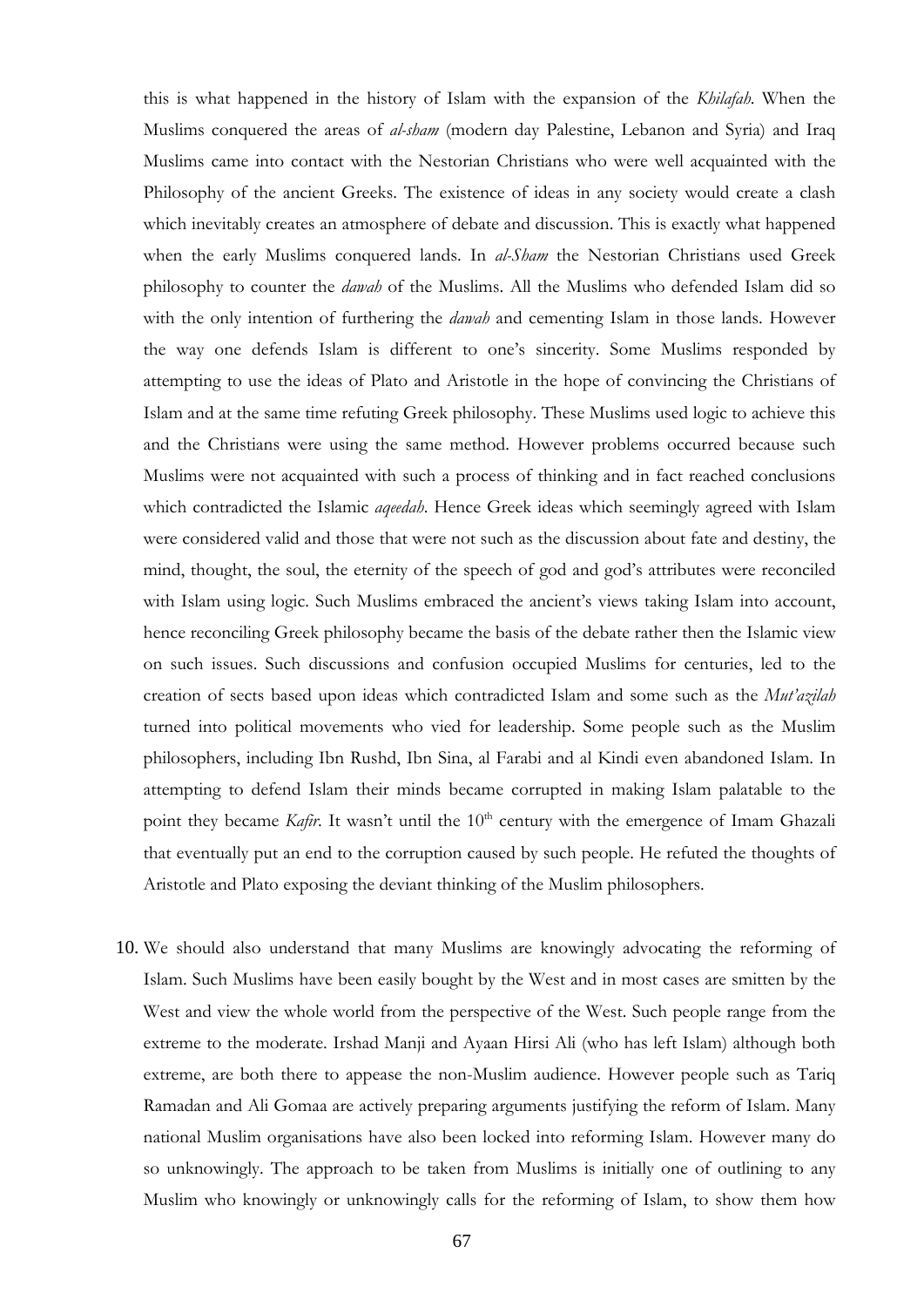their actions aid reform. If such advice is not adhered to then there can be no doubt such an individual wants Islam to be changed. In such a case the thoughts they advocate need to be refuted and they should be named and shamed for defaming the deen of Allah. The concept of seventy excuses for a fellow Muslim does not apply here as they have made their intentions very clear. Hence no regard is given to their intention as there actions are directly aiding the changing of Islam. Hence the comments of Tariq Ramadan only have one meaning when he responds to question such as *"What about apostasy? What happens if you are born and educated a Muslim but then say: I have now decided that Islam is not for me. Would you accept that someone born into a Muslim family has a right to say that they no longer believe, and that families and communities must respect that?* He answered *"I have been criticised about this in many countries. My view is the same as that of Sufyan Al-Thawri, an 8th-century scholar of Islam, who argued that the Koran does not prescribe death for someone because he or she is changing religion. Neither did the Prophet himself ever perform such an act."*26 Such twisting of Islam aids the West's work and such people need to be named and shamed.

11. There should only be one approach in defending Islam and that is to go on the offensive. For all the attacks on Islam, the security threat it poses, claims of it being ancient, all of this is at a time when Western society and civilisation is falling apart. When President Bush says Islam is intolerant or still stuck in the Stone Age we need to ask why is there one murder every 22 minutes, one rape every 5 minutes, one robbery every 49 seconds, and one burglary every 10 seconds in the US. When the British government accuses the Muslims of not integrating and being ghettoised we need to ask what Muslims are being encouraged to integrate into, a society where a crime is committed every 24 minutes.<sup>27</sup> We need to ask, for all the noise about the need for democracy and freedom in the Muslim world the state of the West is such that a women gets raped every 3 minutes. We need to ask why do people not give up their seats for the elderly? Why should people not go out after dark? Why do many women feel frightened in the UK, even after they have bolted their front door, have alarms, a dog and neighbourhood watch? Why do people as a matter of course need state of the art alarm systems for their cars? Why do I need to overlook my kids playing on the streets? Why do I need to pick up my kids on time after school because of potential paedophiles? We should ask why the UK has the highest rate of teenage pregnancies in Europe and rates of Sexually Transmitted diseases<sup>28</sup> and why are the numbers on the Child Sex Offenders Register over 230,000 with 3,400 paedophiles? Islam does not form the basis of governance in the Muslim world hence it is inevitable problems will exist as there is no coherent way of dealing with them. However in the West where Capitalism is being applied, crime, sexual promiscuity, individualism and civil disorder is rife. Far from being a threat to humanity, the world needs Islam to deliver it from such barbarism.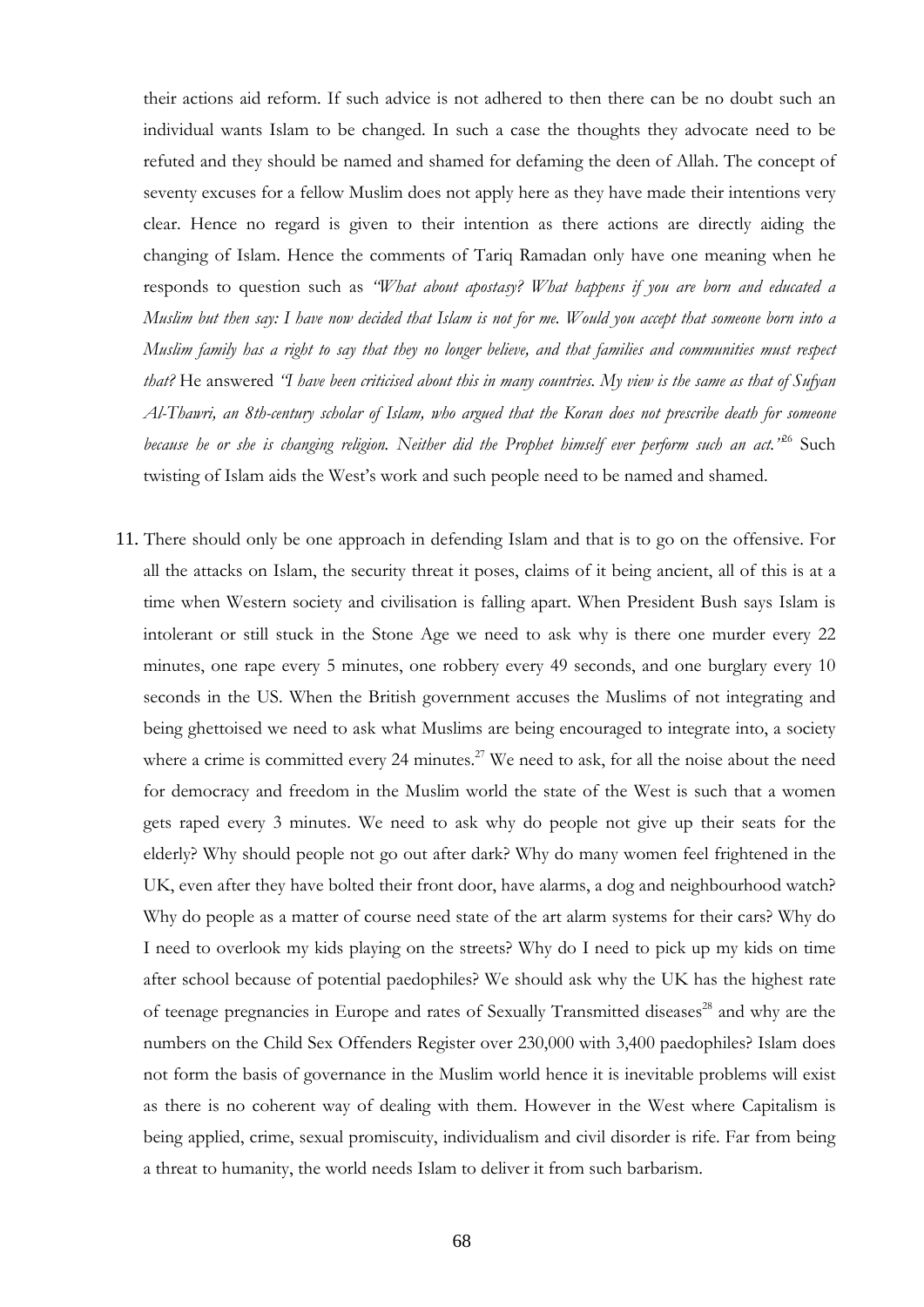# BIBLIOGRAPHY

*Introduction*

 $\overline{a}$ 

<sup>1</sup> BBC News Online, *'EU deplores' dangerous' Islam jibe*, '27<sup>th</sup> September 2001, retrieved 30<sup>th</sup> October 2007, http://news.bbc.co.uk/1/hi/world/europe/1565664.stm

2 Ahmed H. Al-Rahim (January 2006). "Islam and Liberty", *Journal of Democracy* 17 (1), p. 166-169

3 Abduh, Muhammad, Al-Manar, Tafseer of the Qur'an, Volume 6, al-Maida: (5:44) "and whosoever does not judge by what Allah has revealed, such are the Fasiqun (transgressors), pages 406-409

4 Alan Cowell, (July 2005) "*Bombings in London: The Prime Minister; Blair Says 'Evil Ideology' Must Be Faced Directly,"*  New York Times, retrieved 30<sup>th</sup> October 2007, http://query.nytimes.com/gst/fullpage.html?res=9C06E7D91F3DF934A25754C0A9639C8B63

#### *Battle for hearts and Minds*

5 Transcript of Speech by Deputy Secretary of Defence Paul Wolfowitz**,** Luncheon Press Event in Singapore, May 2002, retrieved October 26th 2007, http://www.defenselink.mil/transcripts/transcript.aspx?transcriptid=3472

6 National Intelligence Estimate, December 2004, Report of the National Intelligence Councils 2020 project, *'Mapping the Global Future,'* Pg 83-92, retrieved 26th October 2007, http://www.foia.cia.gov/2020/2020.pdf

7 Chancellor Gordon Brown interview by Andrew Marr, BBC Sunday AM programme, 7th January 2007, full transcript, retrieved 30<sup>th</sup> October 2007, http://news.bbc.co.uk/1/hi/uk\_politics/6241819.stm#us

8 Bulent Aras and Omer Caha, "*Fethullah Gulen and His Liberal 'Turkish Islam' Movement,"* MERIA *Journal*, Vol. 4, No. 4, December 2000.

9 Ken Miichi, *"Islamic Movements in Indonesia," IIAS Newsletter*, No. 32, November 2003

10 Der Multikulturalismus hat dem Scharia: Islam in Europa die Tür Geöffnet," *NZZ am Sontag*, October 2002.

11 US Department of Defence, *Quadrennial Defence Review Report*, February 6, 2006, pp. 21–22.

#### *Understanding The battle for hearts and minds*

<sup>12</sup> Flemming Rose, 'Why I published Those cartoons,' 19th Feb 2006, Washington Post, retrieved 28th October 2007, http://www.washingtonpost.com/wp-dyn/content/article/2006/02/17/AR2006021702499\_pf.html

13 BBC News Online, *'Straw's veil comments spark anger*,' October 2006, retrieved 27th October 2007, http://news.bbc.co.uk/1/hi/uk\_politics/5410472.stm

14 BBC News Online, *'Blair's concerns over face veils,'* October 17th 2006, retrieved 27th October 2007, http://news.bbc.co.uk/1/hi/uk\_politics/6058672.stm

15 Cherie Blair, Press Conference on Taliban & Women, Tuesday, 20 November 2001, 10:31, Press Release: UK Government